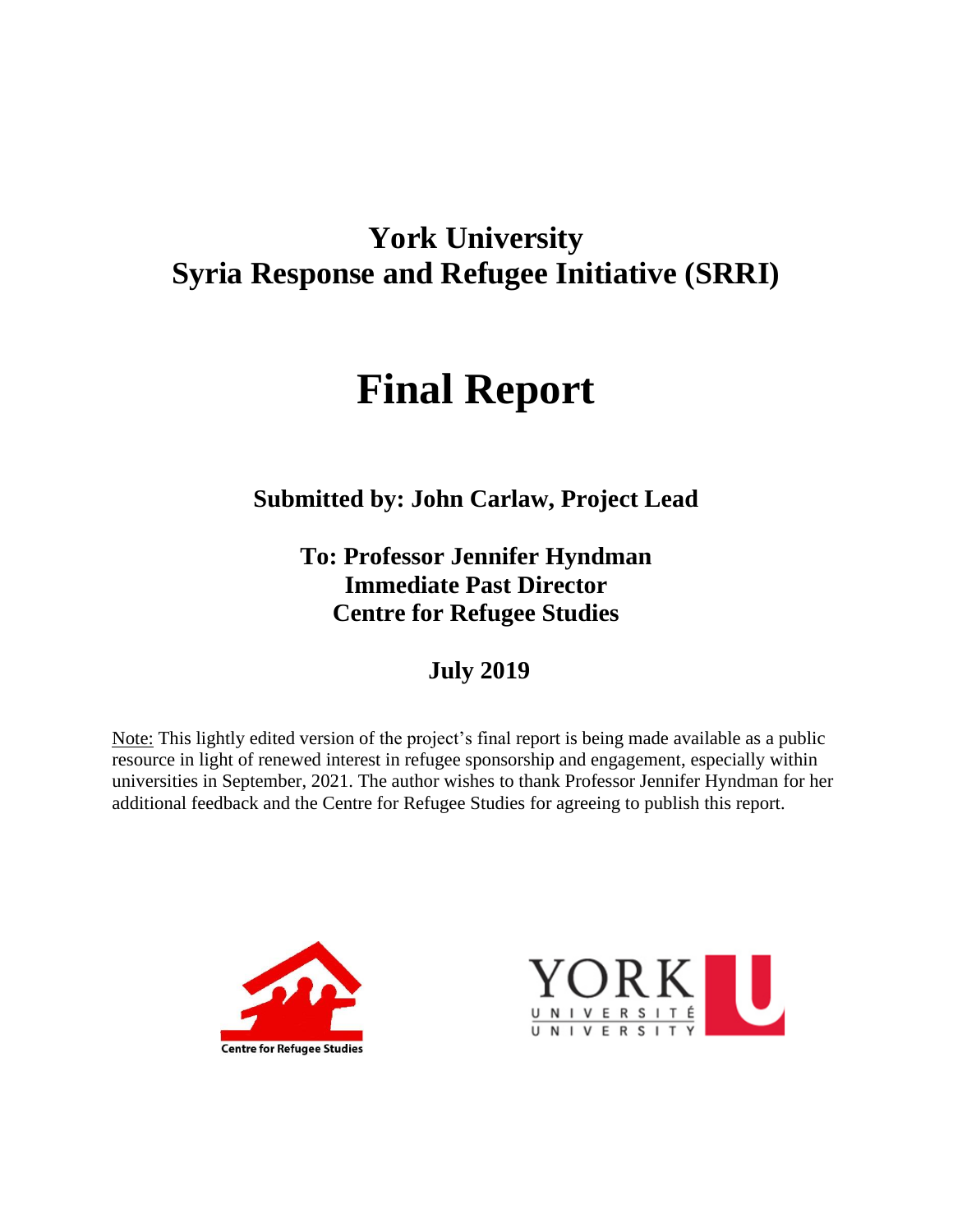# *Table of Contents*

| 1) |                                                                                            |  |
|----|--------------------------------------------------------------------------------------------|--|
|    |                                                                                            |  |
|    |                                                                                            |  |
|    |                                                                                            |  |
| 2) |                                                                                            |  |
|    |                                                                                            |  |
|    |                                                                                            |  |
|    |                                                                                            |  |
|    | Refugees Welcome Here! Campaign: Working with and Recognizing York's "Human Rights Heroes" |  |
|    |                                                                                            |  |
|    |                                                                                            |  |
|    |                                                                                            |  |
|    |                                                                                            |  |
|    |                                                                                            |  |
| 3) | Community Engagement: Connecting Students and the University to the Refugee-Serving, Human |  |
|    |                                                                                            |  |
|    |                                                                                            |  |
|    |                                                                                            |  |
|    |                                                                                            |  |
|    |                                                                                            |  |
|    |                                                                                            |  |
|    |                                                                                            |  |
|    |                                                                                            |  |
|    |                                                                                            |  |
|    |                                                                                            |  |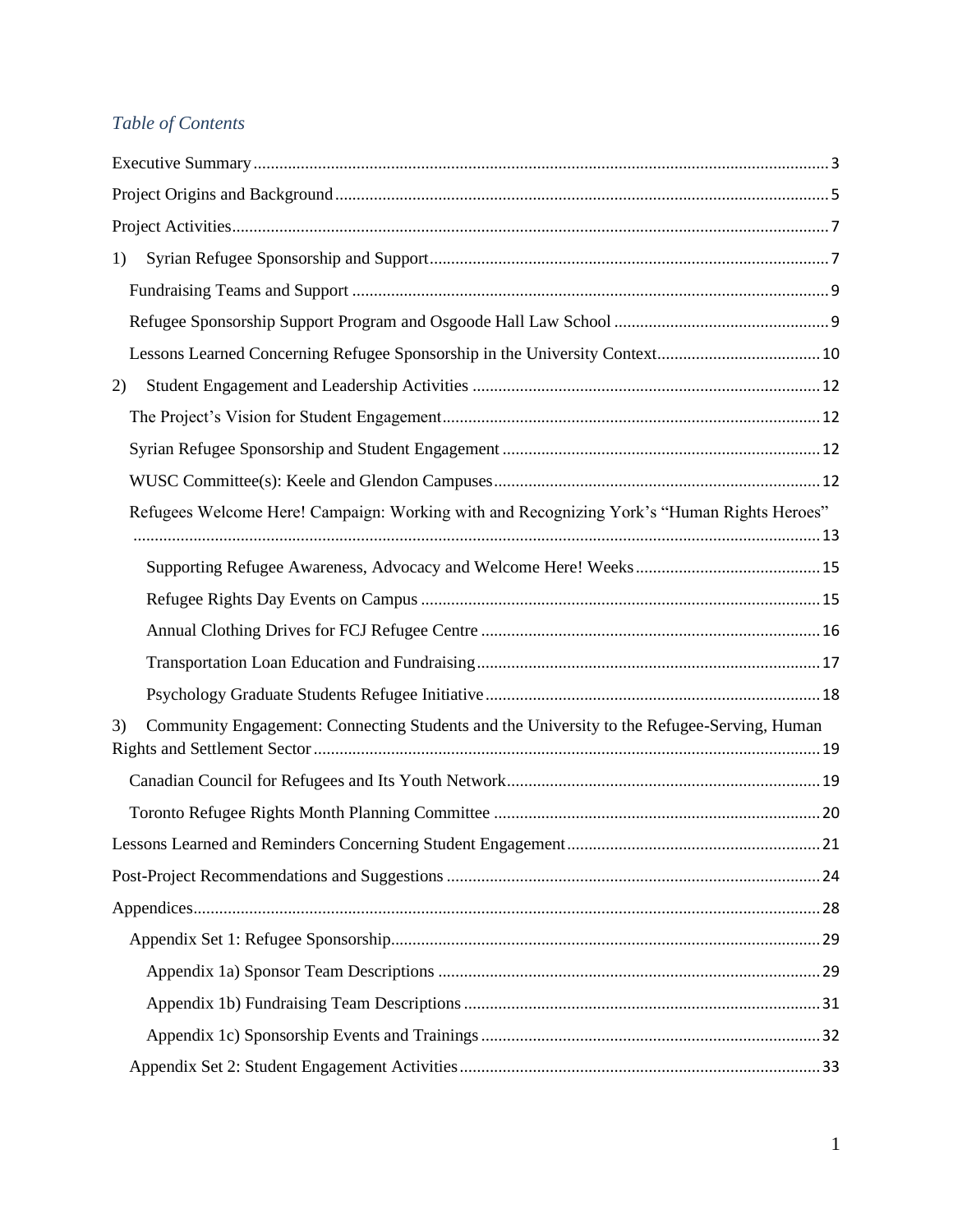| Appendix 2a): List of Student Clubs and Organizations Engaged through Refugees Welcome Here!    |
|-------------------------------------------------------------------------------------------------|
|                                                                                                 |
|                                                                                                 |
|                                                                                                 |
| Appendix 3a) Refugee Rights Month Toronto Planning Committee Organizations and Keynote          |
| Appendix 3b) Events Organized with/for the Canadian Council for Refugees and its Youth Network  |
|                                                                                                 |
|                                                                                                 |
|                                                                                                 |
|                                                                                                 |
| Appendix 5b): Y-File and other News Stories and Media related to the Syria Response and Refugee |
|                                                                                                 |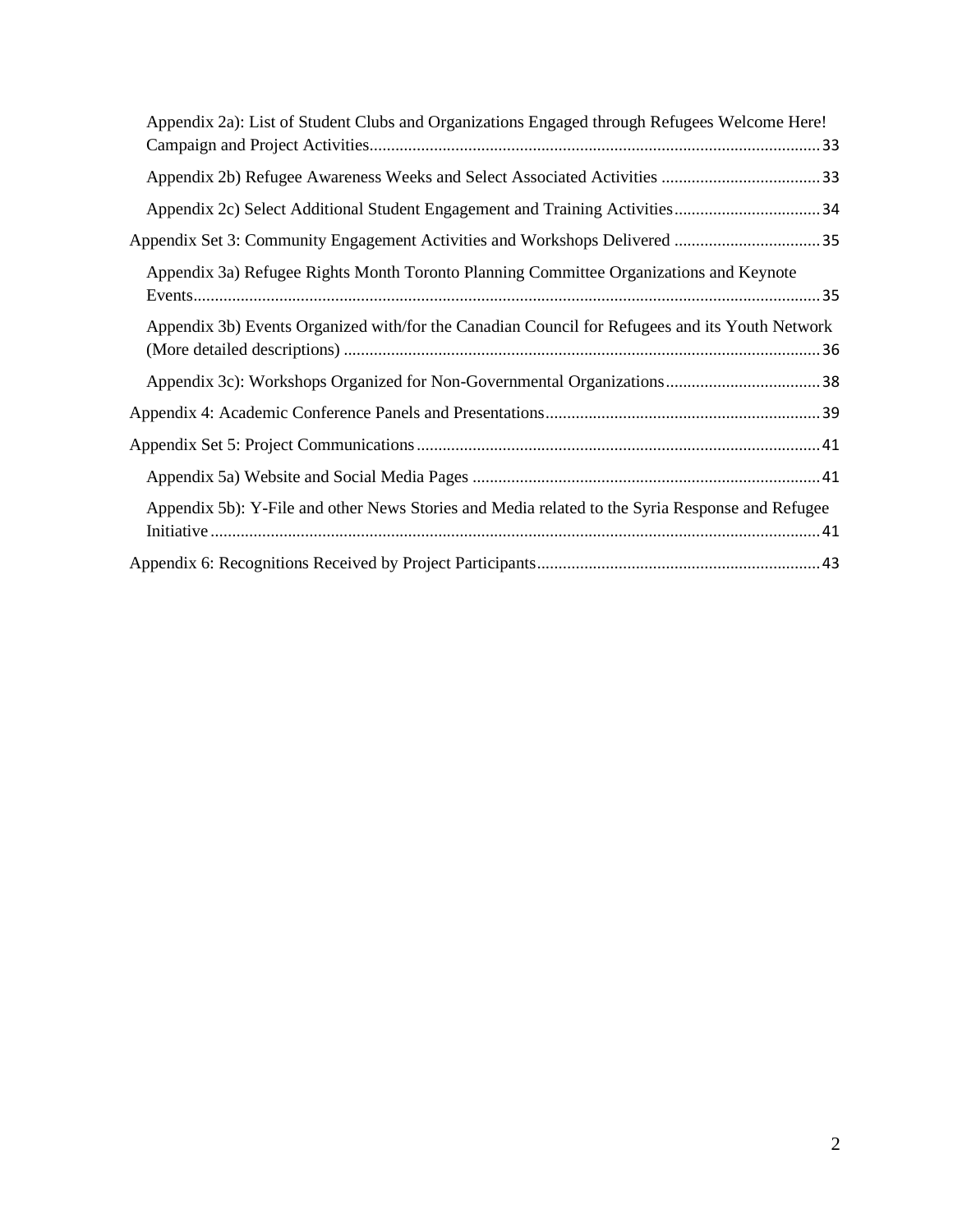# <span id="page-3-0"></span>**Executive Summary**

From Fall 2015 until the end of April, 2019, the [York University Syria Response and Refugee](http://www.yorku.ca/refugees)  [Initiative](http://www.yorku.ca/refugees) (SRRI) led York's participation in the Pan-GTA [Ryerson University Lifeline Syria](https://www.ryerson.ca/lifelinesyria/)  [Challenge](https://www.ryerson.ca/lifelinesyria/) to sponsor Syrian refugees and helped educate, mobilize and work with York students to promote awareness and become engaged in refugee issues on campus and with the wider community.

Through its collaboration with the Ryerson University Lifeline Syria Challenge **ten York teams** (Appendix 1a) will ultimately sponsor and welcome **42 refugees** through 13 sponsorships (three teams took on secondary sponsorships) to our community.

The project benefitted immensely from and supported significant student volunteer and experiential education efforts. Overall it **engaged at least 20 different student groups through its activities** (Appendix 2a), several of whom are [profiled on the project's website](https://refugees.info.yorku.ca/student-initiatives-groups/) for their regular work on refugee issues.

While York has a long history of engagement in refugee issues, the SRRI project began in the context of [increased global displacement](https://www.unhcr.org/statistics/unhcrstats/576408cd7/unhcr-global-trends-2015.html) and the Syrian refugee crisis. The latter, and the images of deceased Syrian refugee child Alan Kurdi on a Turkish beach led to growing attention being paid to refugee issues both on campus and in the wider community in the Fall of 2015, when York agreed to collaborate in the RULSC and intensified several other efforts in this field. The project's origins are outlined below.

The project was hosted and strongly supported by the [Centre for Refugee Studies](https://crs.info.yorku.ca/) (CRS) and its staff since its inception, with financial support from the Provost's Office and Osgoode Hall Law School. Both the Osgoode and CRS communities generously shared their time, facilities, knowledge and resources with the SRRI's staff and project participants.

Along with their Ryerson colleagues, York project staff recruited and supported ten refugee sponsorship teams from across York's Keele and Glendon campuses. Each sponsor team has included the participation of a mix of faculty, staff, students, York alumni and allies that raised funds and have helped carry out the responsibilities of sponsorship of an individual or family for a minimum of one year.

These efforts were supported by two fundraising teams (Appendix 1b) who raised money to support Osgoode's sponsorships, as well as donations to the overall York effort. All surplus funds from Osgoode's efforts and those from the York general fund were allocated to support high needs sponsorships undertaken by other York teams.

**As of the end of June 2019, 29 Syrian refugees sponsored by York teams have arrived and been supported for a full 12 months**. **6 Eritrean refugees arrived on May 30, 2019 and will see their year of support concludes May 29, 2020. 7 Syrian refugees being sponsored by one team are expected to arrive imminently and will be supported for one year.** 

In addition to these sponsorship efforts**, the SRRI also recruited volunteers and worked with student groups on a highly active Refugees Welcome Here! campaign and collaborated**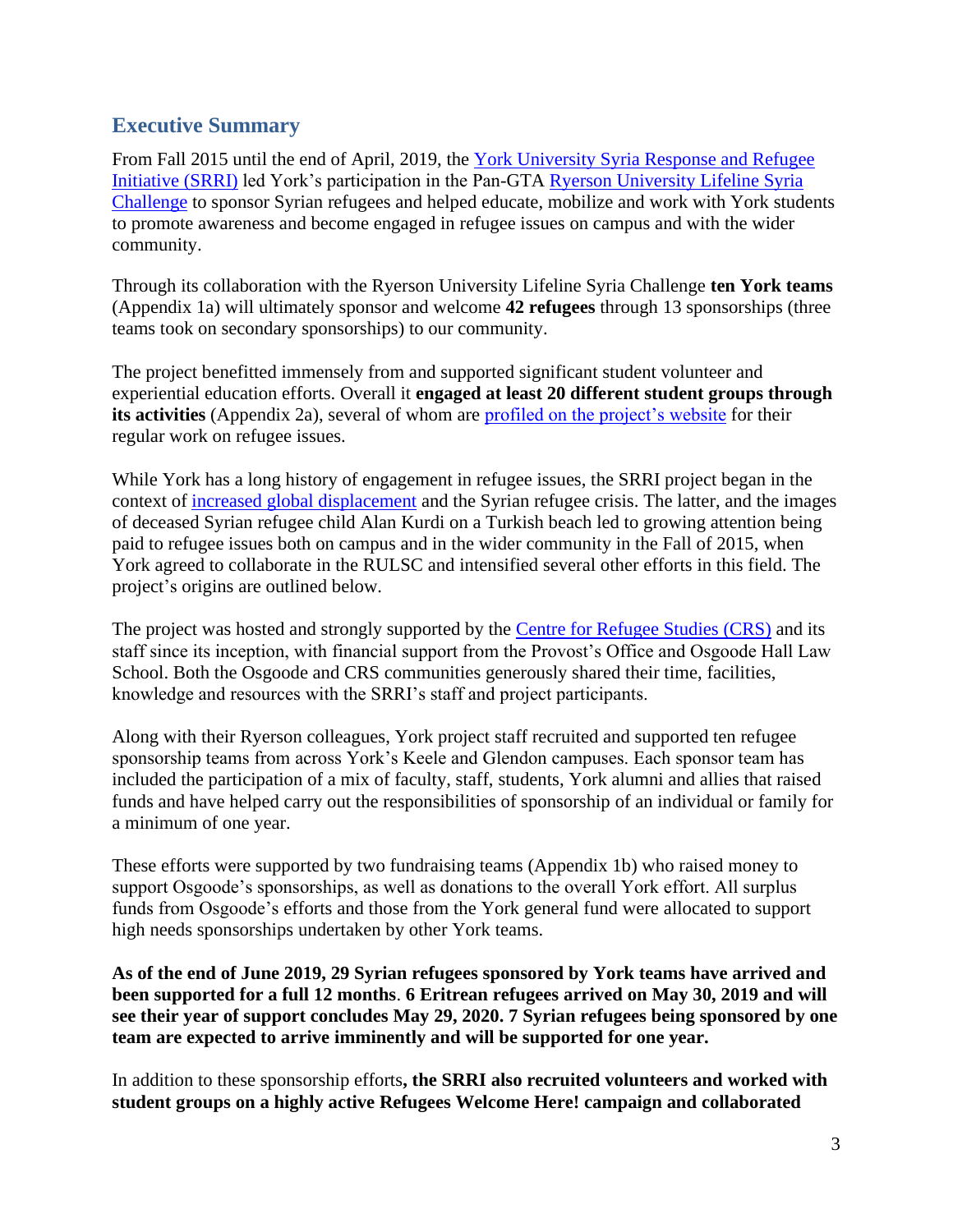**with the University's WUSC committees in the context of increased student refugee sponsorship on York's campus.** Through those efforts the project engaged in meaningful programming including hosting local and national events for newcomer and refugee youth, trainings on refugee advocacy and support as well as fundraising, winter clothing drives and Refugee Awareness Weeks (Project Activities Section 2).

The project was **greatly strengthened by and made meaningful contributions to the work of local and national collaborators**, including Amnesty International Canada, the Canadian Council for Refugees (CCR) and its National Youth Network, the Refugee Sponsorship Training Program and the Toronto Refugee Rights Month Planning Committee. Project participants also delivered presentations in national fora, including the CCR, Amnesty Canada and the Canadian Association for Refugee and Forced Migration Studies (CARFMS) (Appendices 3c and 4).

**The project formally ended April 30, 2019 and publicly marked its end with an event on Refugee Rights Day, April 4, 2019.** More than 70 participants came out to the day's activities, including faculty, students, sponsor team and WUSC committee members as well as community partners. **Participants and collaborators in the project also received several significant forms of recognition for their efforts over the life of the project** (Appendix 6).

While the absence of an employee and focal point such as a project for such efforts makes the task more difficult, **this report provides several recommendations as to how some student engagement supports that had taken place under the project's umbrella might continue at relatively low cost in the absence of a designated staff position to lead and support them**.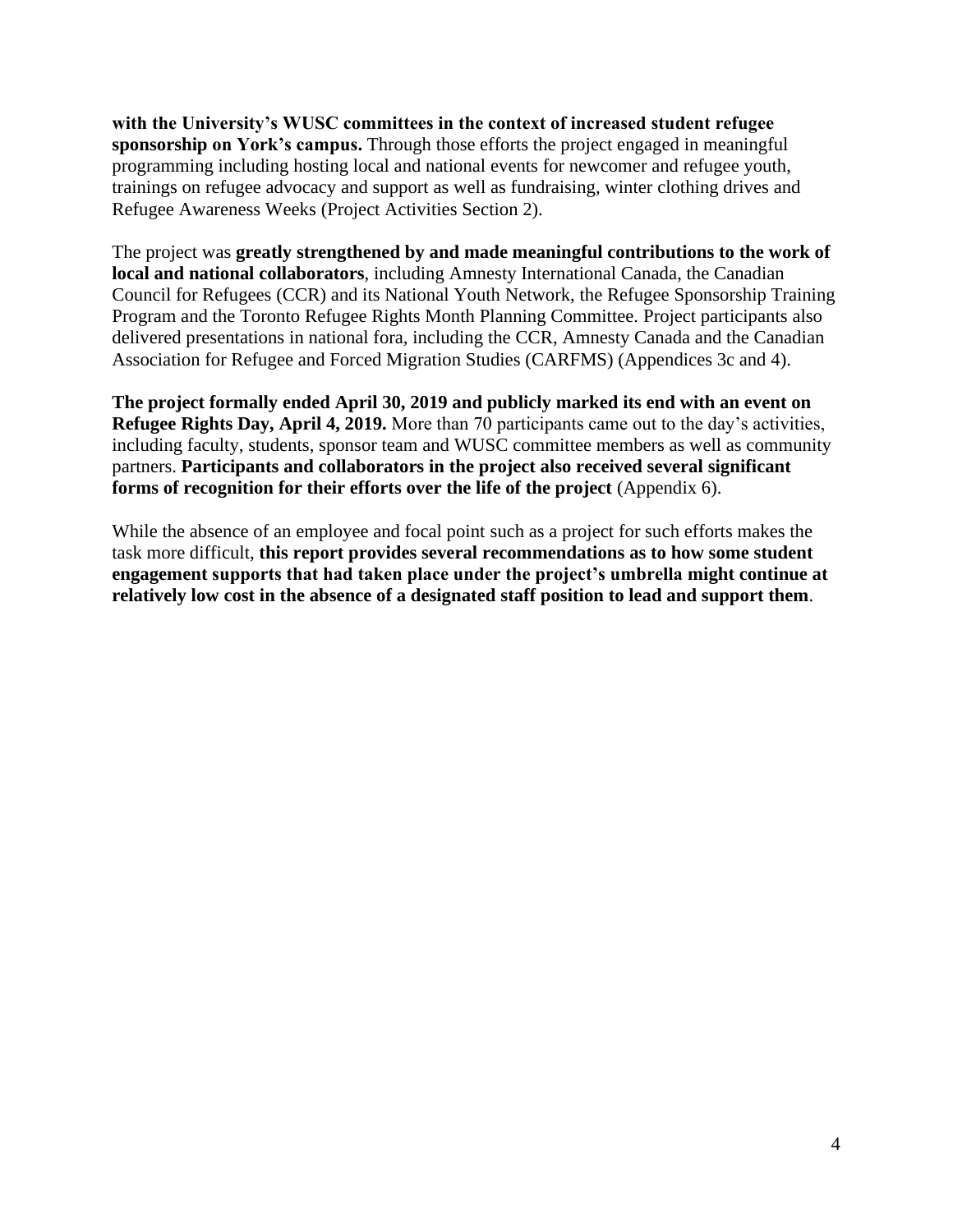# <span id="page-5-0"></span>**Project Origins and Background**

Beginning in Fall 2015, and ending in April, 2019, the [York University Syria Response and](http://www.yorku.ca/refugees)  [Refugee Initiative](http://www.yorku.ca/refugees) (SRRI) led York's participation in the Pan-GTA [Ryerson University Lifeline](https://www.ryerson.ca/content/dam/lifelinesyria/RULSC_AR_REPORT_DIGITAL_July19_AODA_FINAL.pdf)  [Syria Challenge](https://www.ryerson.ca/content/dam/lifelinesyria/RULSC_AR_REPORT_DIGITAL_July19_AODA_FINAL.pdf) to sponsor Syrian refugees and helped educate, mobilize and work with York students to promote awareness of refugee issues amongst themselves and the wider community.

The **SRRI** Project began in the context of [increased global displacement](https://www.unhcr.org/statistics/unhcrstats/576408cd7/unhcr-global-trends-2015.html) and the Syrian refugee crisis, and growing attention paid to refugee issues both on campus and in the wider community in the Fall of 2015. Long a leader in the field of refugee and forced migration studies and education, the university's leadership expressed a desire to take a coordinated, multifaceted approach to respond to these needs and interests.

While the University's efforts have been many and over a long period of time in this field, key developments in Fall 2015 leading to this project's founding included the following:

- A September 20, 2015 announcement **that York, along with three other Toronto area universities were joining forces to partner with the Lifeline Syria Challenge to facilitate private sponsorships, a major project to raise funds and engage volunteers in a coordinated effort to assist Syrian refugees. The [Ryerson University Lifeline](https://www.ryerson.ca/content/dam/lifelinesyria/RULSC_AR_REPORT_DIGITAL_July19_AODA_FINAL.pdf)  [Syria Challenge](https://www.ryerson.ca/content/dam/lifelinesyria/RULSC_AR_REPORT_DIGITAL_July19_AODA_FINAL.pdf) had begun in Summer 2015, and invited fellow GTA universities to participate.** This participation was a primary catalyst for the SRRI.
- Increased sponsorship commitments through **York's student chapters of the World University Service of Canada (WUSC)**. Effective in 2016, the University was making available five four-year tuition waivers for WUSC-sponsored refugee students at the regular tuition rate, and put into place five first-year waivers to assist with costs for residence fees and meal plans. This was an admirable and rapid increase from prior sponsorship levels of 1 to 2 sponsorships per year.
- **Osgoode Hall Law School at York University joined the University of Ottawa's Refugee Support Program** to match law students with immigration and refugee lawyers in an experiential education initiative that would see the students provide pro-bono assistance to asylum seekers.

As expressed in an October 25, 2015 Y-file story [announcing new or intensified efforts in this](http://yfile.news.yorku.ca/2015/10/25/york-university-broadens-its-support-of-refugees-globally/)  [field,](http://yfile.news.yorku.ca/2015/10/25/york-university-broadens-its-support-of-refugees-globally/) "[t]hrough these and other initiatives, York University students, faculty, staff, alumni and donors are rallying their efforts to support refugees and their families, pursue social justice and advance the University's mission through proactive, positive community engagement." This project was representative of York committing resources to these efforts. Stemming from York's commitment to its partners in the RULSC, Osgoode Hall Law School Dean Lorne Sossin, then special adviser to the President on community engagement was initially tasked by then University President Mamdouh Shoukri to launch York's early engagement in the project.

In the initial phase of the project it was agreed that the project would engage in both Syrian refugee sponsorship as well as student engagement and education efforts. Thus the program was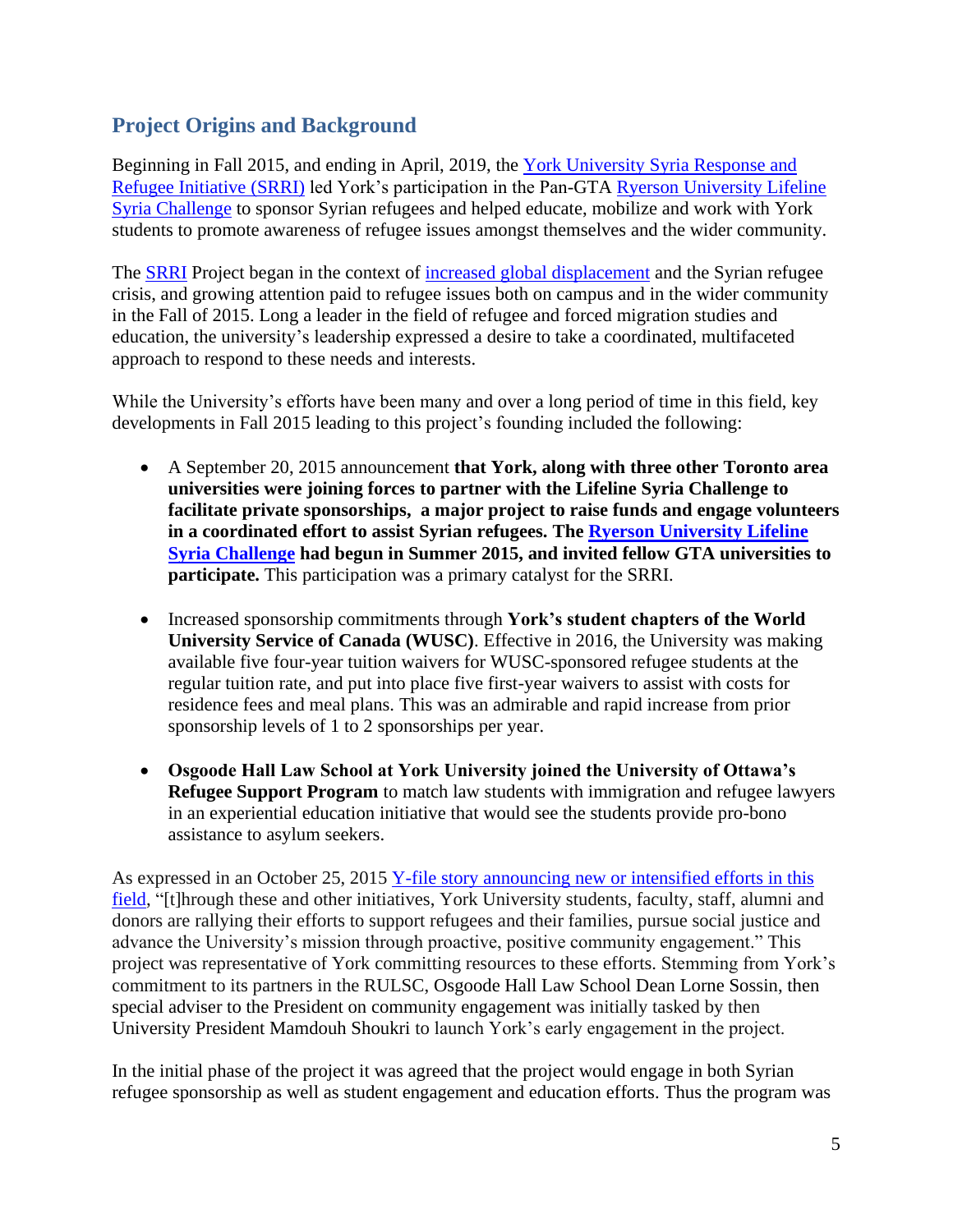both the "Syria Response" and "Refugee Initiative," a shortening of the overall title from the lengthy "Syria Response and Refugee Awareness Initiative." This was reflective of the long term vision taken of the importance of education and youth engagement in refugee issues.

The project has been hosted by and strongly supported by the [Centre for Refugee Studies](https://crs.info.yorku.ca/) and its staff since its inception, with financial support from the Provost's Office and supplementary support from Osgoode Hall Law School.

Dean Sossin was a strong supporter of the project and was its first executive lead, from Fall 2015 through Spring 2016. Osgoode also provided a website for the project during its first three years of operation and a Project Co-Lead in Pierre-Andre Theriault for the first year of the project. Beginning in summer, 2016 oversight of the project was fully transferred to the Centre for Refugee Studies. Anita Hermann, Osgoode's Director of External Relations & Communications provided invaluable communications support for the first three years of the project even after the project was fully transferred to the CRS.

Since the project's launch in 2015 Project Lead and CRS Graduate Research Fellow and Politics Doctoral Candidate John Carlaw oversaw the project, reporting first to former Dean Sossin and Acting CRS Director Christina Clark-Kazak, and then to CRS Director Jennifer Hyndman, beginning in Summer 2016. Directors Clark-Kazak and Hyndman and Dean Sossin provided crucial advice, mentorship and support to project staff, including in making connections and helping to facilitate project supports throughout York's campuses. They also encouraged and supported staff professional development which helped strengthen the project's civil society ties.

CRS Coordinator Michele Millard provided valuable advice and administrative and communications support. Y-File Editor Jenny Pitt-Clark was a frequent and generous collaborator in amplifying the impact and messages of the project to the York community (Appendix 5b).

As will be seen in the section on student engagement, the project has benefitted immensely from student volunteer efforts, particularly those of Global Health Student Humaima Ashfaque, who served as volunteer Project Student Ambassador from the Winter 2016 semester until the project's conclusion. Overall the project engaged at least twenty different student groups and many departments throughout the university through its activities.

Former support staff in the first months of the project included then-recently graduated York students Mariam Hamaoui, who had founded the student group [RefugeAid](https://www.facebook.com/RefugeAid/) and specialized in student engagement, as well as Ban Kattan, who supported interpretation and sponsor team engagement before both moved into full time employment elsewhere by summer 2016.

The project formally ended April 30, 2019 and publicly marked its end with an event on Refugee Rights Day, April 4, 2019. More than 70 participants came out to the day's activities, including faculty, students, sponsor team and WUSC committee members as well as community partners.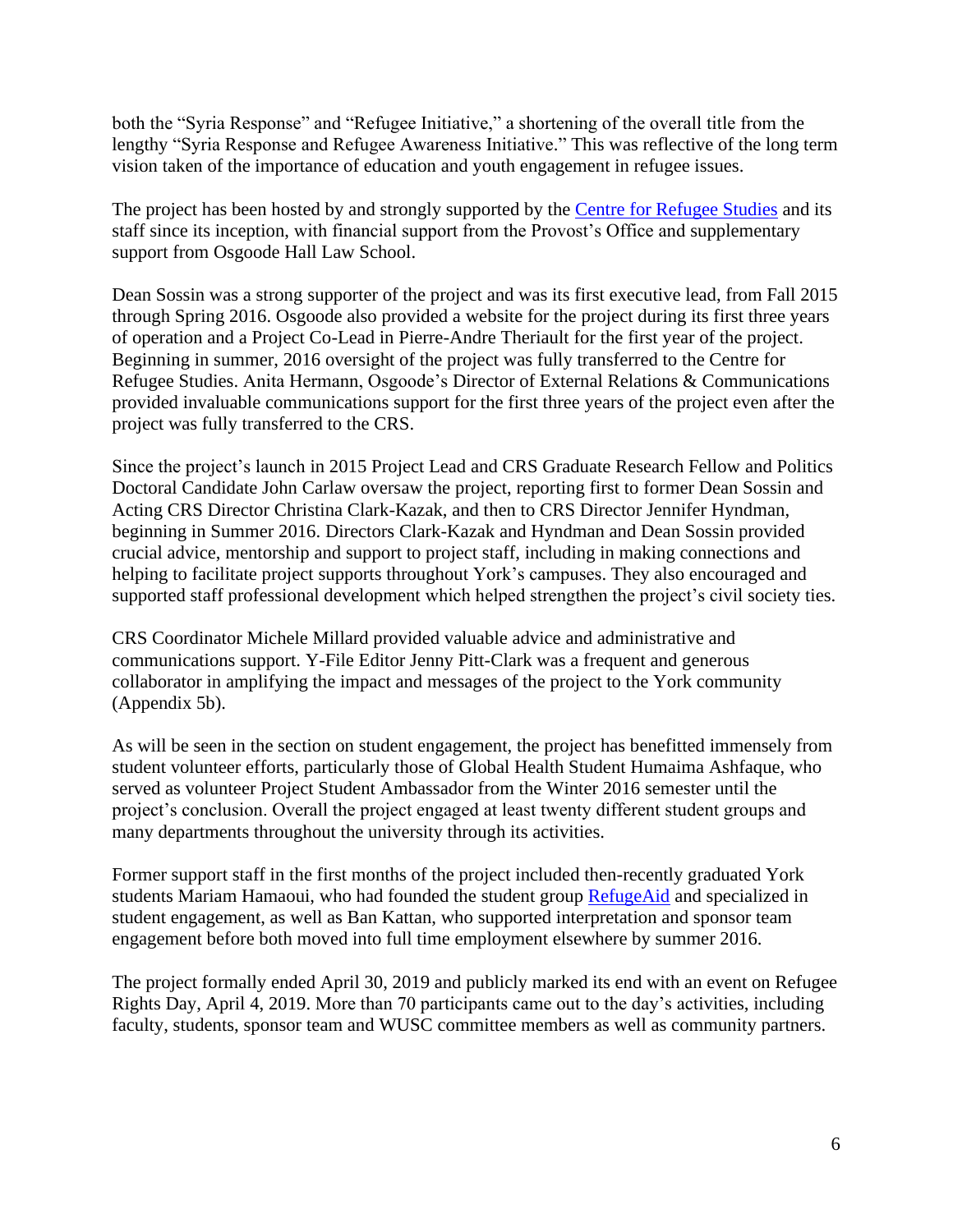# <span id="page-7-1"></span><span id="page-7-0"></span>**Project Activities**

# **1) Syrian Refugee Sponsorship and Support**

Through a mix of early efforts by Dean Sossin, presentations on campus by the Project Lead and positive word of mouth, the SRRI ultimately recruited ten Syrian refugee sponsorship teams from a diverse set of faculties from across the York campus to participate in the project as part of the wider Ryerson University Lifeline Syria Challenge.

Each team was composed of at least one, but usually several faculty or staff and a minimum of one student team member and community members. Except for one of the very first teams formed, teams were required to have a faculty or staff member in order to ensure accountability to and engagement with the university community.

A list of York's teams and short descriptions they provided of themselves can be found in Appendix 1a). Fundraising teams are listed in Appendix 1b).

One of the key objectives of the project was experiential learning for York students, and each York team was required to have at least one York and one Ryerson student on their team. Student members of teams performed valuable roles, including leading the Osgoode Team (a doctoral student), and, more typically, fundraising, interpretation and a wide range sponsorship support activities.

Working collaboratively with their highly dedicated and knowledgeable Ryerson counterparts who worked effectively with all sponsor teams in the project - York project staff actively helped teams navigate the delays and ups and downs of this process through events, program structures and individual support. Programming offered by Ryerson and York were open to teams throughout the program and sometimes to the wider public. A list of most of this programming offered by York's SRRI is provided in Appendix 1c).

These support activities included greeting those newly arriving at Pearson Airport and ensuring they receive necessary health and other documents, participating in "check-in" calls with most teams at the pre-arrival, three month, six month and transitioning out of sponsorship periods. They also included individual advice and support. Some of the challenges addressed included coping with delays in arrival, settlement support, and how best to support families and connect them to services, as well as facilitating access to volunteer interpreters.

At the outset of the program the SRRI held information sessions with invited staff from the Refugee Sponsorship Training Program (RSTP) on both the Glendon and Keele campuses to educate potential sponsors about the responsibilities and ethics of sponsorship before accepting teams into the program as well as during the program.

The project's January 2016 formal launch included the participation of the Loly Rico, then-President of the Canadian Council for Refugees and CRS alumna Melissa Scott from the Refugee Sponsorship Training Program, both of whom were very generous with their time in support of the overall project.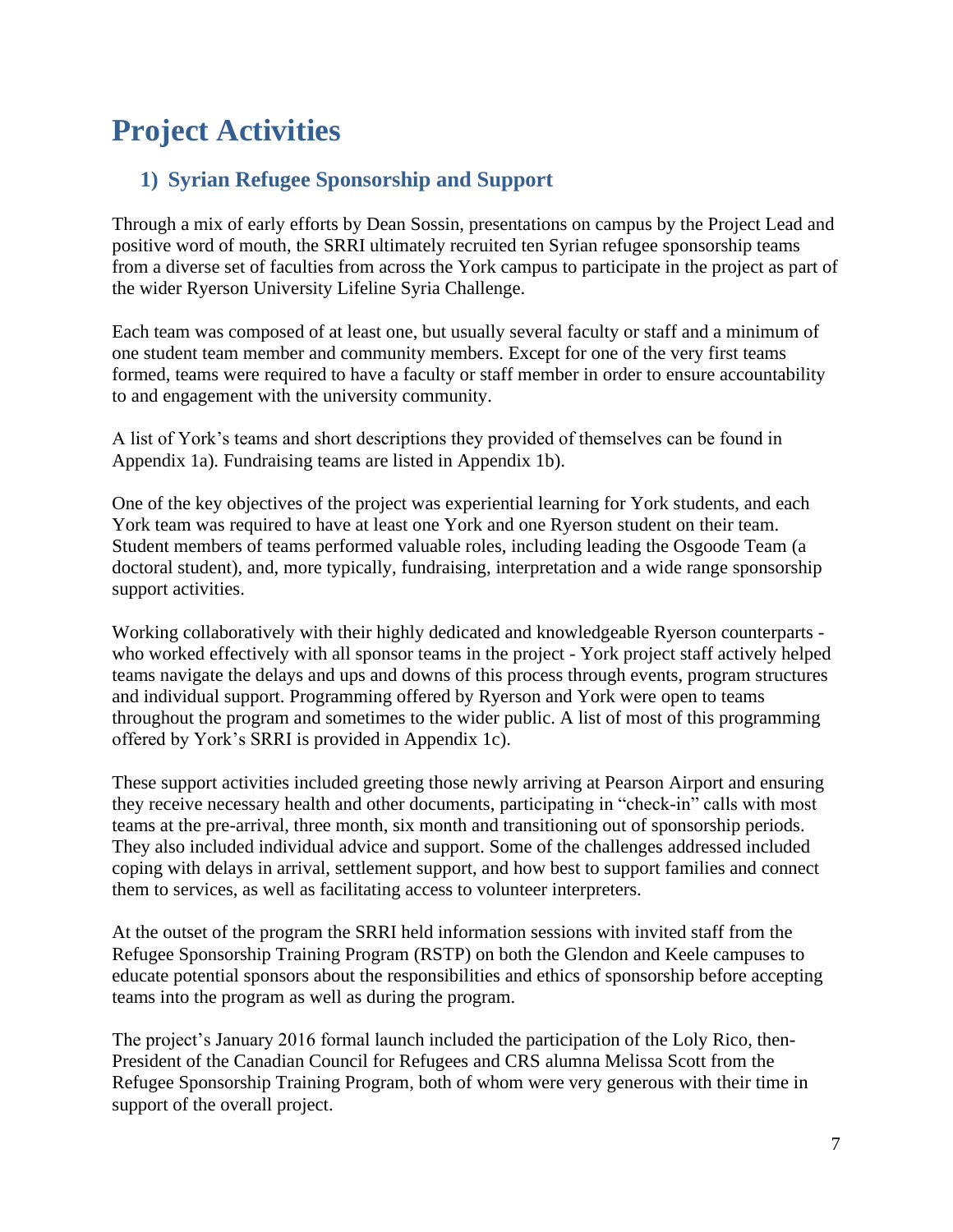Given its complexity and significance, and the different needs of sponsors and refugees at each phase of the process (pre-arrival, arrival, establishment and adaptation, transition to postsponsorship) the need for sponsor education and support was ongoing.

Events on Managing Expectations and Sponsorship Ethics, as well as Transitions to Post-Sponsorship were held as part of the Centre for Refugee Studies' seminar series, and were attended by York sponsor teams, sponsors from the overall RULSC project, members of York's WUSC committees and members of the wider community.

Sessions held for RULSC teams only included events on Syrian culture and employment. These events were made possible by establishing strong relationships with both the Refugee Sponsorship Training Program (RSTP) and the Arab Community Centre of Toronto (ACCT), both of which were greatly boosted by regular project-funded participation of project staff in the consultation meetings of the Canadian Council for Refugees.

The project also facilitated a partnership with York's housing office where, subject to availability, York sponsorship teams had access to short term housing for sponsored refugees upon their arrival in Canada.

Through its collaboration with the Ryerson University Lifeline Syria Challenge **York's 10 teams** will ultimately sponsor and welcome **42 refugees** through 13 sets of sponsorship (three teams took on secondary sponsorships) to our community.

Due to slower than expected government processing, York teams did not welcome the [first](http://yfile.news.yorku.ca/2016/10/05/york-u-welcomes-first-sponsored-syrian-refugee-family/)  [sponsored family](http://yfile.news.yorku.ca/2016/10/05/york-u-welcomes-first-sponsored-syrian-refugee-family/) until July of 2016 and several sponsorships witnessed delays in arriving well beyond initial expectations generated by the Federal government's early enthusiasm for Syrian refugee sponsorship. That initial enthusiasm was [followed by quick and uneven policy changes.](http://www.macleans.ca/politics/sponsors-of-syrian-refugees-are-left-in-limbo/) Several York teams and those they sponsored benefitted from the all-night efforts of Ryerson staff to submit cases before March  $31<sup>st</sup>$ , 2015, [when given one day's notice](https://www.theglobeandmail.com/news/politics/mccallum-reverses-changes-for-intake-of-privately-sponsored-syrian-refugees/article29470462/) at a town-hall meeting by then Immigration Minister John McCallum that such cases would be speedily processed, contrary to earlier announced changes. Cases submitted after that date faced longer wait times and more challenging sponsorship structures, such as more complex "Group of 5" applications when compared to less onerous applications that could be submitted with a Sponsorship Agreement Holder (SAH). Early arrangements by Ryerson staff and Lifeline Syria facilitating sponsorship in partnership with SAHs were possible due to SAH willingness to collaborate as the government had temporarily lifted government caps on refugee sponsorship which dictate how many refugees a SAH can sponsor in a given year. Once caps were reimposed SAHs understandably prioritized their existing cases. These dynamics, as well as one sponsorship case being rejected by the government meant later than expected arrivals in several cases and that some refugees had not arrived by the formal end of the SRRI.

**More than three and a half years after the start of the project, at the end of June 2019, 29 Syrian refugees sponsored by York teams had arrived and been supported for a full 12 months**. **6 Eritrean refugees arrived on May 30, 2019 and will see their one year of support through the Blended Visa Office Referral (BVOR) program conclude May 29, 2020. 7**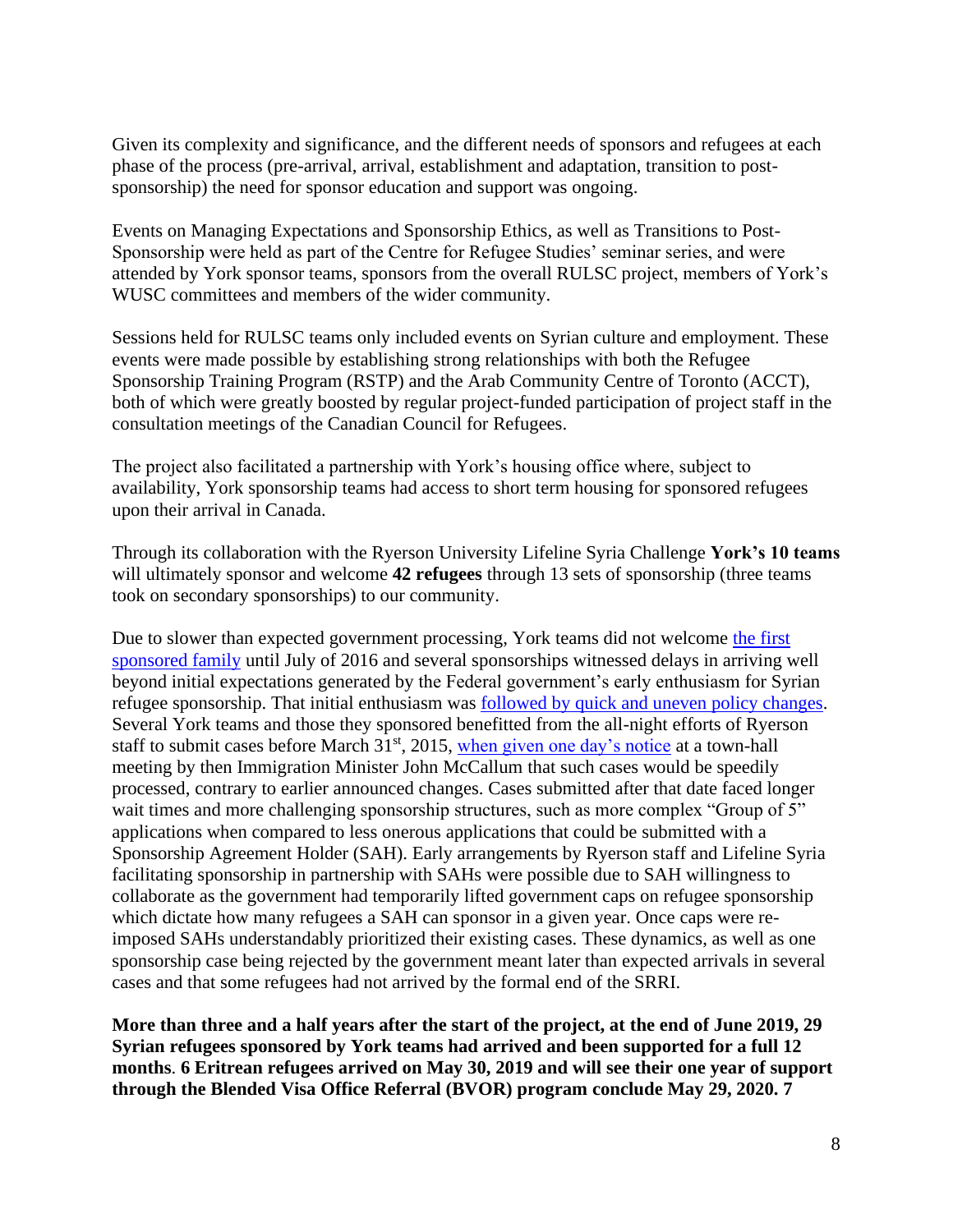## **Syrian refugees being sponsored by another team are expected to arrive imminently and will be supported for one year.**

In its May 15 2019 [newsletter,](http://secure.campaigner.com/csb/Public/show/cgyn-12km9a--kta39-5kpsddn7) Ryerson RULSC staff noted that "The vast majority of RULSCsponsored individuals and families have arrived to Canada, however there remain a few who have yet to arrive and Ryerson will continue to work with those teams and families." The two York teams still engaged in sponsorships are supporting their second set of sponsored refugees.

The SRRI's perspective on refugee sponsorship was sought out by multiple researchers visiting Canada, as well as an Amnesty International delegation composed of representatives from several countries that visited Canada to learn about private sponsorship so they could be effective civil society advocates for private sponsorship when they returned to their home countries, in May 2017. The project also received positive feedback on its approach from trainers from the Refugee Sponsorship Training Program.

# <span id="page-9-0"></span>**Fundraising Teams and Support**

While each sponsorship team was required to raise funds for the sponsorships they undertake, the SRRI also facilitated the transfer of funds raised through donations to York and Osgoode sponsorship fundraising efforts to some of the highest needs sponsorships. There was a high variation in the amount of support needed by those sponsored through the program, which is not uncommon in refugee sponsorship.

Wider student efforts also lent support to fundraising efforts, as discussed further below in the student engagement section. Support for teams by university departments, such as that by the Scott Library for [the Sociologists and Friends team](http://yfile.news.yorku.ca/2016/02/02/university-libraries-hosts-four-day-event-to-benefit-syrian-refugees/) was also very valuable both financially and in terms of raising wider awareness.

More information on York's formal fundraising teams is provided in Appendix 1b), while some outreach and fundraising activities conducted by sponsor teams are included in Appendix 1d).

# <span id="page-9-1"></span>**Refugee Sponsorship Support Program and Osgoode Hall Law School**

In Winter Semester, 2016, sixteen Osgoode law students provided legal support to sponsors of Syrian refugees.

Through regular legal clinics organized by Lifeline Syria and the Refugee Sponsorship Support Program (RSSP), the students were matched with Toronto-based pro bono lawyers and helped to complete the refugee applications of over 200 Syrian refugees. Many of these refugees were sponsored through the Ryerson University Lifeline Syria Challenge.

Then-Osgoode SRRI Project Lead, Pierre-André Thériault, a Toronto-based lawyer, PhD student and co-instructor of the Refugee Sponsorship Support Seminar at Osgoode, was the recipient of a prestigious [Robert Tiffin Student Leadership Award](https://www.linkedin.com/pulse/congratulations-pierre-andr%C3%A9-th%C3%A9riault-york-tiffin-award-john-carlaw/) in June of 2018, in part for his efforts on the SRRI project. Information on this section is primarily drawn from a [April 13 2016](http://yfile.news.yorku.ca/2016/04/13/osgoode-hall-law-school-students-providing-legal-support-to-refugees/) Yfile article.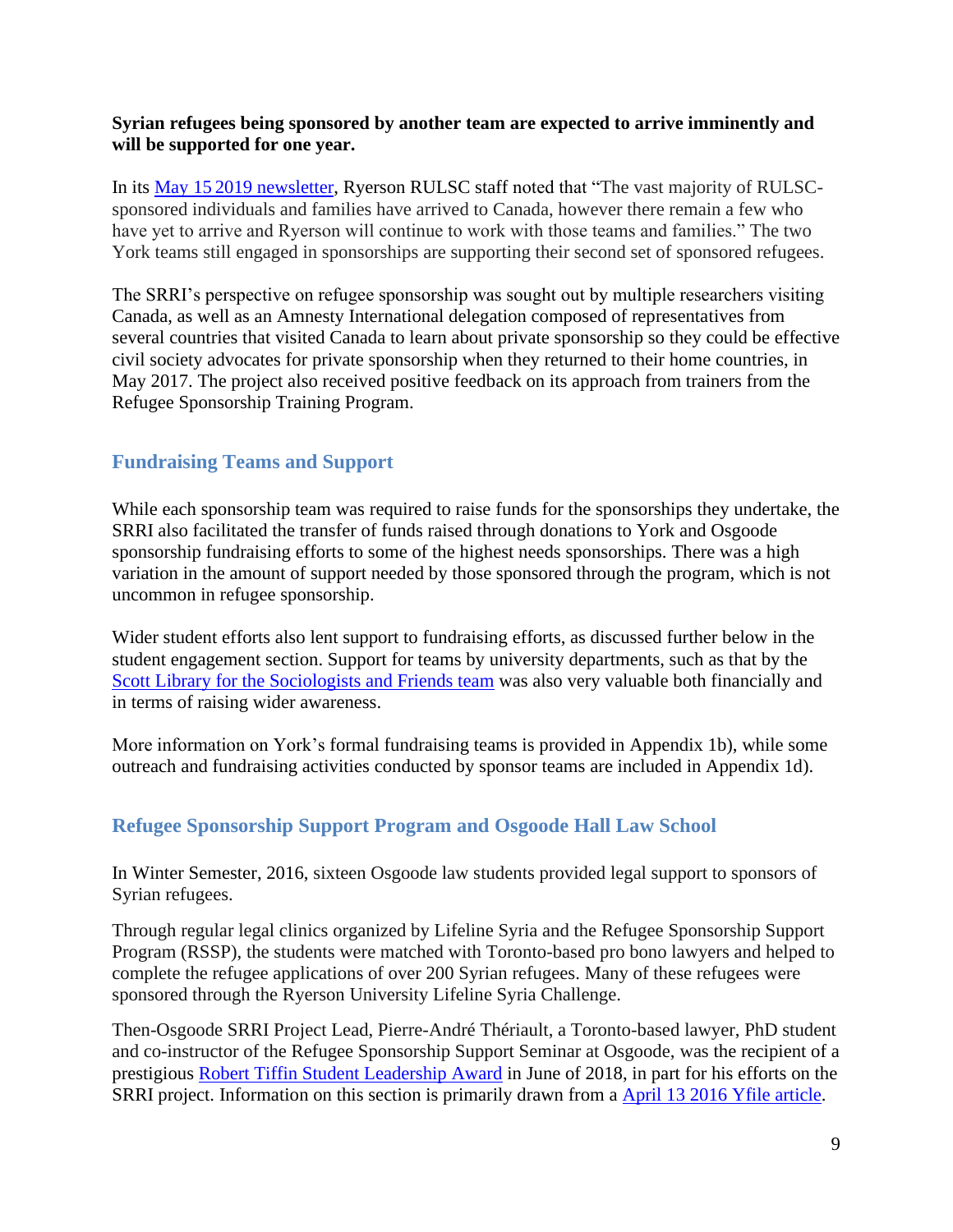# <span id="page-10-0"></span>**Lessons Learned Concerning Refugee Sponsorship in the University Context**

## **a) It can be done. But resources are required.**

To pay respect to York's motto, Tentanda Via - the way must be tried, the Ryerson Lifeline Syria Challenge and York's Syria Response and Refugee Initiative demonstrated that refugee sponsorship by university-based sponsor groups is both possible and effective if financial and human resources are made available to undertake the effort.

Universities have a significant population of social-justice minded community members and students that can support and learn from such efforts. York's students come from and have heritages from all over the world, which leave many of them disposed to engaging in such forms of learning and with the language and cross-cultural skills to support it.

However ongoing financial investments are required in terms of supporting teams, making sure they are aware of the responsibilities involved and equipping them to do so effectively.

All teams in the overall project benefitted from Ryerson University offering charitable tax receipts for donations, which was a significant incentive for teams to join the universities' programs. Ryerson also invested in human resources to administer such a system. This commitment was undoubtedly boosted by university support at the highest level, particularly by former Vice President Wendy Cukier. Ryerson also employed multiple staff on a full time basis for the first three years of the project to support all sponsor teams in the project. For most of the project York employed one staff person part time, although in the first year there were multiple part time staff as the program got up and running.

## **b) Civil society connections matter**

The York project benefitted greatly from its staff and the Centre for Refugees' ties to civil society organizations in the refugee-serving and awareness-raising community. Those ties were drawn upon for nearly every event undertaken by the project and also provided opportunities for community engagement by York students. These were strengthened by the project investing in the attendance of project staff at CCR consultations and meetings.

## **c) The usual challenges of sponsorship apply, and there are some additional considerations.**

Challenges faced by sponsor teams in the university context included those of sponsorship delays and unpredictable arrivals, which are experienced by many refugee sponsors. Such delays and unpredictability can lead to reduced cohesion of sponsor teams, including the need to replace and recruit new members to the original group that sought to engage in sponsorship initially.

Some of these lessons and those unique to groups formed in the university context were included in a document published by the Centre for Refugee studies based on [reflections from a June 2017](https://www.google.com/url?sa=t&rct=j&q=&esrc=s&source=web&cd=1&cad=rja&uact=8&ved=2ahUKEwiqzYK4qp7jAhXymOAKHcaiCSgQFjAAegQIBhAB&url=http%3A%2F%2Fcrs.info.yorku.ca%2Fnext-steps-and-reflections-from-refugee-sponsors-and-resettlement-professionals&usg=AOvVaw2Z3ui3CgKHRduW2Q-LzR2S)  [SRRI-organized event,](https://www.google.com/url?sa=t&rct=j&q=&esrc=s&source=web&cd=1&cad=rja&uact=8&ved=2ahUKEwiqzYK4qp7jAhXymOAKHcaiCSgQFjAAegQIBhAB&url=http%3A%2F%2Fcrs.info.yorku.ca%2Fnext-steps-and-reflections-from-refugee-sponsors-and-resettlement-professionals&usg=AOvVaw2Z3ui3CgKHRduW2Q-LzR2S) *Next Steps and Reflections from Refugee Sponsors and Resettlement Professionals*.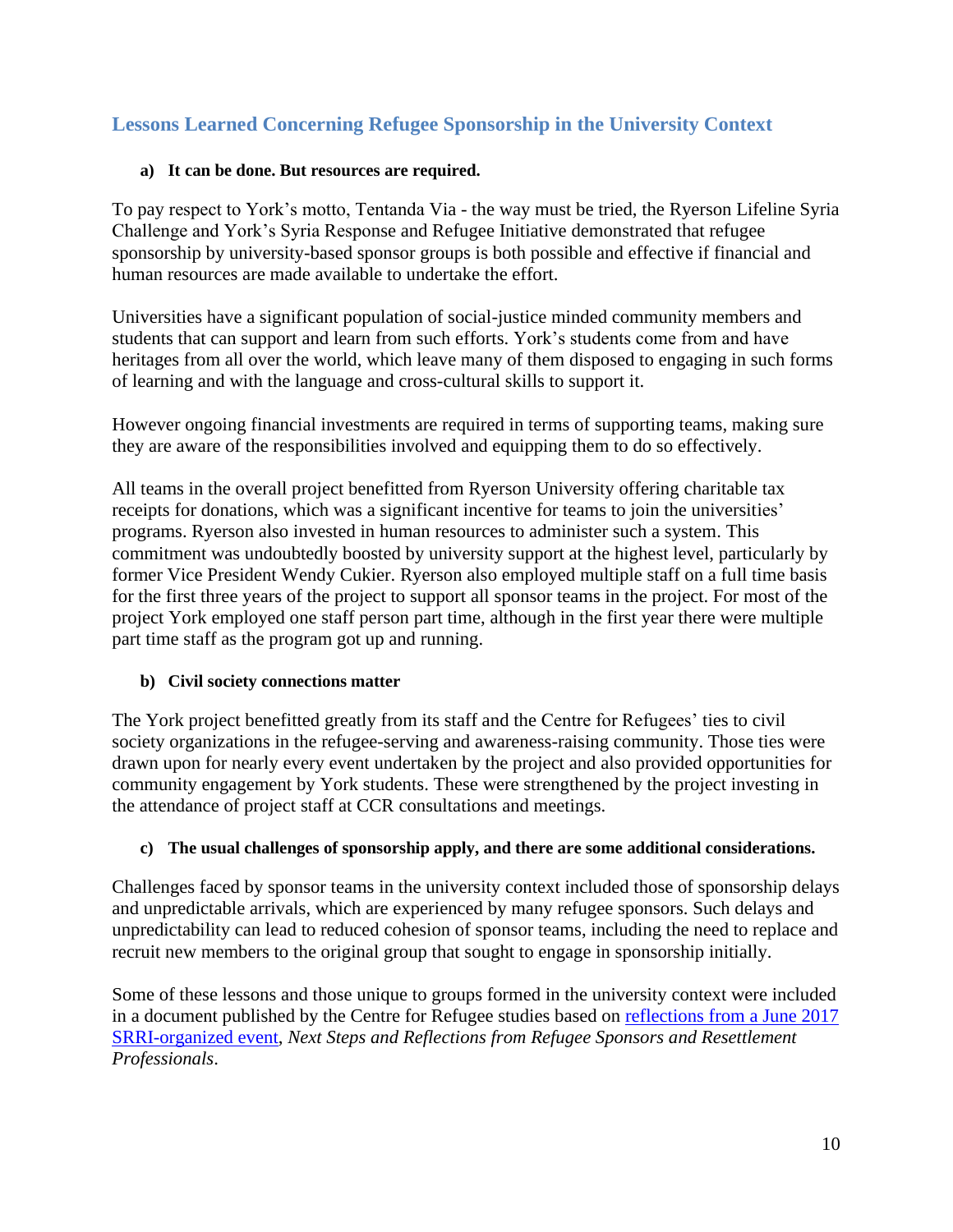One important theme in refugee sponsorship is that of power imbalances between those being sponsored and sponsor groups and how to navigate them. In that event Sociology and Friends team lead Lesley Wood extended the discussion of power imbalances to those within a sponsor team itself*,* due to the fact that many of the sponsor teams in the Ryerson University Lifeline Syria Challenge are university based.

In the context of university-based teams some members are professors and university staff, while others are students. In such a context there may be a relationship of professor to student or committee member to doctoral student, for example. These relationships also require reflection and care to manage in an ethical way.

More typically, Wood noted that it can be challenging to keep all members of a sponsor group involved and invested in the process over the course of a year, while the language abilities of some group members may result in them taking on a disproportionate amount of the support a family or individual may need. It can also be challenging to maintain a cohesive group with a relatively equitable division of support.

The availability of student volunteer interpreters and sponsor team volunteers may also vary by time of year, though sponsorship is an excellent experiential learning opportunity concerning cross-cultural communication and support, as well as refugee issues more broadly.

## **d) Other significant avenues to refugee sponsorship continue to exist on York's campus and at/by some other universities**

As noted above and below, at the same time it launched the SRRI project York invested in additional sponsorship of refugee students through its WUSC committees. Comparatively, one of the benefits of WUSC refugee student sponsorship is that generally offers more predictable arrivals of refugee students to Canadian campuses, though there are sometimes exceptions. It also foregrounds student leadership and experiential learning. WUSC offers a permanent committee structure, though committees experience turnover in their membership on a yearly basis as students graduate from these committees. While the committee generally does provide opportunities for faculty to support the committee as advisors, it does not offer the same level of direct engagement for non-students, a valuable resource for positive social change. In the context of provincial government changes to the collection and distribution of student levies York's WUSC students are likely to require additional support, while the need for support to the committee for recruitment of members and mentorship is ongoing.

In addition to WUSC, on other campuses, the University of Ottawa's Refugee Hub is engaged in promoting refugee sponsorship through the Federal Government's Blended Visa Office Referral (BVOR) Program for which it also [engaged in fundraising and the allocation of funds.](https://needslist.co/bvorfund) Wilfrid Laurier University's ISOW- [International Students Overcoming War](http://www.isow.ca/) – supports resettlement of refugees through the international student pathway.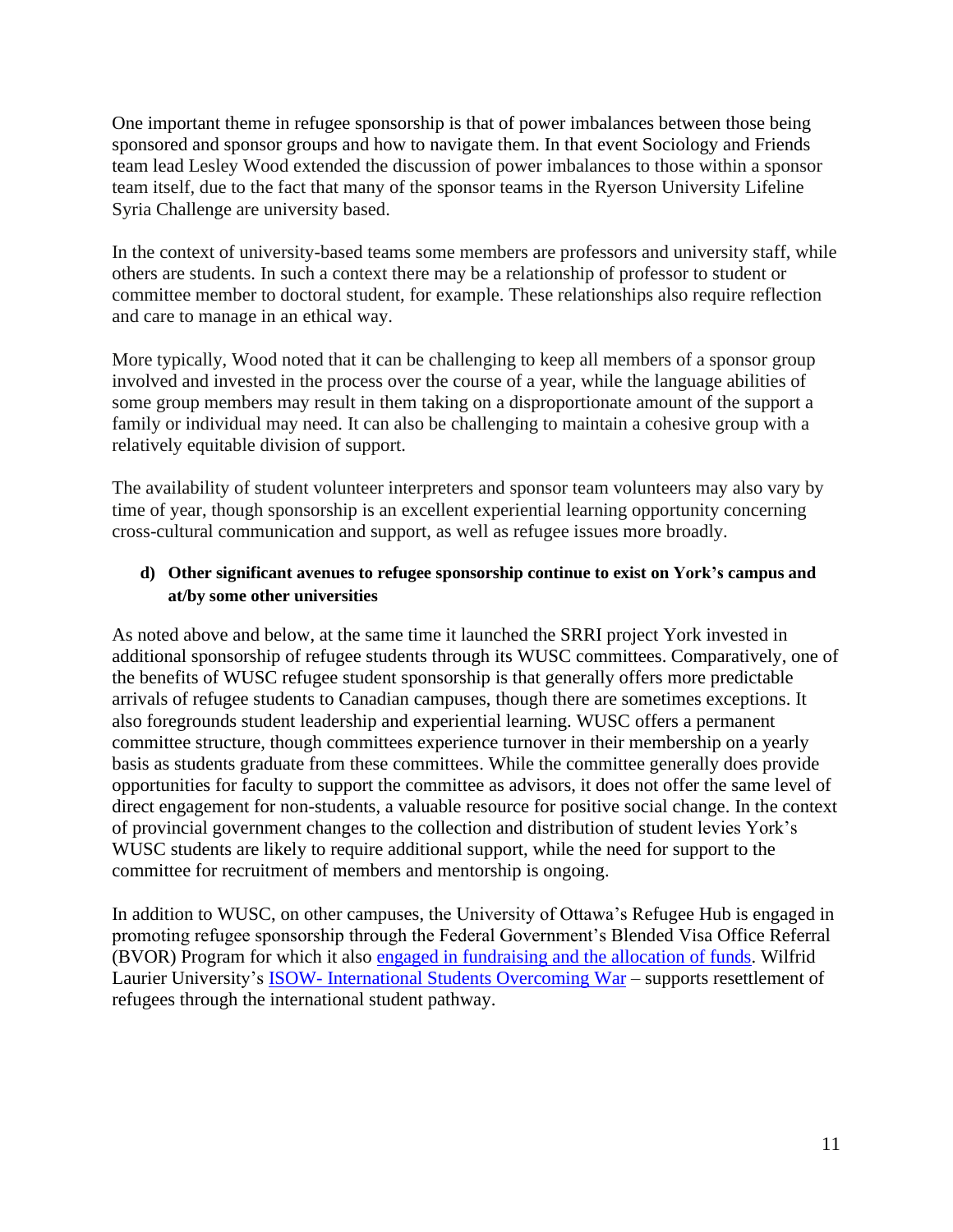# <span id="page-12-0"></span>**2) Student Engagement and Leadership Activities**

# <span id="page-12-1"></span>**The Project's Vision for Student Engagement**

As explained in the origins and background section, the education of students and their hands-on engagement in refugee issues through educational and experiential learning opportunities was a priority for the project. It was felt that in addition to direct refugee sponsorship this was one of the most meaningful contributions that could be made as it would help to prepare and encourage students to engage in these issues in the longer term.

This work was organized to a major degree around the project's student-led Refugees Welcome Here! campaign, discussed further below, but was rooted in the project's origins in sponsorship on campus as discussed in the next two sub-sections.

# <span id="page-12-2"></span>**Syrian Refugee Sponsorship and Student Engagement**

The sponsorship of Syrian refugees was an excellent catalyst for student engagement and educational work in refugee issues as there was a great deal of interest in the Syrian refugee crisis at the time the project begin in late 2015. Structurally, each team was required to have York students on their team. These students filled a variety of individual roles, including fundraising, interpretation, and social supports. This sparked interest in refugee displacement more broadly, as many students became engaged in other educational aspects of the project or saw ways to connect with it after entering the project as sponsor team members.

The project provided a mechanism for student groups to become engaged in activities such as fundraising through events. Students linked to Team Health, for example, participated in a student-organized talent show to raise funds to pay off refugee transportation loans, while students linked to the Glendon Collective were supported by the Muslim Students Association fundraising for their efforts at weekly prayers.

As mentioned above, there were also educational activities organized by the York Library, entitled [4 Days 4 Syria](http://yfile.news.yorku.ca/2016/02/02/university-libraries-hosts-four-day-event-to-benefit-syrian-refugees/) which witnessed an art sale to support the Sociology and Friends sponsorship team and general refugee sponsorship efforts.

Overall university support and engagement were an excellent spark towards three and a half years of intensified efforts with students in this realm.

# <span id="page-12-3"></span>**WUSC Committee(s): Keele and Glendon Campuses**

Since the outset of the project it was a priority to help raise the profile of York's WUSC committees, [their increased sponsorship commitments](https://refugees.info.yorku.ca/wusc-refugee-sponsorship/) and university support for them referred to above, and to assist them in the recruitment of new members.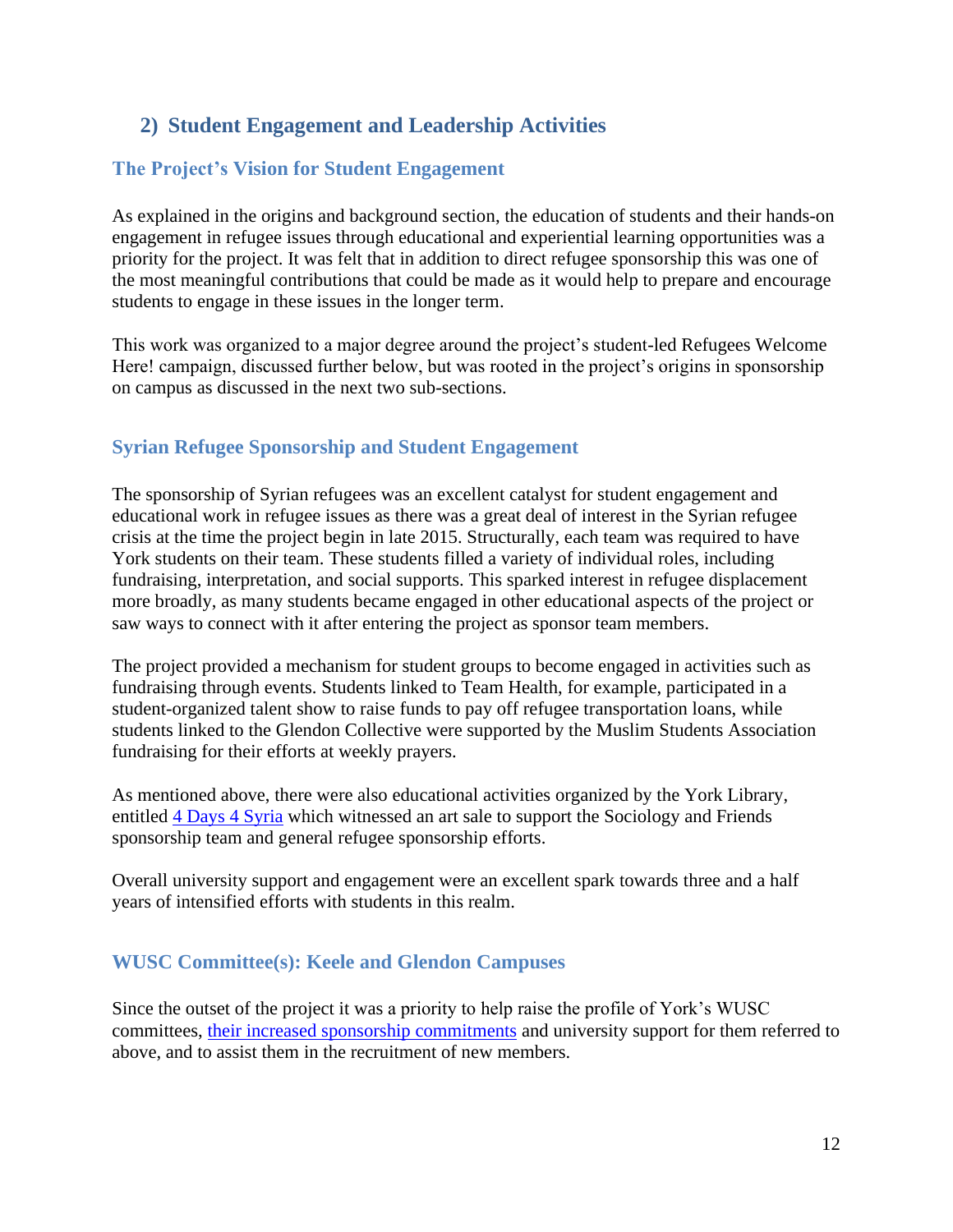This was done through the project's website (a section on WUSC Refugee Sponsorship), joint activities, profiling collaborative efforts in Y-file, inclusion of these efforts in project pamphlets and encouraging collaboration of other student groups with these committees. Due to the part time nature of the project and campus geographies those efforts were most intensive, though not exclusively connected to the Keele Campus WUSC committee.

Some of the ways this was accomplished was high-profile inclusion of members of the WUSC committee(s) in Refugee Rights Day activities (see below), a campaign to abolish and fundraise for refugee transportation loans executed with the support of other student groups, and collaborations with other student and campus such as an annual winter clothing drive for a local refugee centre (discussed below).

WUSC committee members were also invited and proactively encouraged to attend events to educate refugee sponsors, and their efforts were acknowledged at two receptions to honour and promote engagement with York's refugee sponsors, in Fall 2017 and April 2019 (the project's closing event). It had been planned for a reception to be part of April 2018 Refugee Rights Day activities which were cancelled due to the strike.

WUSC Keele committee chairs were also invited to participate on academic panels at two national conferences (Appendix 4) while representatives from both WUSC committees spoke on a [2018 Refugee Awareness Week panel](http://crs.info.yorku.ca/archives/event/creating-pathways-and-crossing-borders-access-to-higher-education-for-refugees-and-precarious-migrants?instance_id=126) that highlighted several York's efforts to promote access to education for refugees and undocumented persons locally and globally.

As will be discussed further below, the SRRI project also collaborated with the WUSC Keele committee in hosting the June 2018 Canadian Council for Refugees Youth Network's Annual Youth Action Gathering.

Indicative of the amazing work York the Keele committee was doing, WUSC Keele Committee Chair Robert Hanlon was awarded one of [two Liberal Arts and Professional Studies Outstanding](https://laps.yorku.ca/2018/05/annual-ceremony-celebrates-student-engagement-and-leadership/)  [Student Volunteer Awards](https://laps.yorku.ca/2018/05/annual-ceremony-celebrates-student-engagement-and-leadership/) in part for his work on that committee and participation in these joint activities in Spring 2018. The SRRI was one of his nominators for the award.

At the national level, in early 2019 the Keele WUSC committee was awarded the [National](https://yfile.news.yorku.ca/2019/03/17/national-recognition-given-to-york-student-group-supporting-refugees/)  [Committee of the Year Award](https://yfile.news.yorku.ca/2019/03/17/national-recognition-given-to-york-student-group-supporting-refugees/) by WUSC National for their 2018 efforts. Many of the joint initiatives undertaken in collaboration with the SRRI were cited in the speech granting them the award and are discussed below.

# <span id="page-13-0"></span>**Refugees Welcome Here! Campaign: Working with and Recognizing York's "Human Rights Heroes"**

Parallel to and reinforcing its efforts on the sponsorship front, the SRRI project engaged students and student groups in a Refugees Welcome Here! Campaign, inspired by a joint [Canadian](http://ccrweb.ca/en/refugees-welcome-here)  [Council for Refugees and Amnesty International](http://ccrweb.ca/en/refugees-welcome-here) Canada initiative. That campaign's themes fit exceptionally well with the themes of the project in that it sought 1) "More refugees" - to see more refugees admitted to Canada; 2) "more fairness for refugees," broadly conceived, but could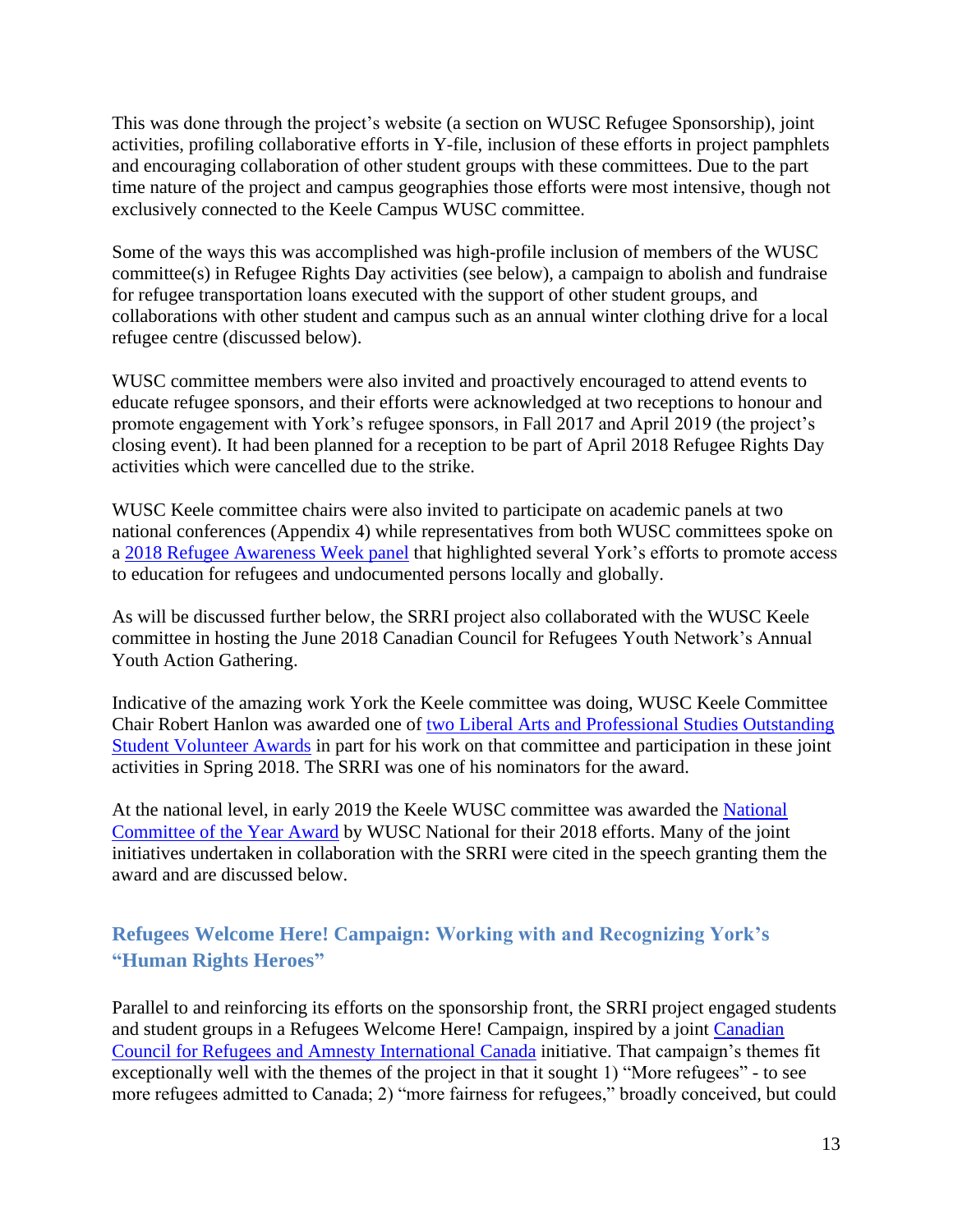apply to the refugee determination system within Canada and equity in treatment of different refugee populations; and 3) "more welcoming communities." These themes offered a strong basis for education, discussion and action concerning refugee rights and their promotion.

Supported by this project and co-chaired by student volunteers Omaima Massood (Schulich) and Humaima Ashfaque (Faculty of Health) in 2016-2017, and then Amina Khan and Humaima in 2017-2018, the goals of this campaign were to educate York students and the wider community about refugee issues and encourage students to work together to address them.

The campaign grew out of and was launched by a [February 2016 Refugees Welcome Here!](http://yfile.news.yorku.ca/2016/02/23/york-university-hosts-refugee-advocacy-week-feb-29-to-march-5-at-the-keele-campus/)  [advocacy training](http://yfile.news.yorku.ca/2016/02/23/york-university-hosts-refugee-advocacy-week-feb-29-to-march-5-at-the-keele-campus/) session held by the project at Osgoode Hall Law School with Amnesty International Canada's campaign lead which also welcomed more than 50 participants from throughout the GTA. This training was the first undertaken with the campaign's materials nationally. SRRI Project Staff and York students had helped to strengthen the materials in focus groups.

The program engaged at least 20 student groups (Appendix 2a) in programming related to sponsorship and/or awareness-raising of refugee issues.

These activities ranged from a photo campaign of York community members holding welcoming messages for refugees to conducting a winter clothing drive for a local refugee centre to fundraising for sponsor teams helping to pay off WUSC Keele student transportation loans. The project and partner student groups carried out exciting and well-attended Refugee Awareness, Advocacy and [Refugees Welcome Here! weeks](http://yfile.news.yorku.ca/2017/03/05/york-students-lead-the-way-during-refugees-welcome-here-week-at-the-keele-campus/) each year that included leaders in law and advocacy in this field. A list of some of the major activities related to the campaign can be seen in Appendix 2b).

Employing the networks of its Project Lead and leveraging funds committed to professional development, the project was able to support York students in reaching out to and making meaningful connections to local and national communities of refugee and newcomer youth.

York student efforts gained wider recognition. In [a piece on our students in November 2017](http://yfile.news.yorku.ca/2017/11/22/york-us-human-rights-student-heroes-working-hard-to-ensure-refugees-feel-welcome/) that highlighted several initiatives, for example, Gloria Nafziger of Amnesty International Toronto [had this to say about York](http://yfile.news.yorku.ca/2017/11/22/york-us-human-rights-student-heroes-working-hard-to-ensure-refugees-feel-welcome/) students engaged in the program:

"York students are demonstrating their commitment to refugees by standing up for refugee rights, creating welcoming communities, supporting local shelters and providing direct support. They are all champions who will continue to be human rights heroes."

SRRI Project Lead John Carlaw was invited by Amnesty Canada to be profiled as a ["Refugee](http://www.amnesty.ca/blog/canadian-refugee-champion-john-carlaws-story)  [Champion"](http://www.amnesty.ca/blog/canadian-refugee-champion-john-carlaws-story) in 2016, while the overall campaign received [similar recognition in 2018.](https://www.amnesty.ca/blog/canadian-refugee-champion-york-university-refugees-welcome-here)

As a result of these connections and her own initiative, [Student Project Ambassador Humaima](http://secure.campaigner.com/csb/Public/show/fa7tc--bxlax-5kpsbdk2)  [Ashfaque](http://secure.campaigner.com/csb/Public/show/fa7tc--bxlax-5kpsbdk2) became a prominent Youth Leader with the Canadian Council for Refugees Youth Network.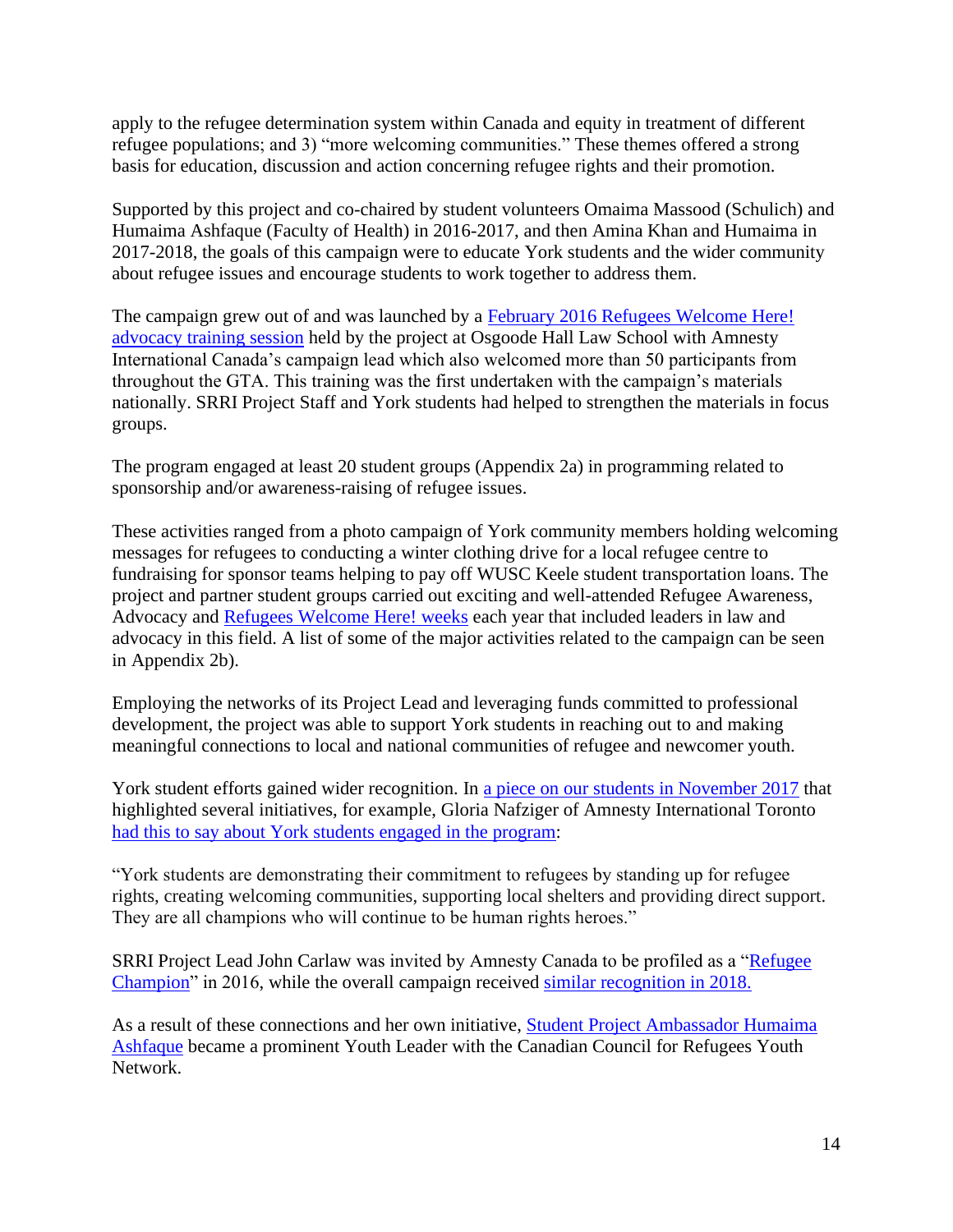The quality of York's advocacy training led Amnesty Canada's Human Rights Law & Policy Campaigner Justin Mohammed to invited SSRI Project Lead John Carlaw and Amnesty at York students to lead a workshop on "Changing the Conversation on Refugee Rights" at that organization's national Annual General Meeting in June, 2019.

The campaign hosted both local and national events and designed and delivered workshops in national settings for Amnesty and the CCR (Appendices 3b and 3c), as described below.

## <span id="page-15-0"></span>**Supporting Refugee Awareness, Advocacy and Welcome Here! Weeks**

Originally established in January 2014, Refugee Awareness Week grew out of an [educational](https://m.facebook.com/RefugeAid/photos/?tab=album&album_id=391975290945862&ref=content_filter)  [activity led by RefugeAid](https://m.facebook.com/RefugeAid/photos/?tab=album&album_id=391975290945862&ref=content_filter) that drew interest and solidarity from several other student groups and departments from across campus. As [2018-2019 club President Zohra Shafiqi notes,](http://yfile.news.yorku.ca/2019/01/23/sixth-annual-student-led-refugee-awareness-week-runs-jan-28-to-feb-1-at-the-keele-campus/) the week "is close to our hearts at our club because it was started up by the same people who founded RefugeAid. We love that it's an opportunity to collaborate with other clubs on campus that exist for a similar cause so that we can pool our energies and resources into one beautiful week of educational events and activities."

The SRRI helped to significantly boost the profile of the week and supported it from 2016 to 2019. The week features collaborations between most of the undergraduate student groups engaged in refugee issues each year. The project offered communications, logistical and organization support for it and similar weeks of activities, and helped plan events with significant national and local guest speakers and trainings on refugee support and advocacy as well as connecting the week to other refugee related events held by research units. Appendix 2b) provides links to these weeks of activities and a list of some of the events organized by the SRRI. These included refugee awareness and engagement fairs and panels to highlight York's engagement in refugee issues.

According to then Amnesty International at York Chapter President Rhoshni Khemraj in 2018, "Refugee Awareness Week is one of our most anticipated weeks of the year. The energy of clubs and organizations coming together for a shared purpose is incredibly empowering and humbling for everyone involved."

## <span id="page-15-1"></span>**Refugee Rights Day Events on Campus**

Refugee Rights Day highlights the 1985 Supreme Court Singh decision, which found that anyone on Canadian soil – including refugees - are covered by the *Canadian Charter of Rights and Freedoms* and *Bill of Rights.* This paved the way for all refugee claimants in Canada to have the right to an oral hearing of their case and the establishment of Canada's Immigration and Refugee Board (IRB).

As part of its educational efforts, from the project's first year it sought to contribute to and boost the profile of Refugee Rights Day on campus and in the wider community while promoting and increasing the quality and profile of student participation in such days. As will be explained further below, these events were also linked to community efforts to promote April as Refugee Rights Month each year in Toronto.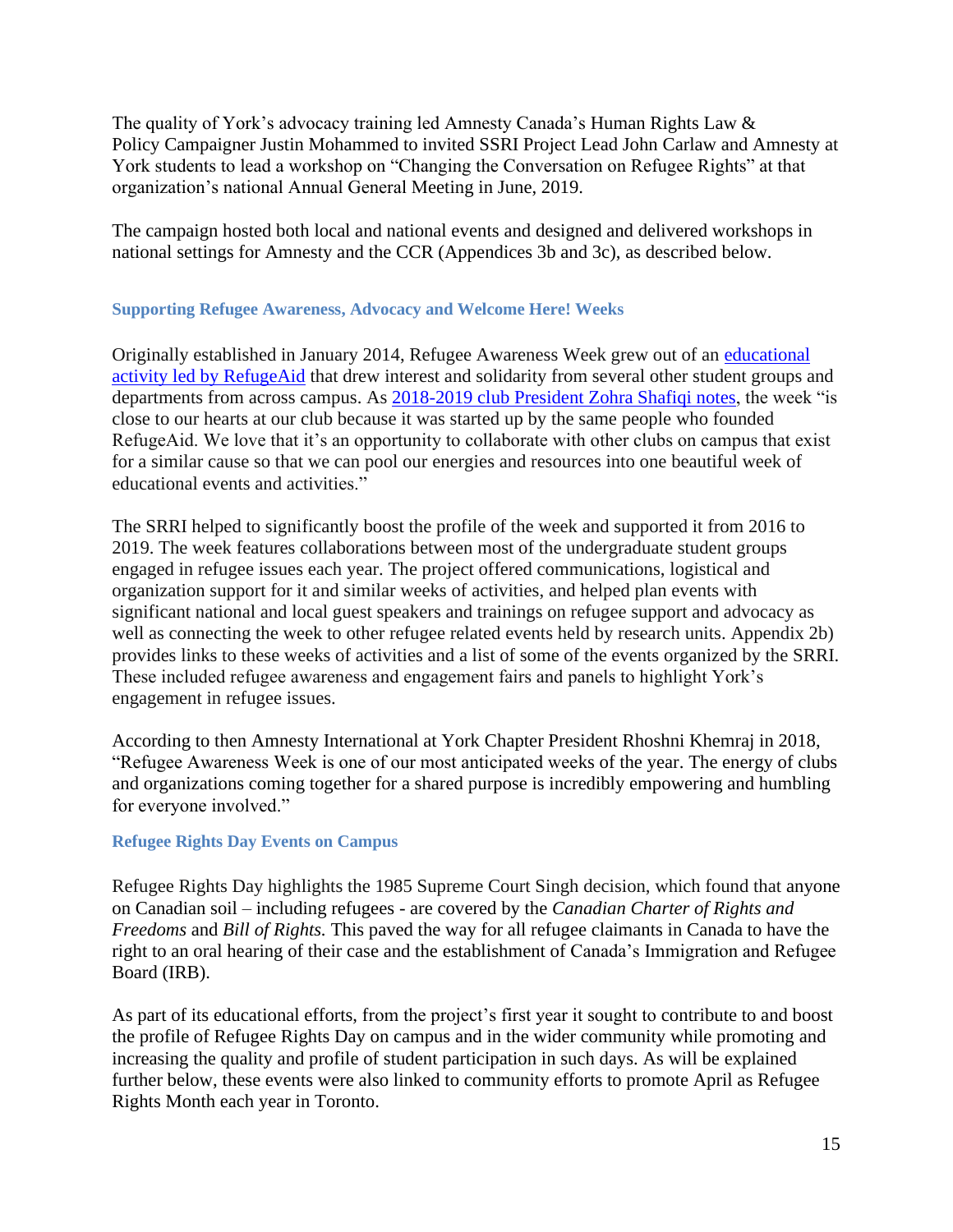In 2016, the project worked with McLaughlin College to facilitate the participation of students in the event, which was highlighted by well-known community speakers on the theme of Refugee Rights. WUSC Keele Committee [Co-Chair Reem Alhaj](http://yfile.news.yorku.ca/2016/02/08/from-camps-to-campuses-students-changing-students-lives-with-wusc) and student spoken words artists were featured participants in [that year's panel](http://crs.info.yorku.ca/archives/event/refugee-rights-day-in-canada-panel-discussion?instance_id=62) , which also included Executive Director Debbie Douglas of the Ontario Council of Agencies Serving Immigrants, Rana Khan of the UNHCR, and York Emeritus Professor and Chair of the Southwestern Ontario Sanctuary Movement Michael Creal.

In 2017 with the support of the Centre for Refugee Studies, York's SSRI planned and hosted a ["Refugees Welcome or Excluded Here?"](http://yfile.news.yorku.ca/2017/03/28/refugee-rights-day-panel-to-explore-refugee-policy-in-canada/) April 4<sup>th</sup> [Refugee Rights Day panel discussion](https://www.facebook.com/pg/yurefugees/photos/?tab=album&album_id=1171412289633790) on York's Keele campus featuring campus-based and community experts on refugee issues as well as SRRI Student Project Ambassador Humaima Ashfaque. Humaima profiled the efforts of York's Refugees Welcome Here! Campaign. Additional speakers included York professors Jennifer Hyndman (then CRS Director) and Sean Rehaag, in addition to FCJ Refugee Centre Co-Director Francisco Rico. Members of the York and wider community actively working on refugee issues enjoyed lunch and engaged with each other over this lunch-time event.

In 2018 the project recruited Ryerson's Idil Atak, a well-respected scholar who has written widely on the exclusion of refugees to deliver a keynote lecture on the effects of contemporary changes to Canada's refugee determination system, which would have been delivered at Osgoode Hall's Moot Court. However that event had to be cancelled due to that year's strike. The project was able to redirect her participation to that month's community [Refugee Rights Day](https://www.eventbrite.ca/e/finding-home-in-toronto-33-years-of-defending-refugee-rights-tickets-44395613475?aff=es2)  [panel held downtown,](https://www.eventbrite.ca/e/finding-home-in-toronto-33-years-of-defending-refugee-rights-tickets-44395613475?aff=es2) where students had the opportunity to interact with the Mayor, Toronto City Councilors and civil society actors in this field.

In 2019, in addition to partnering in [Refugee Rights Month](http://www.ocasi.org/refugee-rights-month-2019-toronto) the SRRI, the Centre for Refugee Studies and McLaughlin College partnered to host a [Refugee Rights Day panel](http://yfile.news.yorku.ca/2019/04/02/wrd/) and [project](https://www.facebook.com/yurefugees/photos/?tab=album&album_id=2010053559102988)  [closing event on campus](https://www.facebook.com/yurefugees/photos/?tab=album&album_id=2010053559102988) April 4. This project-closing event was attended by more than seventy members of the campus and wider community. The panelists for the event featured two students-Humaima Ashfaque and Edwar Dommar- who reflected in their significant engagement in the project as well as WUSC and York's Amnesty International Chapter. Other panelists included community refugee lawyer and Osgoode instructor Geraldine Sadoway and SRRI Project Lead John Carlaw in a discussion chaired by Professor Michaela Hynie of the Centre for Refugee Studies. The project's and WUSC's refugee sponsors were thanked and recognized for their efforts while an art exhibit of Professor Nergis Canefe was also featured.

These days of activities offered an annual opportunity for students, faculty, refugee sponsors and community members to discuss the state of refugee rights and York's engagement in this field.

#### <span id="page-16-0"></span>**Annual Clothing Drives for FCJ Refugee Centre**

Due to a request of the centre to help meet an identified need, and to help draw attention that there are refugees and undocumented people in the Toronto and GTA community that do not arrive via refugee resettlement pathways, the project and student groups collaborated in Winter Clothing Drives for clients of the FCJ Refugee Centre.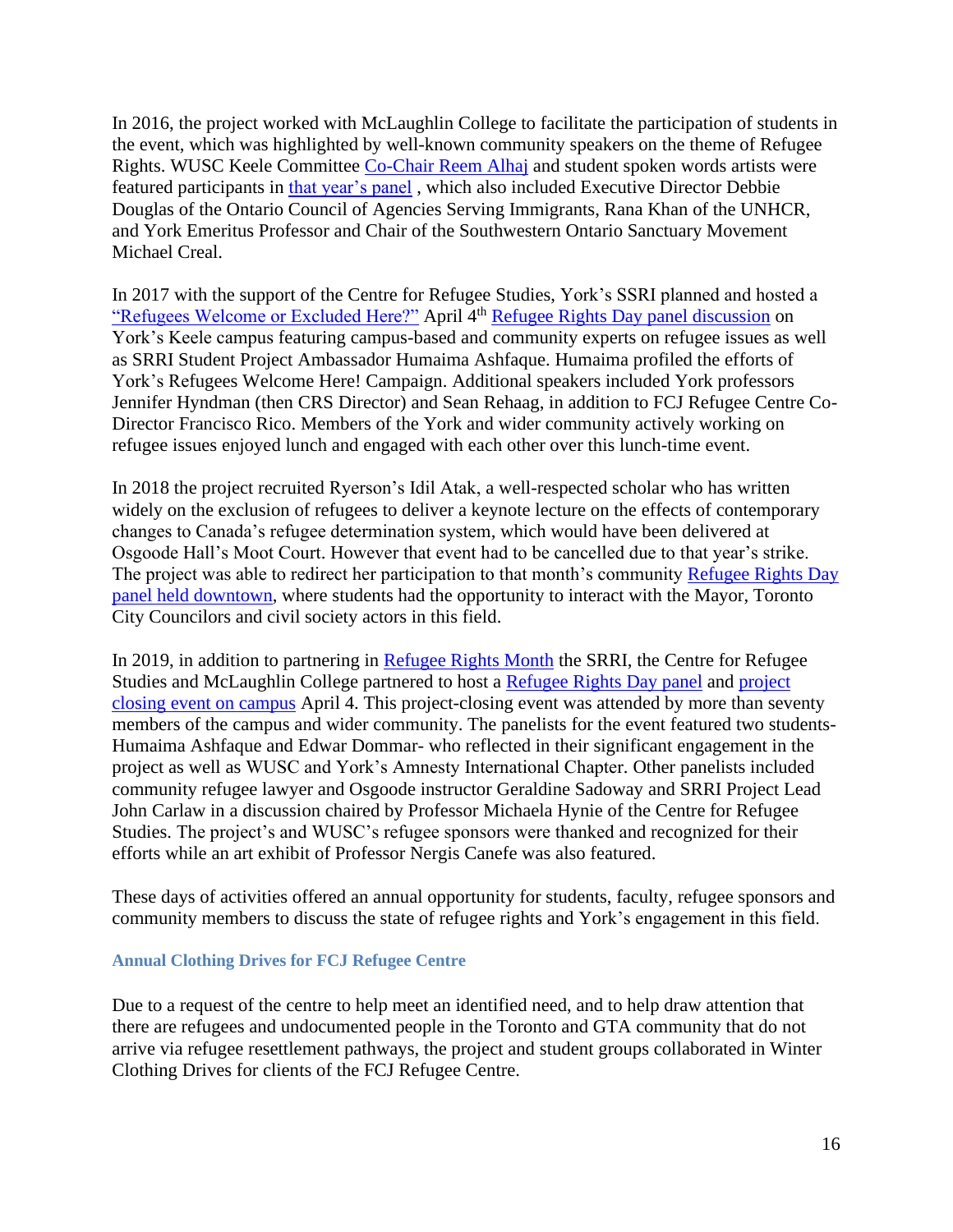Begun in Fall of 2016, the activity grew in reach each year in 2017 and 2018, with collaborators across the York campus. WUSC Keele actively led the 2018 efforts, which also extended to Senecca at York.

As noted in a [2017 Yfile story](http://yfile.news.yorku.ca/2017/11/22/york-us-human-rights-student-heroes-working-hard-to-ensure-refugees-feel-welcome/) on these efforts, Sajeth Paskaran, student president of McLaughlin College, whose organization helped lead the drive in its second year summarized the college council's motivations for participating as an effort to foster a community of open, critical, positive, and engaging discourses. "With our current political environment and the negative discourses surrounding refugee rights, it is that much more vital for various organizations and the younger generation to engage in supportive collaborations that bridges people rather than further dividing them," said Paskaran.

FCJ Refugee Centre Co-Director and prominent refugee advocate Franciso Rico-Martinez, who came to Canada in 1990 with his family as refugees from El Salvador was heartened by these students' efforts. "It is beautiful to see York students acting in solidarity with humanity from the earliest years of their postsecondary education," said Rico-Martinez at that time.

In a [Yfile early in 2019](http://yfile.news.yorku.ca/2019/01/23/sixth-annual-student-led-refugee-awareness-week-runs-jan-28-to-feb-1-at-the-keele-campus/) Rico-Martinez expressed gratitude to the project and York University community for their contributions, "as the SRRI project at the CRS and York students have been so supportive of our centre's work. Our centre's workload has grown tremendously in the last couple of years, but so has student engagement with our centre. Without the volunteer efforts of dedicated students, especially those from York and Osgoode, we would not be able to manage the caseloads we are currently witnessing, which have nearly doubled in the last year." Some students engaged in the project have gone on to do volunteer placements at the centre.

### <span id="page-17-0"></span>**Transportation Loan Education and Fundraising**

In 2016-2017 in particular, student coalition members worked actively to make their fellow students aware of the activities of their local WUSC Committee, and raising awareness of the burden of [refugee transportation loans](http://ccrweb.ca/en/transportation-loans) charged by the Federal government to resettled refugees that sponsored York U students and other refugees in our community face.

The project helped in educating students about the loans, which affected nearly all York sponsored refugees, connecting them to civil society research on the issue and providing a space for students to collaborate in those efforts.

In a Y-file article [March 5, 2017,](http://yfile.news.yorku.ca/2017/03/05/york-students-lead-the-way-during-refugees-welcome-here-week-at-the-keele-campus/) Robert Hanlon, then WUSC-Keele committee chair and second-year bachelor of business administration student who worked with York sponsored students explained that "Maintaining studies, working long hours, integrating into a completely new culture, and repaying a loan is too much to coordinate and puts the York students in an extremely stressful and vulnerable position."

That year, in efforts begun by UNICEF at York in February 2017 during a Refugees Welcome Here! Week of activities, York students raised enough to pay off the transportation loans of at least two students sponsored by the WUSC Keele Committee through bake sales, collections at events and generous staff and faculty support.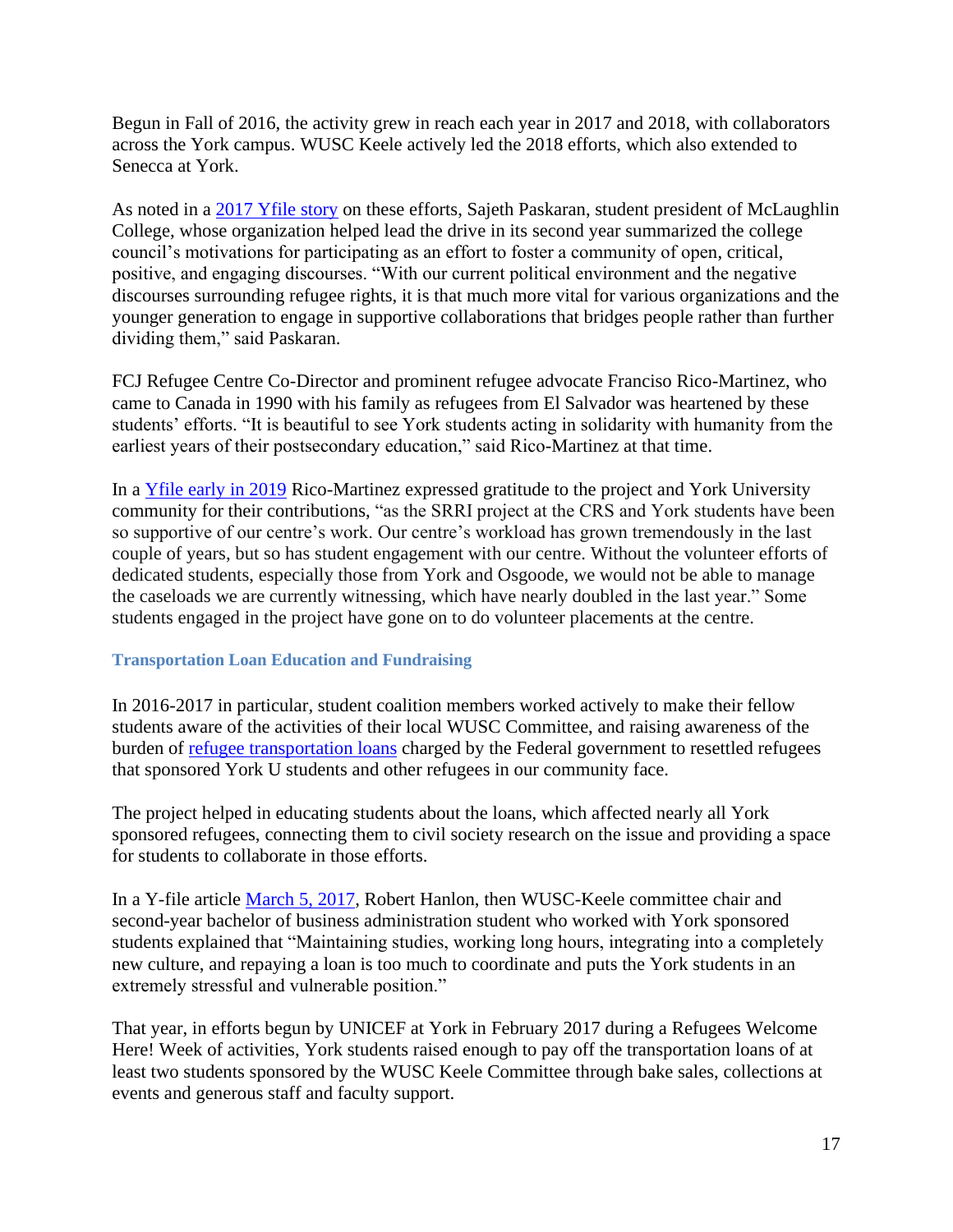Civil society ties helped lead the Canadian Council for Refugees to send students post-cards they could use in their campaign, while their efforts were applauded by their then-President Loly Rico, as she came to campus to be part of the week of activities. "I am more than happy to be at York for this important Refugees Welcome Here! Week in which the focus will be on human rights and refugee policy," said Rico. "It is more important than ever to see student leaders addressing issues and concerns like [transportation loans.](http://ccrweb.ca/en/refugee-transportation-loan-infographic)"

"It is wonderful to see the full week of activities that they have put together for their community. I hope their events will be well attended and their hard work rewarded with progressive policy changes," she added.

### <span id="page-18-0"></span>**Psychology Graduate Students Refugee Initiative**

The SRRI project also worked with graduate students in psychology to found and promote a [Psychology Graduate Students Refugee Education Initiative,](http://yfile.news.yorku.ca/2016/07/04/psychology-grad-students-collaborate-to-assist-refugees/) led by student volunteer Jala Rizeq (Psychology) which saw those graduate students provide workshops designed around the theme of refugee empowerment to sponsor teams, York's WUSC sponsorship committees and a more general orientation to students interested in working with refugees.

Coming from similar academic backgrounds and having extensive experiences in community settings serving children, youth and families, this group of students created the initiative, which was also supported by the Psychology Graduate Student Association.

Rizeq saw a need for educational seminars to complement the training of sponsorship teams and volunteers, and to ensure a community that is well-equipped to host and integrate newcomers, said, one of the students leading the initiative.

As a result, the team developed educational presentations based on research and practice in developmental psychology. In these presentations, they introduced a model that explains the multiple factors, influencing refugees in Canada, and highlight those factors that contribute to their integration and well-being.

Their presentations stressed the importance key points, including: the complex and diverse nature of refugees' experiences; the strength and resilience of refugees; integration into Canadian society; and cultural sensitivity (awareness, responsibility and respect of other cultures). They emphasized the importance of empowering those working with refugees, through building a healthy, safe and welcoming environment for those arriving to our community.

Their initiative wasvery well received by sponsor teams, including a classroom presentation to the 'Students for Syrian Refugees' group, work with the Keele campus' local World University of Canada (WUSC) committee and was been made available to teams across the wider Ryerson University Lifeline Syria Challenge (RULSC) program as well.

The team also provided brochures with a comprehensive list of community resources and services in the GTA that serve refugees, as well as educational and mental health resources available for volunteers and sponsorship teams. These resources were shared with sponsorship teams at York University, Ryerson University and the University of Toronto.

Information on this section is partly drawn from a [2016 Yfile article.](file:///D:/Post%20USB%20Loss/Recovering%20SRRI%20Work%20Oct%202019/2016%20Yfile%20article)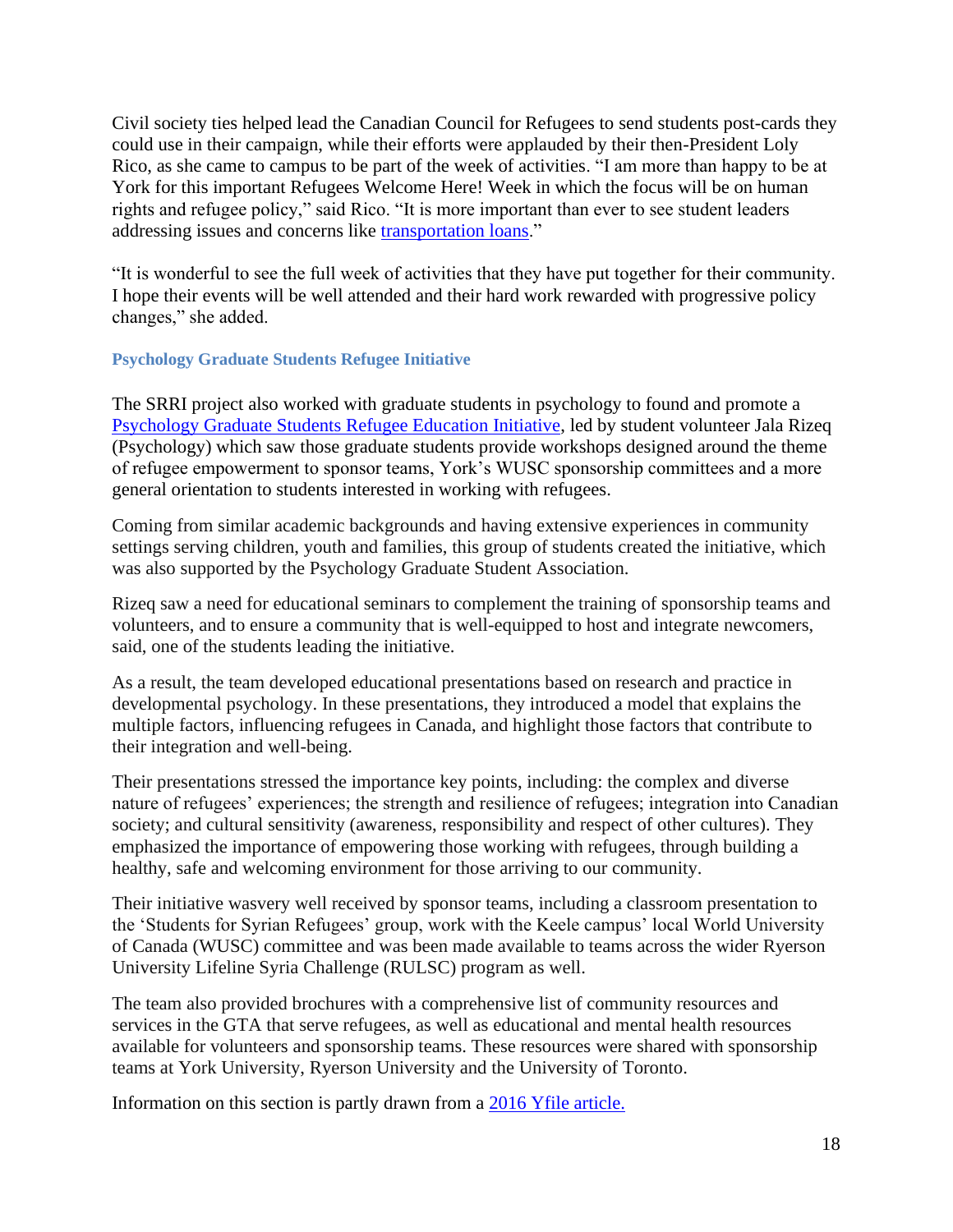# <span id="page-19-0"></span>**3) Community Engagement: Connecting Students and the University to the Refugee-Serving, Human Rights and Settlement Sector**

# <span id="page-19-1"></span>**Canadian Council for Refugees and Its Youth Network**

Support from the project helped maintain and strengthen the ties of the Project Lead to the Canadian Council for Refugees, which helped lead to significant community engagement opportunities for York students.

The project's successful application for a Newcomer Youth Civic Engagement grant in 2016 from the Canadian Council for Refugees provided the opportunity for the project's volunteer Student Ambassador Humaima Ashfaque to become a Youth Leader with the Canadian Council for Refugees Youth Network, which included her being funded to attend the CCR's Fall 2016 Consultations in Montreal. There she and SRRI Project Lead John Carlaw helped to plan and lead a Refugees Welcome Here! workshop (Appendix 3c). Humaima was also funded by the CCR and CRS to attend and help plan the CCR Youth Network's [April 2017 national Youth](http://ccrweb.ca/en/youth/youth-action-gathering-2017#zoom=8&lat=49.8891&lon=-97.15674&layers=BT)  [Action Gathering](http://ccrweb.ca/en/youth/youth-action-gathering-2017#zoom=8&lat=49.8891&lon=-97.15674&layers=BT) in Winnipeg. These led to opportunities for York students to host or assist in the hosting of events of local, national and international significance on the York campus.

## *From Adversity to Action Day-Long Workshop: January 2017*

Though a Newcomer Civic Youth Engagement Grant obtained from the Canadian Council for Refugees, the SRRI supported a student-led ["From Adversity to Action" day of activities](http://ccrweb.ca/en/youth/adversity-action) for newcomer youth and allies at York's campus on Saturday, January 28<sup>th</sup>, 2017.

This event, given national profile by the CCR, included more than 70 participants and was run by a team of 11 York student organizers and facilitators of the event who produced [resource kits](http://ccrweb.ca/sites/ccrweb.ca/files/york_u_adversity_to_action_resource_package_jan_28_2017.docx) on several themes. Youth participants discussed and strategized around five themes of interest with experts on hand to assist them, whose support was facilitated by the project. The afternoon portion of the event provided the opportunity to engage in extended discussions with then-Canadian Council for Refugees President Loly Rico and City of Toronto Councillor and Newcomer Advocate Joe Mihevc who heard the student and newcomer youth's civic engagement action plans and provided feedback and advice on how youth could make their voices heard.

More detailed information on this event is included in Appendix 3b.

Hosting this event helped to build the capacity amongst York students working with the project to host the following year's national CCR Youth Action Gathering.

# *National Youth Action Gathering: June 2018*

SRRI Student Project Ambassador and global health student Humaima Ashfaque and a highly dedicated student local organizing team co-hosted the Canadian Council for Refugees Youth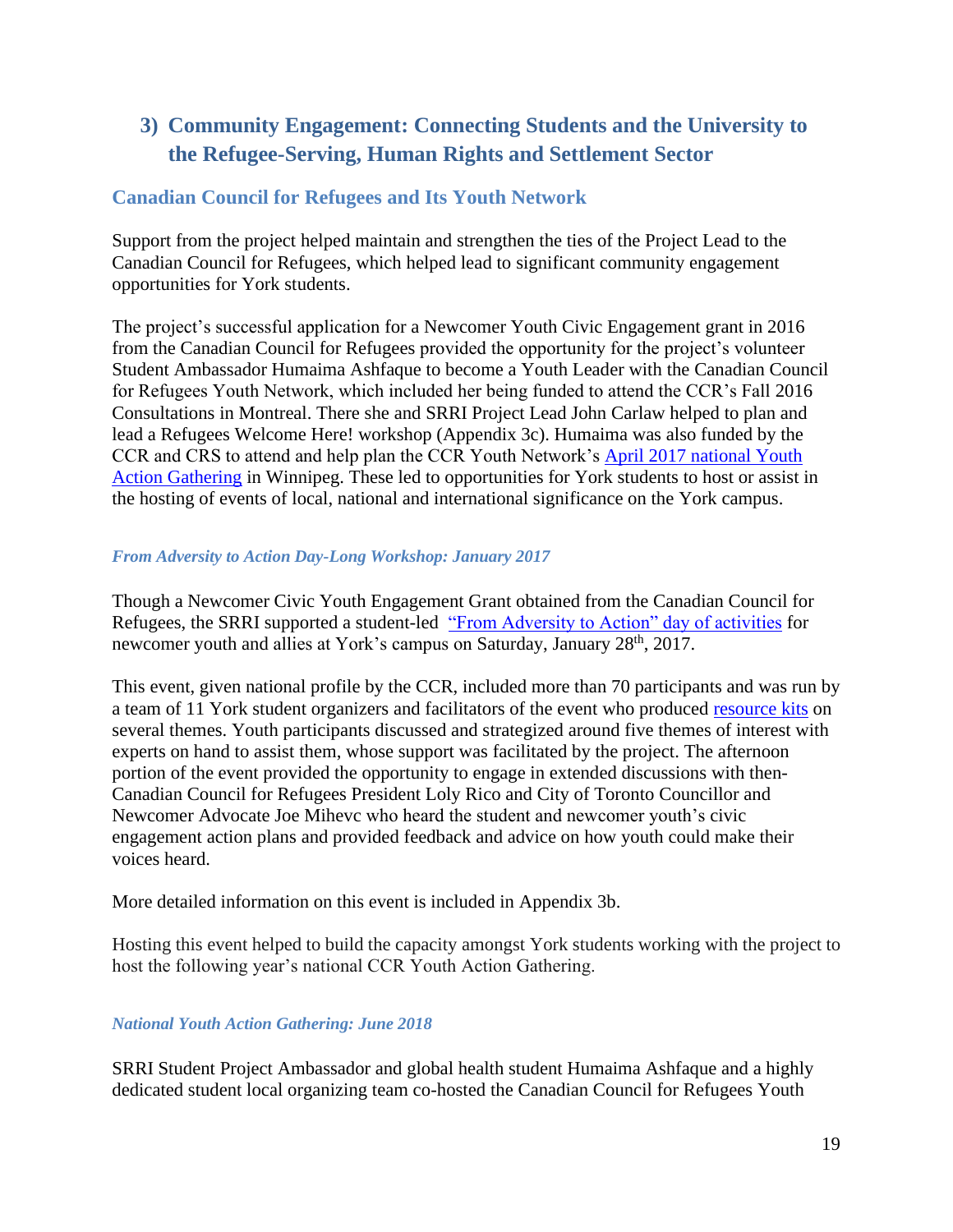Network's annual national [Youth Action Gathering \(YAG\)](http://yfile.news.yorku.ca/2018/07/18/two-prominent-conferences-on-refugee-rights-and-newcomer-youth-held-at-keele-campus/) at Founders and McLaughlin Colleges on June  $6<sup>th</sup>$ , 2018.

The official hosting organizations of the event were the CRS, the WUSC Keele Campus Committee and Amnesty International at York, reflecting the student leadership involved in that effort.

Mentored by SRRI Project Lead John Carlaw, core York student team members Cory Clarkson, Cassandra DeFreitas, Edwar Dommar, Robert Hanlon, Sahar Jafrani, Roshni Khemraj, Shaelen MacPherson, Aisha Saleem and Jaitra Sathy as well as Humaima met regularly to plan the local logistics and fundraise for the event and oversaw a team of 20 more student volunteers to execute this day long event for approximately 100 newcomer and refugee youth from across Canada.

A longer description of the event is included in Appendix 3b, the program of which the Centre for Refugee Studies has on file. This event was attached to the CCR's 2018 International Conference, hosted by the Centre for Refugee Studies.

## *Canadian Council for Refugees International Conference: June 2018*

Also in June 2018, the Centre for Refugee Studies hosted the three day [International Refugee](http://yfile.news.yorku.ca/2018/07/18/two-prominent-conferences-on-refugee-rights-and-newcomer-youth-held-at-keele-campus/)  [Rights Conference of the Canadian Council for Refugees](http://yfile.news.yorku.ca/2018/07/18/two-prominent-conferences-on-refugee-rights-and-newcomer-youth-held-at-keele-campus/) from June 7-9.

In addition to CRS Director Jennifer Hyndman and Coordinator Michele Millard, who were deeply involved in the conference's organization, from the SRRI York University students Humaima Ashfaque, Cass De Freitas, Roshni Khemraj and Shae MacPherson, as well as Project Lead John Carlaw served on the International Conference's local organizing committee, collaborating with 18 other local team members from prominent refugee and immigrant-serving organizations across the City of Toronto.

These relationships on the local organizing committee were strong in part due to prior collaborations with many of the organizations involved in Refugee Rights Month activities each year (discussed in the next section). York students made valuable contributions to the committee, including in planning social events.

The conference hosted more than 650 participants from 36 countries who participated in more than 50 sessions. This opportunity for students to be engaged in this international event was made possible by the Centre for Refugee Studies hosting the overall conference and the collaborations that had been established previously with York student groups.

# <span id="page-20-0"></span>**Toronto Refugee Rights Month Planning Committee**

Represented by the SRRI, within Toronto, the York University Syria Response and Refugee Initiative (SRRI), the Centre for Refugee Studies, Osgoode Hall Law School and Amnesty International at York University have annually been active members of the Refugee Rights Month Planning Committee from 2016-2019, a city-wide group organizing and highlighting a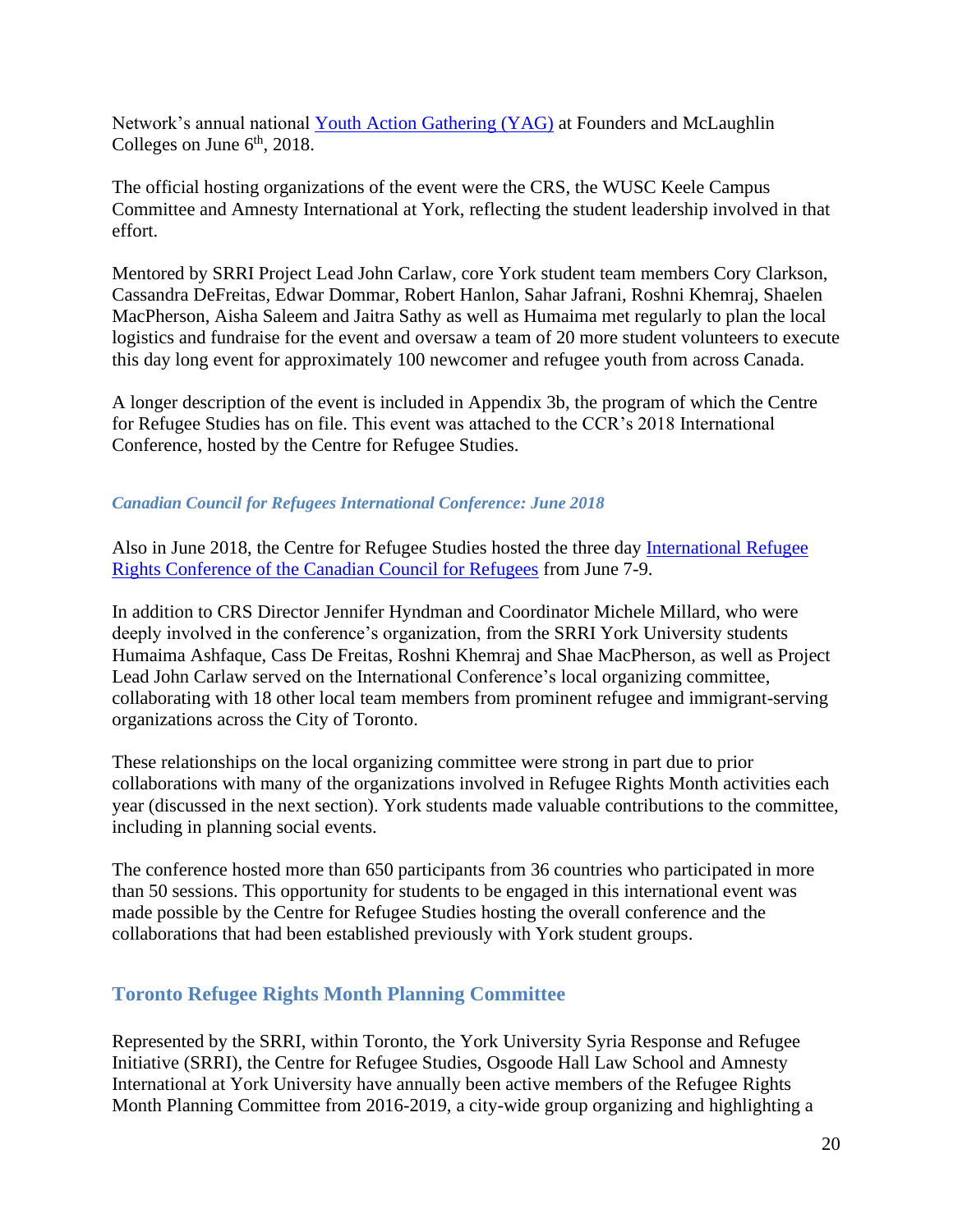month-long series of events to highlight the importance of refugee rights in Canada. York's Refugee Rights Day panels, discussed above, were part of the calender of events each year.

Each year at the committee's request the City of Toronto recognizes April as Refugee Rights Awareness Month and the Mayor and City Council Newcomer Advocates typically appear as guest speakers alongside a community panel of refugees and activists.

York student [Maseh Hadaf](https://www.facebook.com/yurefugees/videos/1207363989371953/) (Faculty of Health) was a featured spoken word artist at the month's April 20th keynote panel in 2016.

In 2017 York's SSRI supported the [month's keynote panel-](https://www.facebook.com/pg/yurefugees/photos/?tab=album&album_id=1202524326522586) the Singh Decision Matters in 2017. York student photographer Amina Khan of UNICEF@York captured York's Refugee Rights Day panel and the [month's launch at City Hall](https://www.facebook.com/pg/yurefugees/photos/?tab=album&album_id=1169629569812062) .

In [2018](http://ocasi.org/refugee-rights-month-2018-toronto) York contributed by helping to organize the month's keynote panel and promoted the month's calender of events each year. Amidst the strike this committee provided a positive form of community engagement for York students.

The SRRI continued to participate in supporting the month in 2019. In summer 2019 York student Habbiba Ahmed, who had volunteered to support the month's activities, was hired as a Policy Team Assistant by the Ontario Council of Agencies Serving Immigrants (OCASI), one of the month's lead organizations.

Links to the month's calender of activities and keynote events each year as well as a list of participating organizations in Refugee Rights Month are provided in Appendix 3a).

# <span id="page-21-0"></span>**Lessons Learned and Reminders Concerning Student Engagement**

These lessons are drawn from conversations with students engaged in the project, as well as two joint conference presentations at annual CARFMS conferences in 2018 and 2019 which invited reflection on the question of lessons learned during the project.

While having a staff person available to answer questions, serve as a mentor and identifiable access were valuable to students, not all forms of support involve intensive use of financial resources. Modest resources leveraged well can help accomplish a great deal. This could be seen in many examples, such as the PGS refugee initiative, or in smaller things such as helping with room bookings and to spread the word of events.

## Some of the **benefits of the project/these types of initiatives from students' perspectives included:**

- An uncommon opportunity to be engaged with university faculty, staff and research centres in collective projects
- The experience gained- planning and publicizing events and panels, fundraising and public speaking- at university, local and national scales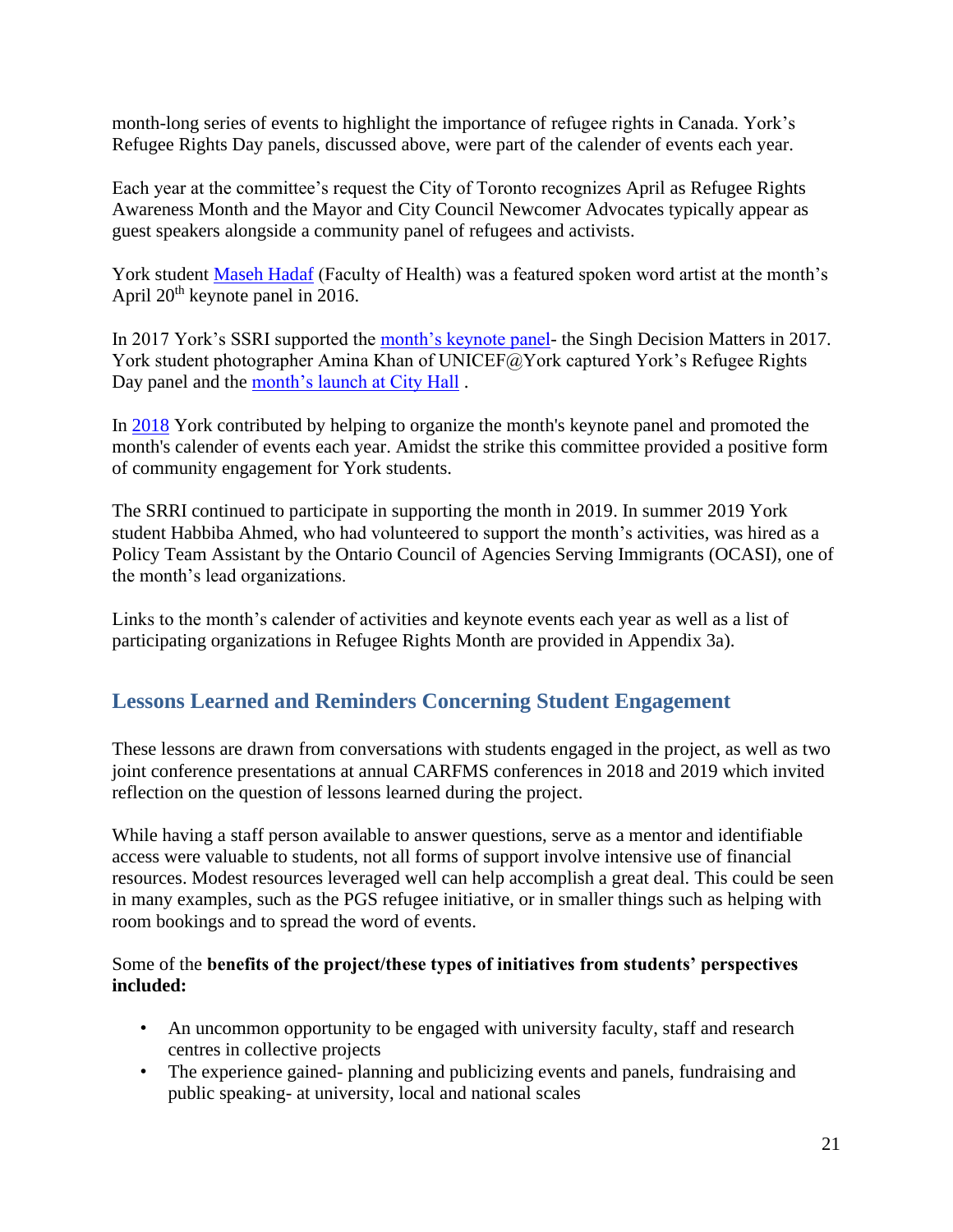- Mentorship opportunities: staff and faculty to students, senior students to junior students
- The opportunity to work with refugees and newcomer youth and in the area of forced migration
- Learning opportunities- knowledge of refugee, forced migration and precarious status issues and policies at local, national and global levels
- Contacts made & networking opportunities
- Civil society & community engagement

The following are some of the further lessons learned:

### *Having an Open Door is Important and Door Opening Makes a Significant Difference*

York can be a complex space to navigate, and at times be intimidating for students. Having an access point where students can get advice on how to go about achieving their goals in a meaningful field is an important resource. Students often have excellent ideas but need some assistance in harnessing them or strengthening their organizational efforts. Knowledgeable support persons can speed the rate at which students are connected to those that can help or support them, such as connecting students with colleges to book space to hold the National Youth Action Gathering, for example, or to faculty experts on a given topic.

### *Outreach Efforts are Necessary to Effectively Conduct Such Work*

Early each academic year of the project the Project Lead and engaged students reached out to students and student groups engaged in refugee issues as well as college councils (for example stopping by campus club days and introducing themselves), and also spoke by invitation at clubs' events and in classrooms. This outreach and contact with students helped formed much of the common basis through which activities throughout the year could take place. While having an open door matters, students need to know where that door can be found and what types of efforts are taking place.

### *Recognizing Student Efforts is Important*

Students take great pride in seeing their efforts recognized. Positive feedback, both individually and collectively (such as including their club names and voices in events and conferences they help to organize, or profiling their efforts in Yfile pieces) contributes to positive motivation and maintaining momentum in their efforts. It also creates a positive profile for the university.

#### *Civil Society Ties and Networks Make a Significant Difference in Quality of Programming*

Leveraging the Centre for Refugee Studies and the Project Leads' civil society connections made a major positive difference in the quality of programming offered during the project, including in recruiting speakers who could share novel insights and perspectives, or to encourage York's students to connect to the wider community both locally and nationally. Employing these contacts and resources significantly increased students' enthusiasm for and engagement in refugee issues.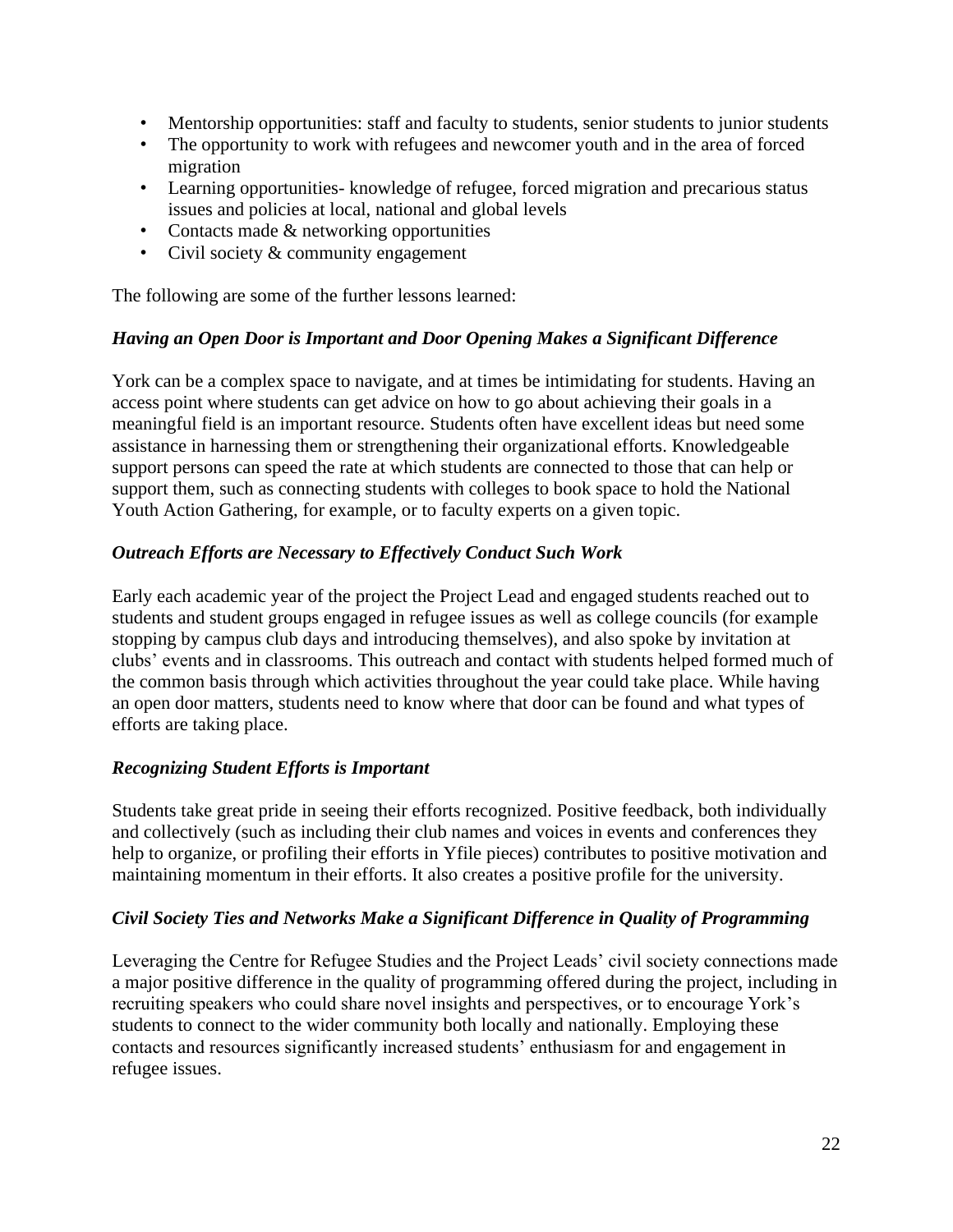## *There are Many Institutional Benefits to Student Leadership & Engagement*

From an institutional perspective, the following were some of the institutional benefits to working closely with students:

- They are a source of tremendous energies and enthusiasm
- Students can make many tangible contributions to educational programming and sponsorship, such as support for sponsor teams as well as support and leadership in conference and event organizing
- Students have important, novel and timely ideas. These including creating Refugee Awareness Week and organizing the first campus event related to the [Rohingya refugee](https://www.facebook.com/pg/yurefugees/photos/?tab=album&album_id=1372785812829769)  [crisis,](https://www.facebook.com/pg/yurefugees/photos/?tab=album&album_id=1372785812829769) for example.
- They engage in positive community leadership and receive recognition for those efforts that help connect the university the community (e.g. efforts to host the Youth Action Gathering and help lead the clothing drive for FCJ Refugee Centre were recognized in WUSC Keele winning the national committee of the year award)
- Student efforts provide a positive profile for the University, including several stories that could be featured prominently by the university

## *There are Some Challenges Associated with Student Engagement*

The challenges of working with students are similar to those of working with any other group of people, but included the following:

- The turnover of students and of engagement of individual student groups can be a challenge. Turnover can have negative effects on initiatives. It requires effort to maintain momentum on particular initiatives and connect with participants and clubs yearly.
- It can be a challenge to coordinate/meet with students due to their academic, employment and other commitments. (They are busy like the rest of us!)
- Students may have well-intentioned ideas, but may not be aware of or know how to avoid potential pitfalls or problems in a complex field. Support and close attention are required.
- Philosophical differences amongst different groups need to be navigated (like any other coalition)
- Meaningful support and mentorship of students can be very labour intensive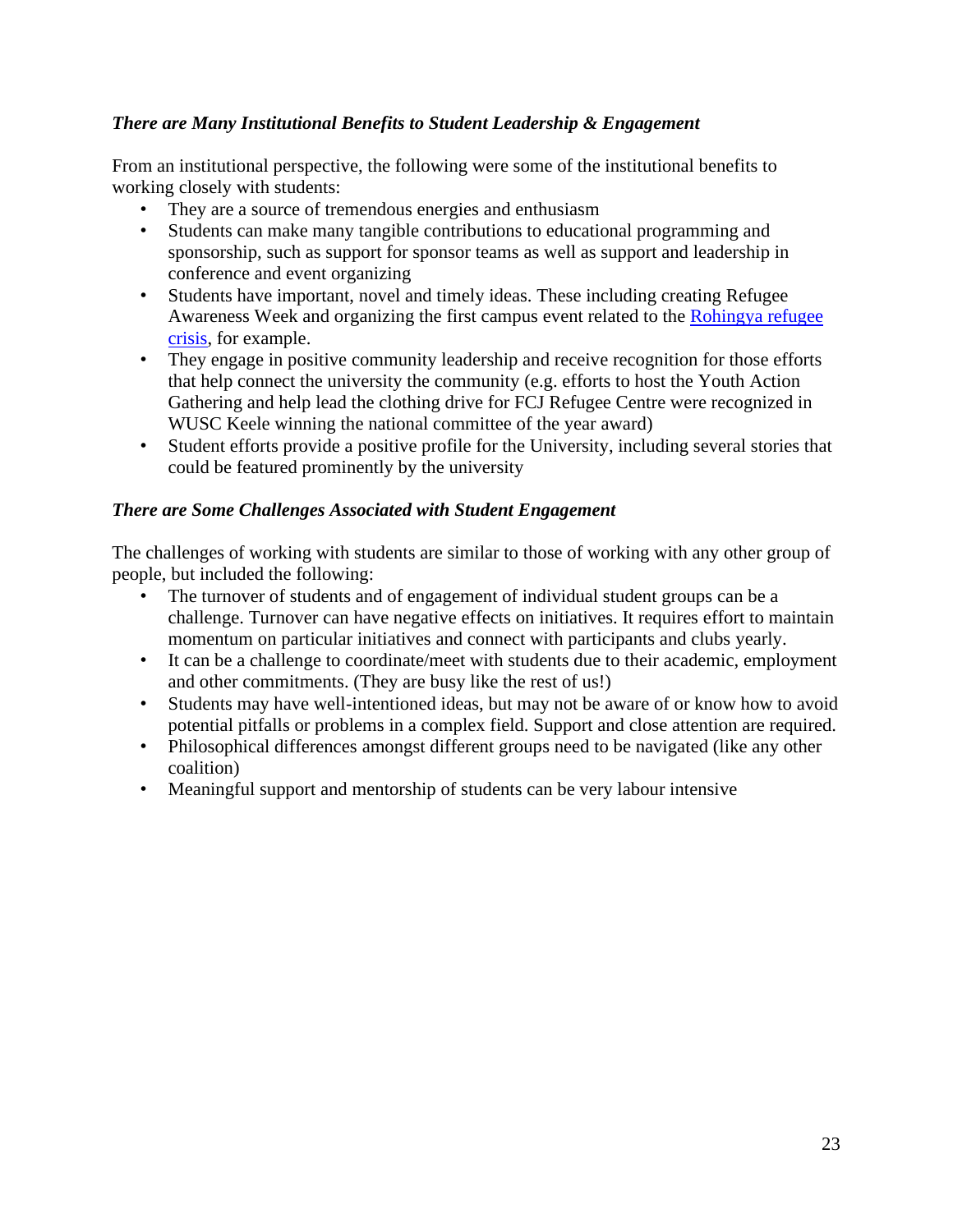# <span id="page-24-0"></span>**Post-Project Recommendations and Suggestions**

The following recommendations and suggestions are provided in the spirit that student engagement in refugee issues is worth promoting and that the Centre for Refugee Studies and University see an important role for this work within their mandates. **To the extent that such activities could be supported by funding or staff from the University, they would be greatly strengthened.**

Recommendations are provided below that do not presume such support, but provide some ideas to consider to help continue some of the student and community engagement produced through the project. The general idea is that some prior supports could be dispersed between more hands at relatively low cost or done in a different way but with potentially meaningful results.

The following general recommendations and more specific suggestions are provided:

### *1) Continue and strengthen engagement with and support of Keele Campus and Glendon WUSC committees.*

It is encouraged that the university remain strongly committed to and engaged with its WUSC committees, including financially.

WUSC refugee sponsorship both pre-dated (since 1988) and will most likely outlive situationspecific sponsorship efforts. The Centre for Refugee Studies presently offers a home, faculty advisors and other supports to the Keele Campus committee that long predates and ran parallel to the SRRI project.

**The following are SRRI-linked supports the Centre for Refugee Studies and where possible the university as a whole (e.g. through Yfiles) are encouraged to continue, including to:**

- **1. Promote engagement in the University's WUSC Committees, including by**
	- a. **Adding a section on the CRS website promoting engagement with York's WUSC Committees**, potentially including a sign-up/mechanism to collect names of students interested in joining the committees that could be shared with or administered by representatives of the Keele and Glendon committees (e.g. link to a google document collecting contact information or perhaps interacting with YU Connect pages). Such a page is a useful recruiting and information tool for the committees.
	- b. **Encouraging faculty and staff associated with the centre and others to regularly and actively promote the committees**, including on social media and through CRS News and the student lists early in and periodically throughout the year. A representative or representatives of the committee(s) could also be invited to give updates to the CRS executive or at the annual CRS general meeting.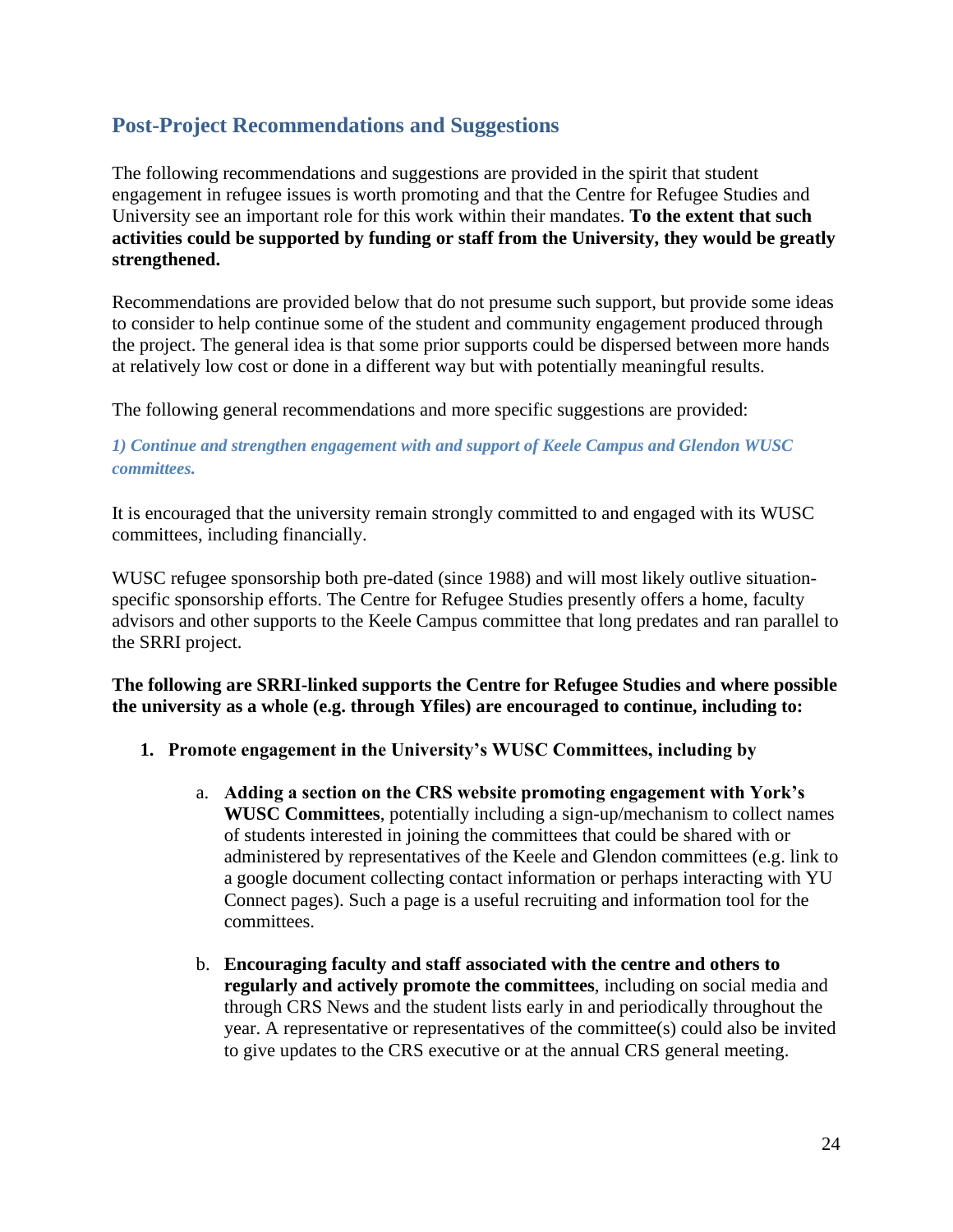- c. **Hosting an annual event and/or linked seminar geared towards education of and reflection by refugee sponsors that also invites and recognizes the members of York's WUSC committees for their work.** This was done on multiple occasions during the SSRI project and could be continued in another form.
- 2. **Continue to encourage WUSC Committee members and sponsored students to participate in reflections on their work in campus, local and national fora** (Examples include York-based seminars and events such as those on Refugee Rights Day, the Student Caucus Annual Conference, CARFMS when it is close to Toronto) and when possible provide funding to help with registration. Several examples of such collaboration are included in this report.

### *2) Support education and engagement by York students in refugee issues more broadly*

In the absence of a staff position, some of the following measures could be considered in the spirit of providing low-cost but meaningful ways to continue engaging undergraduate and other students in the life of the centre. Such engagement might also help promote the Centre's educational programming and help increase attendance at events. If some sources of funding could be identified some of these efforts could be further institutionalized or strengthened.

- a) **Provide a list of student clubs engaged in refugee issues on the CRS website to encourage student engagement in such issues** (could be adapted from the SRRI project website list- [www.yorku.ca/refugees](http://www.yorku.ca/refugees)). This would likely require updating on at least an annual basis. Efforts to update such information might also be an opportunity to share knowledge of the centre with incoming student leaders of clubs with affinities to the Centre's work.
- b) **The Centre could consider including an executive position or sub-committee for student engagement and outreach.** Having a point person students can approach to discuss ideas with or seek advice from was cited as a very important resource by student leaders in their own and collaborative endeavors. There could be an annual meeting of person(s) designated such a role with student club leaders working in this field (if not with the Director).
- c) **Creating the role or roles of CRS student ambassadors** who would engage in and help promote the centre's activities and collaboration with student groups. Such a role might be filled through work study positions, an internship or recognition of hours of service through the CRS diploma program. Such a person or persons could report to a designated faculty person (see suggestion "b" immediately above).
- d) **Including student-centred events in the CRS seminar series or developing a "Student Engagement" event or sub-series of events**. These might include:
	- i. Continuing "Refugees 101 and Advocacy Training" event(s) on an annual basis. This could continue by collaborating with Amnesty International on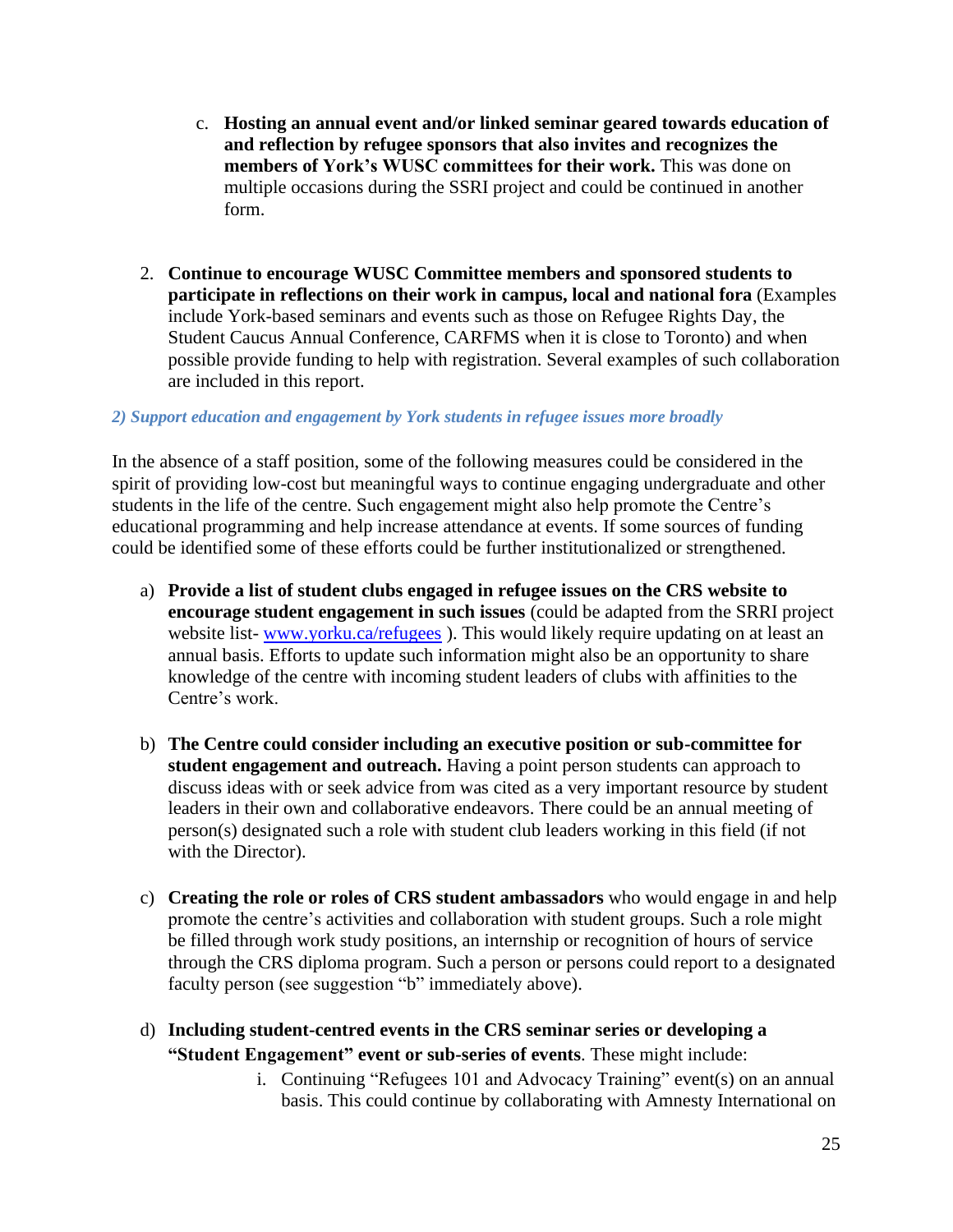campus and locally/nationally, the Canadian Council for Refugees or local organizations (one of the 2019 speakers was co-director of FCJ Refugee Centre, for example). Such an event might serve as one of the Centre's primary contributions to Refugee Awareness Weeks.

#### **e) Continuing forms of Refugee Awareness Week Participation/Support**

i. During the project there were supports in the form of an event page for Refugee Awareness Week each year, room bookings support (Research room bookings), an annual Yfile piece, inclusion on the CRS calender and co-organizing one or more events with select student clubs and participating in Vari Hall refugee awareness and engagement fairs. Generally the CRS seminar operating concurrently to the week was included in the week's programming. The CRS had some prior engagements with Refugee Awareness Week prior to the SRRI project, including in its first year.

While all of these forms of support may not be possible, making some contribution(s) to the week would be a valuable way to maintain ties with student groups in these fields. While doing so the centre should be highly attentive to the dynamics of any events it co-sponsors or has attached to its name.

#### **f) Concerning community engagement**

i. **Continue to support Winter Clothing Drives for FCJ Refugee Centre.**  This has been a meaningful and growing activity serving an identified community need and form of community engagement that involved several clubs and departments on campus. In 2018 it was led most prominently by WUSC Keele. It could still be led by student groups such as WUSC, Amnesty at York, and some of the other past collaborators.

The centre could continue to host a drop-off spot primarily for Kaneff Tower participants and share news of the initiative on CRS social media, the website, and its listservs.

ii. **Participate in and/or facilitate student participation in Refugee Rights Month Toronto activities each April**. This could, at the lowest level of engagement, be done my making graduate or undergraduate students aware of the opportunity to participate in the planning of Refugee Rights Month Activities each year. Alternatively, such participation might be more structured by being done by an intern or for diploma participation requirements by a doctoral student well-connected to centre that could support stronger links with the organizations planning the month.

Such participation has been well-received by the civil society organizers of the month, and led to employment for one graduating student in Summer 2019 and interviews for positions in other years. A key lead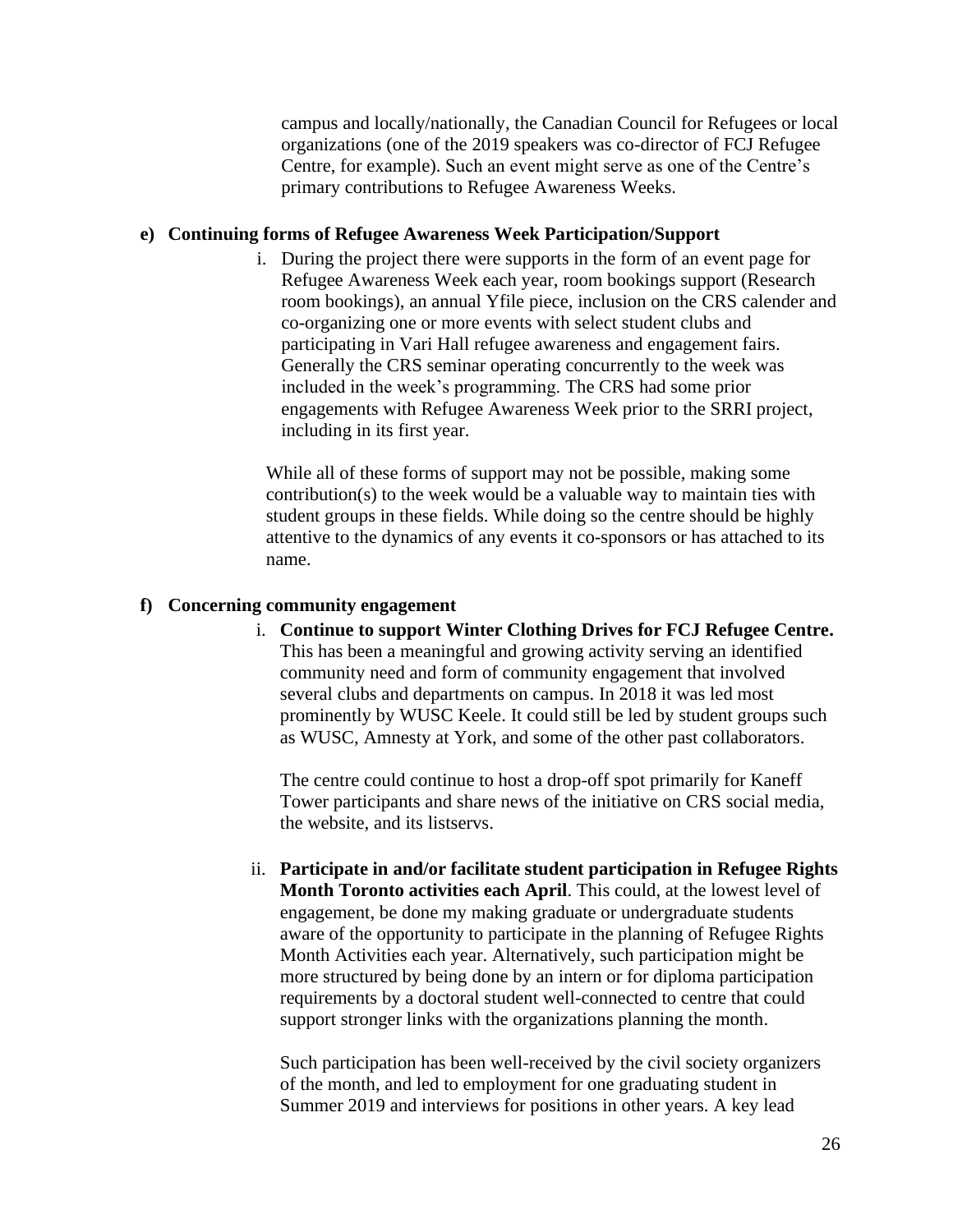organization on the Month's Activities has been the Ontario Council of Agencies Serving Immigrants (OCASI), with planning for the month beginning with meetings beginning in February and events being held in April. York's Refugee Rights Day events have also been part of the month's events since 2016.

iii. **Another engagement opportunity, not yet explored** might be with the Canadian Council for Refugees Youth Network and its regional chapters initiative if the Centre sees any opportunities here. At the moment the Toronto Chapter is being hosted at the FCJ Refugee Centre. York Amnesty chapter students were connected to the centre at this year's Amnesty AGM where they collaborated together on a workshop. The CCR Youth Network was also connected to CARMFS from the SRRIorganized panel in May, 2019 and from there seemed to be discussing potential forms of collaboration (Appendices 3c and 4).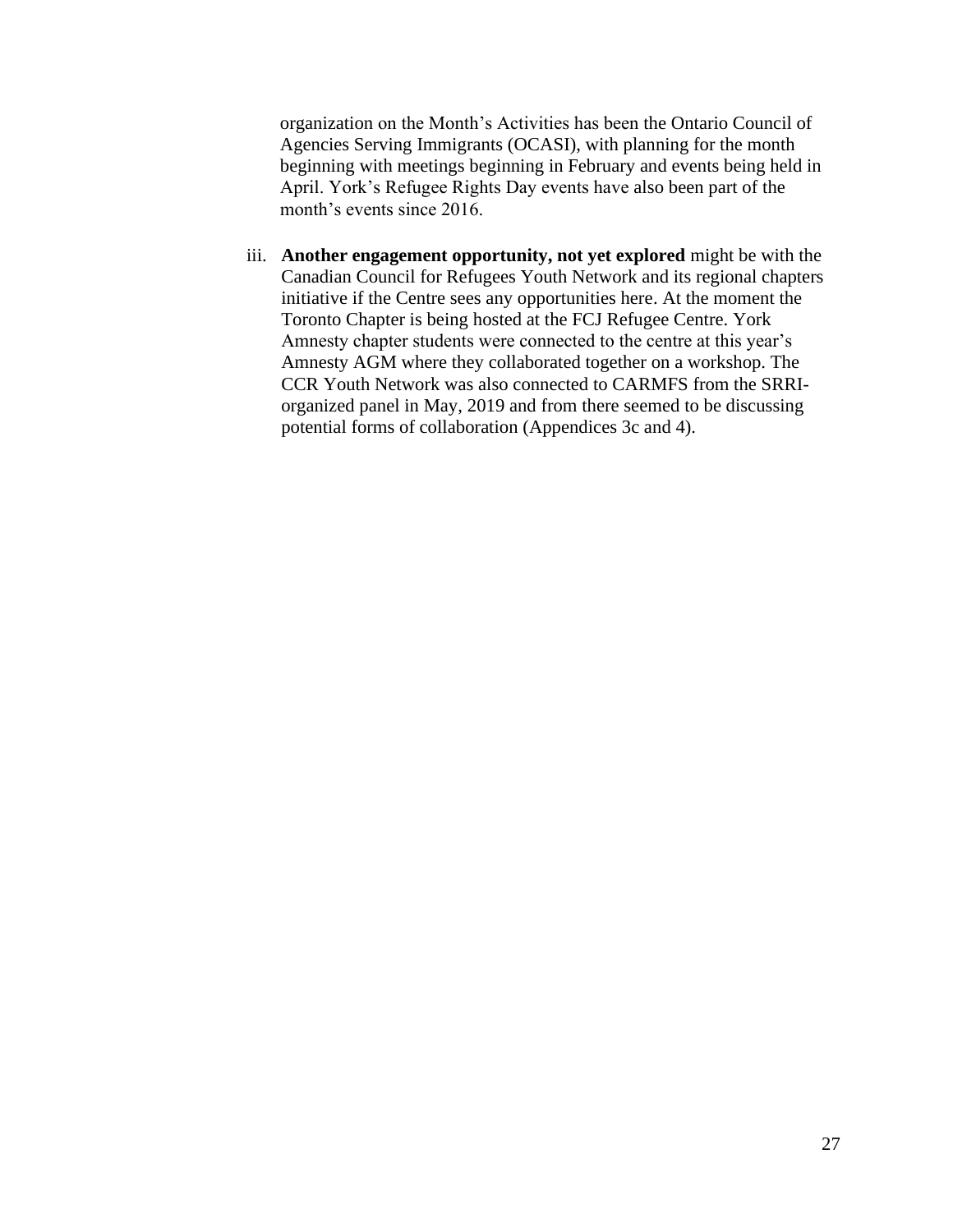<span id="page-28-0"></span>

The appendices below offer further information on the project, including lists and descriptions of sponsorship and fundraising teams, communications about the project and activities undertaken, and honours and recognitions received during the project.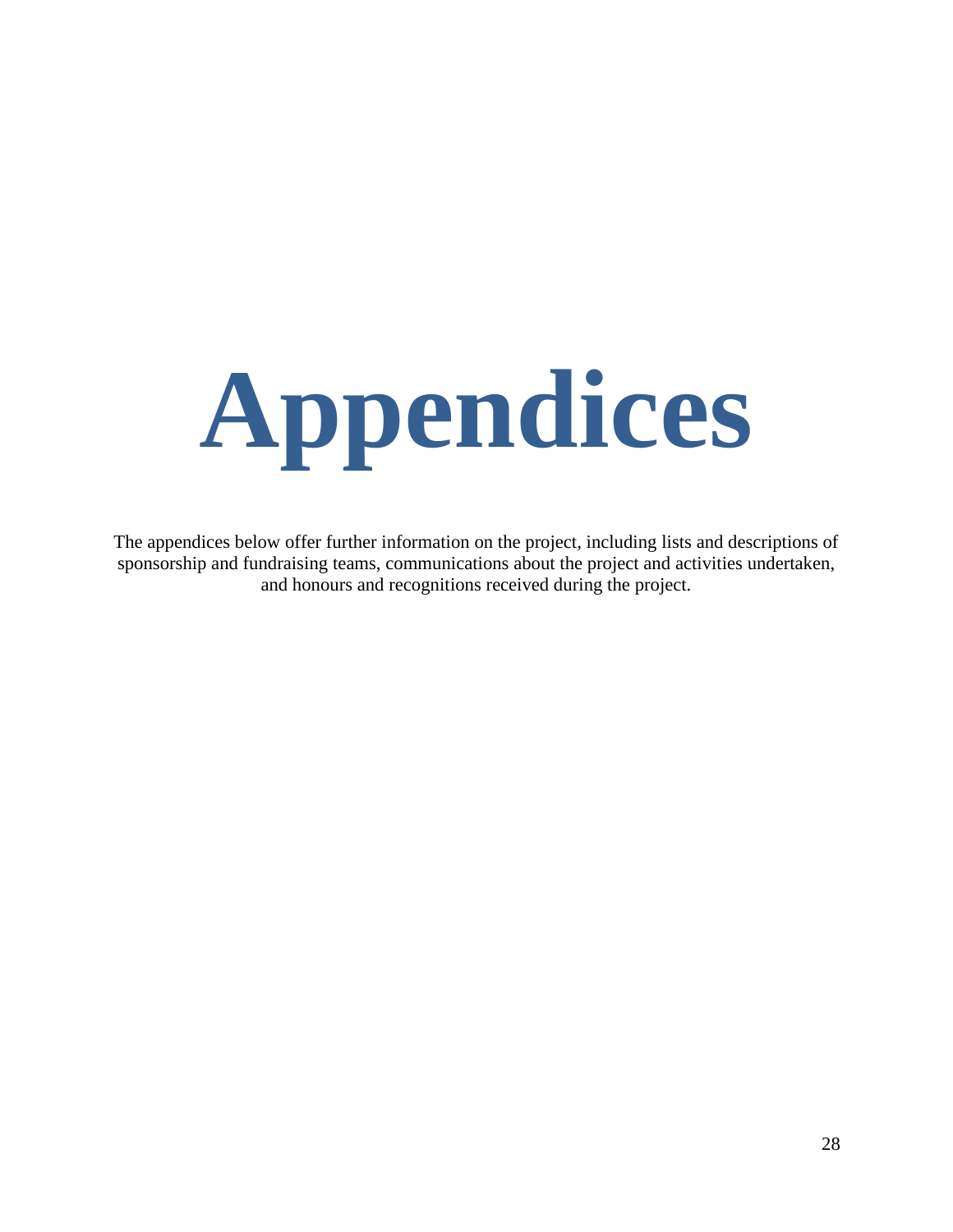## **Appendix Set 1: Refugee Sponsorship**

<span id="page-29-0"></span>Appendix set 1 includes more information about sponsorship (1a) and fundraising teams (1b), as well as support activities held by the SRRI for sponsor teams (1c).

#### <span id="page-29-1"></span>**Appendix 1a) Sponsor Team Descriptions**

To help in fundraising efforts each team was asked to provide a short paragraph about their team early in the process. These are the descriptions York teams provided in Fall 2015/Winter 2016 for publicity and fundraising purposes, in the order in which teams were established. Websites are provided for teams that had one.

#### Team Osgoode

Osgoode Hall Law School is committed to the pursuit of justice through law. This commitment has led to a long tradition of education, scholarship, community engagement and activism in the refugee context, both in Canada and globally. The Osgoode community (faculty, students, staff, and alumni) is embarking on the Lifeline Syria Challenge in order to make a positive difference in the Global Refugee Crisis, and as part of a broader effort to support refugee communities, and the families fleeing conflict and chaos and seeking a new beginning in Canada.

#### York University Sociologists and Friends

York University Sociologists and Friends are frustrated with how wars, profiteering and political posturing are forcing people from their homes, and how our immigration system is stopping them from getting to safety. We say, "refugees are welcome in our communities."

#### Project Connect

The unprecedented humanitarian crisis has prompted us, as Canadians and the descendants of immigrants ourselves, to take action and connect with global citizens in need. We embrace the opportunity to introduce a Syrian family to a welcoming Toronto. Through team leader Jeff Galway, a graduate of Osgoode Hall, our group of ten friends and many more supporters is able to partner with York and access the university's resources and expertise. Team Members: Joe and Marilyn Calderone, Jeff and Holly Galway, Betty and Gavin Ivory, Norah and Paul Oulahen, Mary and Mark Shea

#### AMPD for Syria

The creative thinkers, makers, innovators, and advocates in the School of the Arts, Media, Performance & Design are passionate about social justice. Now, during this time of humanitarian crisis stemming from civil war in Syria, twelve million people – half of the country's population – are displaced and homeless. Four million of those live in exile beyond Syria's borders.

AMPD for Syria is a powerful opportunity to give hope to a family that has been uprooted from their existence. Through the Lifeline Syria Challenge we will bring a family of four to the GTA. As the circumstances for Syrians continue to deteriorate, together we can provide an opportunity for hope and resilience to flourish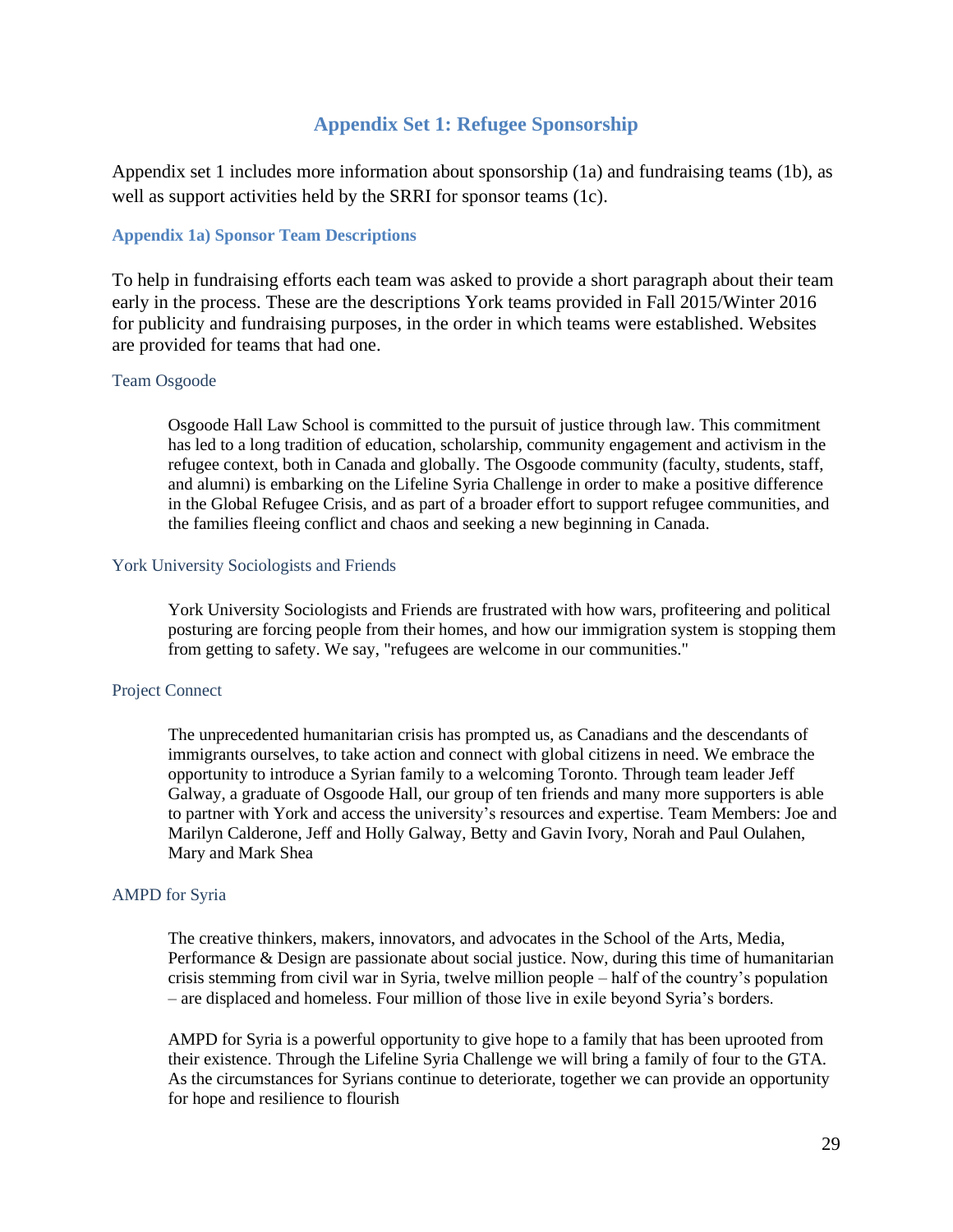#### Faculty of Health

The Faculty of Health is committed to keeping people healthier, longer, and for Syrian refugees that starts with a new home, safe from conflict. That is why we are pleased to join the efforts of our colleagues across York University and at Ryerson, University of Toronto and OCAD, in establishing a 'Team Health' to raise funds and support a family of Syrian refugees.

We are committed to providing not only financial support but also the talents of faculty, students and staff who volunteer to join Team Health to ease the transition of a family to a new and healthy life in Canada. This crisis underscores our important focus on Global Health and commitment to social justice. Team Health is proud to offer our support and invite you to join us.

Team Website: http://health.info.yorku.ca/about-us/lifeline-syria/

#### York University Music and Friends

The faculty, staff and students of the Music Department at York University, along with our families and many friends, are committed to welcoming a Syrian family to Toronto, and helping them to thrive. Like so many other Canadians, we are compelled by the plight of Syrians forced to leave their homes, jobs, schools, and friends, through no fault of their own. Our group is small, but diverse and dedicated, and drawn together by a need to respond to fellow mothers, fathers, sisters, brothers - in crisis.

#### The Glendon Collective

We are a group of scholars and activists committed to justice and to fostering welcoming environments for intercultural contact and collaboration. Individually and as a group we welcome the opportunity to participate in helping a family settle in Toronto and join our community. We have come together to support them as they make this city their home. Team Lead: María Constanza Guzmán

Team website: https://www.glendon.yorku.ca/yorkrefugeeinitiative-glendoncollective/

#### Team Math and Stats

We are a group of friends with connections to the Mathematics and Statistics department at York University. Many of us are immigrants to Canada ourselves and feel especially grateful for the quality of life that we have here. The urgency of this crisis has encouraged us to act to sponsor a family. Team lead: Mike Zabrocki

Team website:<http://mathstats.info.yorku.ca/lifeline-syria-challenge-team-math-stats/>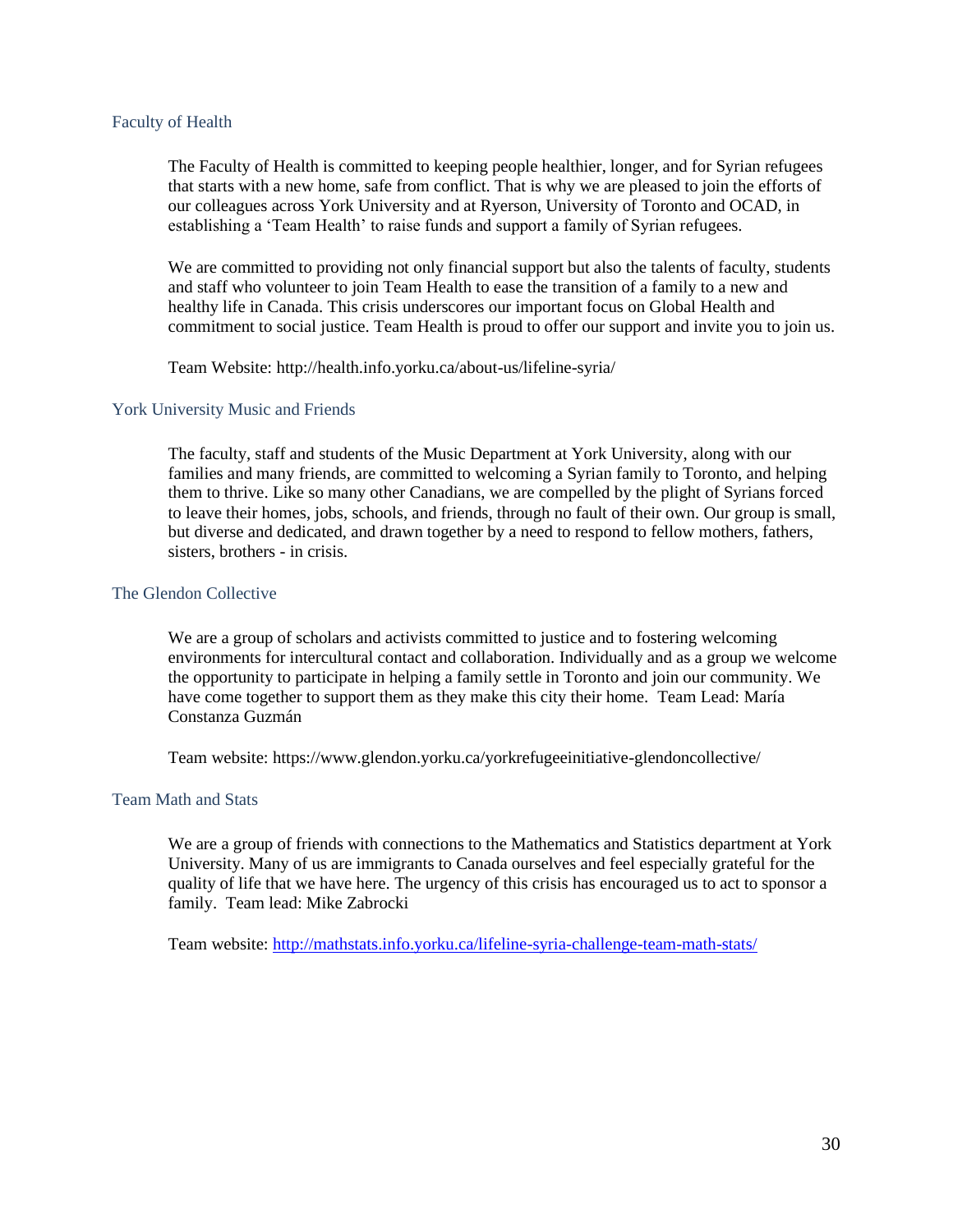#### Students for Syrian Refugees

We are Social Science students at York University, assisted by faculty and community members, seeking your help to sponsor a Syrian refugee family. As is common at York, most of us are recent immigrants ourselves. Our third-year experiential education course, Work for a Change, is designed to teach us strategic organizing, research and communications skills.

We want to use our new skills to help others find safety and security in Canada. Please help us help a family suffering from war and chronic insecurity.

#### Project Gratitude

We are grateful for the opportunity and privilege to offer refuge and safe haven for a Syrian family. In undertaking this project we are motivated by the urgency and injustice of this human disaster and reminded of our own families' and friends' histories of sacrifice and oppression. As a group of over 15 Torontonians, with support from the Faculty of Environmental Studies, through Prof. Sarah Flicker and students, we are ready for this transformational experience of sponsoring a refugee family and committed to supporting their settlement process. Please consider joining us and making a donation. Team lead: Sarah Flicker

#### <span id="page-31-0"></span>**Appendix 1b) Fundraising Team Descriptions**

The following two fundraising teams were formed by Osgoode alumni to support sponsorships undertaken by Team Osgoode while surplus funds from that effort went to other high needs teams at York.

#### Ontario Labour Arbitrators

We are a group of labour arbitrators, professional neutrals, resolving disputes between employers and unions throughout Ontario and Canada. Like all Canadians, we were moved by the plight of Syrian refugees and resolved to do what we could to help. We chose the Osgoode Hall Law School - York University Lifeline Syria Challenge because it is ready – with sponsorship teams ready to go – to use the money we raised to fund the resettlement of one or more Syrian refugee families, and to allow individual donors, if they wish, to become personally involved and work with Osgoode faculty and students.

#### Greenspan Humphrey Lavine

This team did not provide a description in addition to the name of its firm.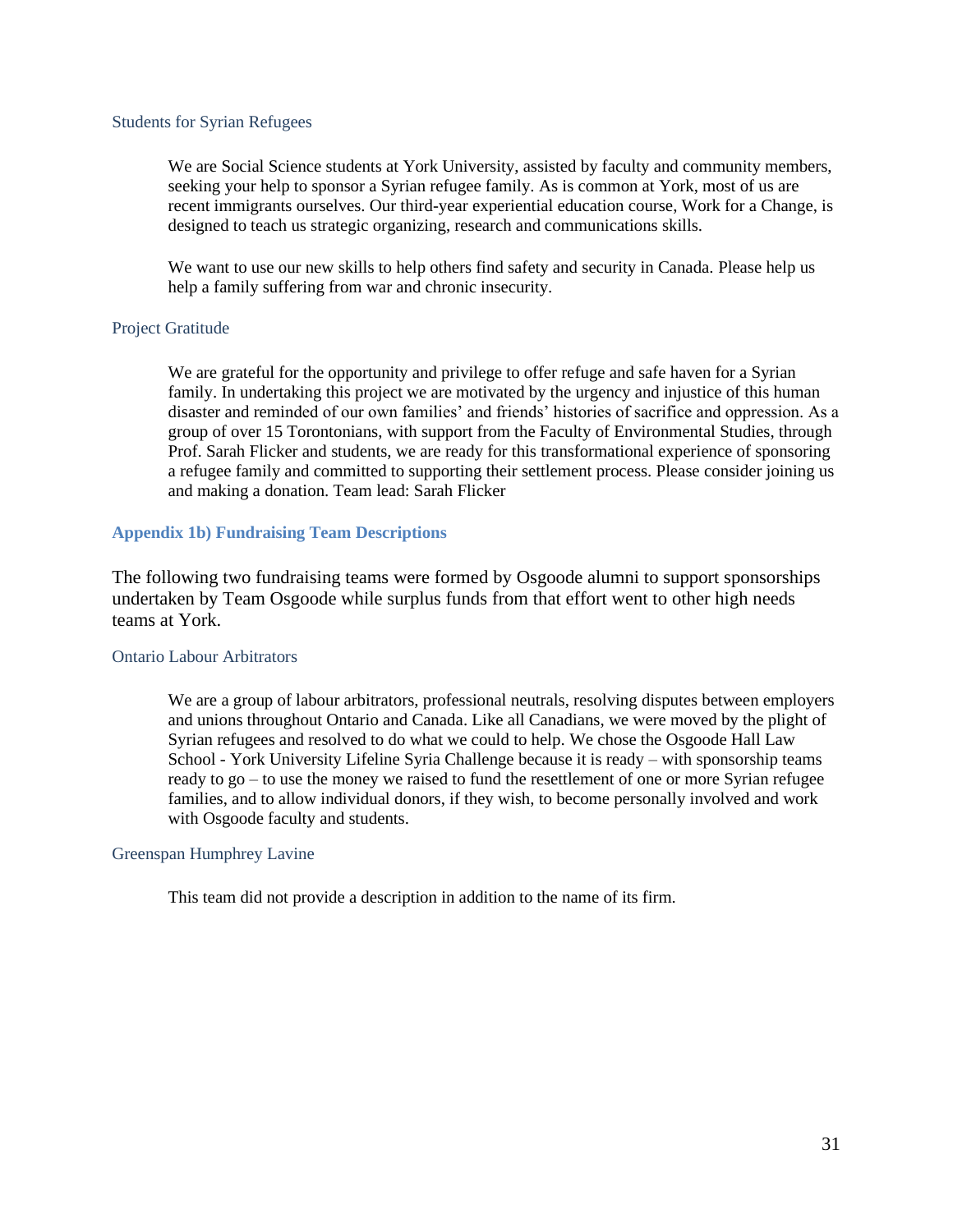## <span id="page-32-0"></span>**Appendix 1c) Sponsorship Events and Trainings**

Please note: some of these events have more detailed descriptions in Yfile stories (Appendix 5b). Hyperlinks are to the event pages.

*Events for Refugee Sponsors Engaged in the Project Organized by Project Staff (hyperlinked in electronic version)*

- [April 4 2019: Refugee Rights Day 2019 Panel, Project Reception and Art Exhibit Launch](http://crs.info.yorku.ca/archives/event/refugee-rights-day-2019?instance_id=156)
- October 17 2017: Workshop and Discussion-[Transitioning to Month 13 and "Post-Sponsorship"](https://goo.gl/forms/aSnk3r7wNLV2OKfo2) [with the Refugee Sponsorship Training Program \(RSTP\)](https://goo.gl/forms/aSnk3r7wNLV2OKfo2)
	- o Post Event Reception: 2:30-3:30 (Reception for RULSC and York based refugee sponsors, including local WUSC committees)
- June 12, 2017: Next Steps and Reflections from Refugee Sponsors and Resettlement **[Professionals](http://crs.info.yorku.ca/next-steps-and-reflections-from-refugee-sponsors-and-resettlement-professionals)**
- October 20 2016: Refugee Sponsorship Training Session: Managing Expectations and [Sponsorship Ethics](http://crs.info.yorku.ca/archives/event/rstp_sponsorship?instance_id=70)
- September 29 2016: RU Lifeline Syria Challenge Meet & Greet at York University: Employment [with Arab Community Centre of Toronto \(ACCT\)](https://forms.gle/UsMmeTSA8NeCXrgd7)
- [April 26 2016: RULSC Sponsor Teams Meet and Greet at York University-](https://www.facebook.com/yurefugees/photos/?tab=album&album_id=893935490714806) Syrian Culture
- February 10 2016: Syrian Refugee Sponsorship Information Session and Glendon SRRI Project [Launch / Session d'information sur le parrainage des réfugiés syriens et lancement du programme](http://crs.info.yorku.ca/archives/event/syrian-refugee-sponsorship-information-session-and-glendon-project-launch?instance_id=53)  [Glendon](http://crs.info.yorku.ca/archives/event/syrian-refugee-sponsorship-information-session-and-glendon-project-launch?instance_id=53)
- January 18 2016: Program Launch and Reception for the York University Syria Response and [Refugee Initiative](http://crs.info.yorku.ca/archives/event/program-launch-and-reception-for-the-york-university-syria-response-and-refugee-initiative?instance_id=49)
- January 18 2016: Ryerson Lifeline Syria Challenge at York Refugee Sponsorship Information [Session](http://crs.info.yorku.ca/archives/event/syria-response-and-refugee-initiative-info-session-program-launch-and-reception?instance_id=48)

*Events by sponsor teams promoted through the project*

- February 5 2017: York's Glendon Collective Sponsorship Team Hosting Community Gathering to [Support a Syrian Family](https://www.eventbrite.com/e/fundraiser-and-community-gathering-to-support-a-syrian-family-tickets-31357137041?ref=estw)
- December 1 2016: Meet and Greet- [Team Health Refugee Sponsorship Team](https://www.facebook.com/events/370896246580501/)
- March 5 2016: A Night of Music & Dance of Iran: Fundraising Concert by the York Music & [Friends Syrian Refugee Sponsorship Team](https://www.eventbrite.com/e/a-night-of-music-dance-of-iran-tickets-21748880487?fbclid=IwAR3KuDGuOKpv5CfyPwkJf6pz3RpPjUmdlpzyQXUDSGz8ZhQ4AXB8ghdfGRk)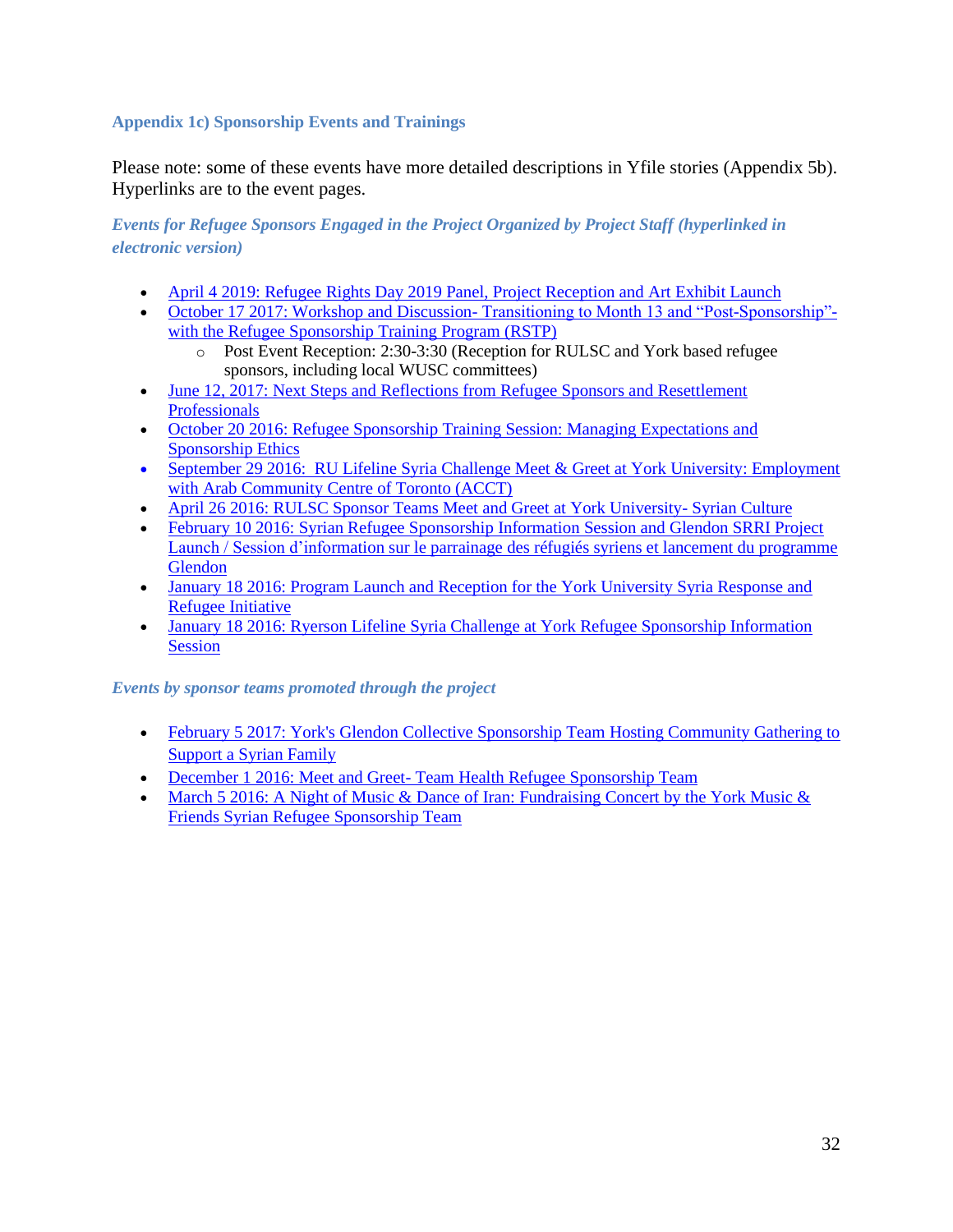# **Appendix Set 2: Student Engagement Activities**

<span id="page-33-0"></span>Appendix set 2 provides more information on student engagement activities, including a list of student groups collaborated with (2a) and some of the key activities conducted for and with York students (2b and 2c).

<span id="page-33-1"></span>**Appendix 2a): List of Student Clubs and Organizations Engaged through Refugees Welcome Here! Campaign and Project Activities**

- Agents of Change! York University
- Amnesty International at York
- Canadian Arab Institute Student Ambassador Program
- Canadian Association for Refugee Lawyers (CARL) at Osgoode Hall Law School
- Centre for Refugee Studies Student Caucus
- International Legal Partnership at Osgoode
- Islamic Relief at York University
- McLaughlin College Council
- Middle Eastern Law Students Association- Osgoode Hall Law School
- Middle Eastern Student Association (MESA)
- Mosaic Institute Fellows- York University
- Psychology Graduate Students Refugee Education Initiative
- RefugeAid
- Refugee Health Outreach
- Student Council of Liberal Arts and Professional Studies (SCOLAPS)
- Undergraduates of Disaster and Emergency Management (UDEM)
- UNICEF at York
- World University Service of Canada Glendon Campus
- World University Service of Canada- Keele Campuses
- York University Muslim Students Association

#### <span id="page-33-2"></span>**Appendix 2b) Refugee Awareness Weeks and Select Associated Activities**

The links provided here are to pages on the weeks of activities organized in collaboration with various student and other campus groups each year, with subheadings of events organized or coorganized by the project. Stories on these weeks and events are included in the yfile stories on the project, below in Appendix 5b. In 2017 Refugee Awareness Week was called Refugees Welcome Here! week in honour of that campaign. In 2016 the project held an additional week of activities, Refugee Advocacy Week in partnership with Osgoode's International Legal Partnership:

- [January 28-February 1 2019: Refugee Awareness Week 2019](https://crs.info.yorku.ca/archives/event/refugee-awareness-week-2019)
	- o [February 1 2019: "Refugees 101 and Advocacy Training" with Amnesty International](http://crs.info.yorku.ca/archives/event/refugees-101-and-advocacy-training?instance_id=155)  [Canada and FCJ Refugee Centre](http://crs.info.yorku.ca/archives/event/refugees-101-and-advocacy-training?instance_id=155)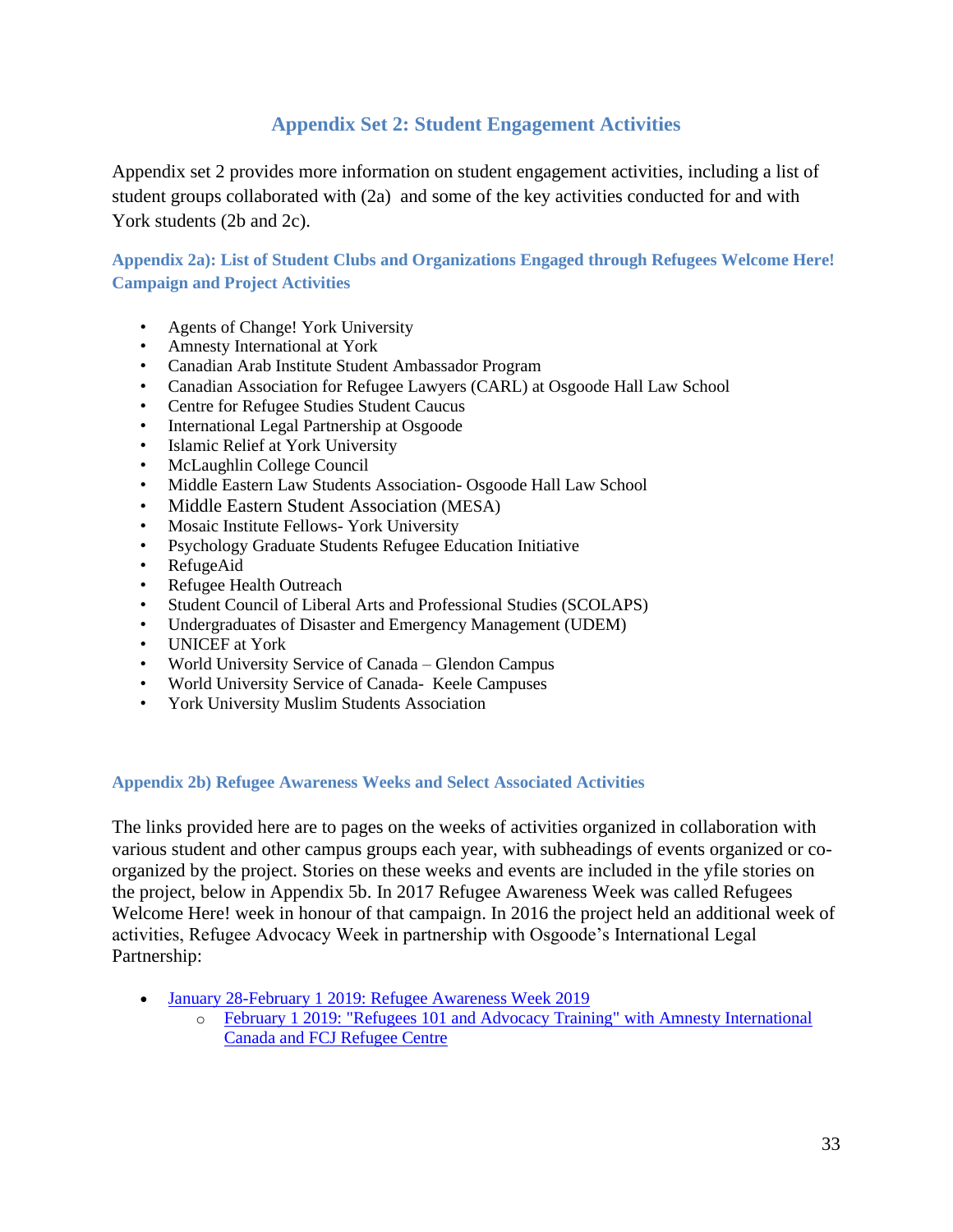- [February 5-9 2018: Refugee Awareness Week at York University](http://crs.info.yorku.ca/archives/event/refugee-awareness-week-2018?instance_id=129) 2018 (and [facebook page\)](https://www.facebook.com/events/1778809858860333/)
	- o [February 6 2018: Training on Working in Solidarity with Refugees](http://crs.info.yorku.ca/archives/event/training-on-working-in-solidarity-with-refugees-by-york-u-psychology-graduate-students-refugee-initiative-syria-response-and-refugee-initiative-wusc-keele?instance_id=128) with the Psychology [Graduate Students Refugee Initiative\)](http://crs.info.yorku.ca/archives/event/training-on-working-in-solidarity-with-refugees-by-york-u-psychology-graduate-students-refugee-initiative-syria-response-and-refugee-initiative-wusc-keele?instance_id=128)
	- o [February 8 2018: Creating Pathways and Crossing Borders-](http://crs.info.yorku.ca/archives/event/creating-pathways-and-crossing-borders-access-to-higher-education-for-refugees-and-precarious-migrants?instance_id=126) Access to Higher Education [for Refugees and Precarious Migrants](http://crs.info.yorku.ca/archives/event/creating-pathways-and-crossing-borders-access-to-higher-education-for-refugees-and-precarious-migrants?instance_id=126)
- [March 6-10 2017: Refugees Welcome Here! Week at York University](http://yfile.news.yorku.ca/2017/03/05/york-students-lead-the-way-during-refugees-welcome-here-week-at-the-keele-campus/)
- [February 29-March 5 2016: Refugee Advocacy Week in partnership with Osgoode's International](https://www.facebook.com/events/936251926461193/)  [Legal Partnership \(ILP\)](https://www.facebook.com/events/936251926461193/)
	- o [February 29 2016: Refugees Welcome Here! Advocacy Training with the Canadian](http://crs.info.yorku.ca/archives/event/refugees-welcome-here-advocacy-training?instance_id=57)  [Council for Refugees/Amnesty International Canada](http://crs.info.yorku.ca/archives/event/refugees-welcome-here-advocacy-training?instance_id=57)
	- o [March 2 2016: Refugee Advocacy, Education and Engagement Fair](https://www.facebook.com/events/936251926461193/)
- [January 18-21 2016: Refugee Awareness Week led by York student groups](https://www.facebook.com/pg/yurefugees/photos/?tab=album&album_id=850006011774421)
	- o January 20 2016: Syria Response and Refugee Initiative Volunteer Session

<span id="page-34-0"></span>**Appendix 2c) Select Additional Student Engagement and Training Activities**

- November- [December 5 2017: Refugees Welcome Here! Winter Coat and Clothing Collection](http://crs.info.yorku.ca/archives/event/refugees-welcome-here-winter-coat-and-clothing-collection?instance_id=114)
- [November 14 2017: WE STAND WITH REFUGEES Panel Discussion: Canadian Policies,](http://crs.info.yorku.ca/archives/event/we-stand-with-refugees-canadian-policies-myanmar-displacement-student-engagement?instance_id=115)  Myanmar [Displacement & Student Engagement](http://crs.info.yorku.ca/archives/event/we-stand-with-refugees-canadian-policies-myanmar-displacement-student-engagement?instance_id=115)
- [October 16 2017: First 2017-2018 Meeting of Refugees Welcome Here! Campaign-](http://crs.info.yorku.ca/archives/event/2017-2018-refugees-welcome-here-campaign-first-meeting?instance_id=111) All Students [Invited!](http://crs.info.yorku.ca/archives/event/2017-2018-refugees-welcome-here-campaign-first-meeting?instance_id=111)
- [January 17 2017: York University Refugees Welcome Here! Volunteer & Campaign Orientation](http://crs.info.yorku.ca/archives/event/refugees-welcome-here?instance_id=90)
- November-December 2016: Refugees Welcome Here! Winter Coat Drive for the FCJ Refugee [Centre in collaboration with the York U Muslim Students Association](https://twitter.com/YURefugees/status/810847207826063360)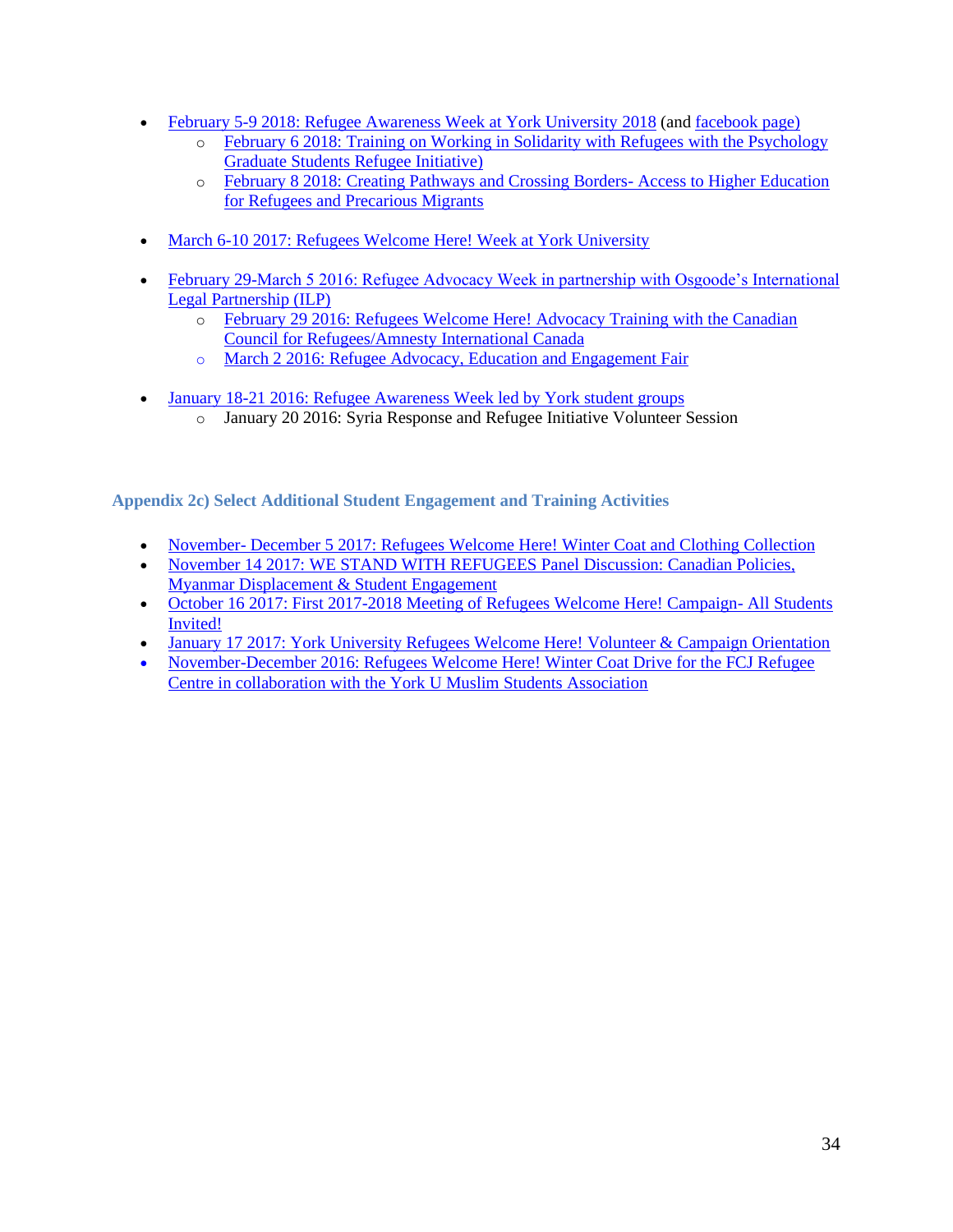# <span id="page-35-0"></span>**Appendix Set 3: Community Engagement Activities and Workshops Delivered**

Appendix set 3 provides more information and links concerning the project's engagements with community partners, including the Toronto Refugee Rights Planning Committee (3a), the Canadian Council for Refugees and its Youth Network (3b and c) and Amnesty International Canada (3a and c).

<span id="page-35-1"></span>**Appendix 3a) Refugee Rights Month Toronto Planning Committee Organizations and Keynote Events**

Toronto Refugee Rights Planning Committee Organizations 2016-2019 (minimum one year of participation)

[Amnesty International](http://www.aito.ca/) | [Amnesty International at York University](https://www.facebook.com/amnestyatyork/) |

[Bangladeshi-Canadian Community Services](http://bangladeshi.ca/) | [Canadian Centre for Victims of Torture](http://www.ccvt.org/) |

[Canadian Friends Service Committee](https://quakerservice.ca/our-work/peace/refugees/) | [Centre for Refugee Studies, York University](http://crs.info.yorku.ca/) |

[COSTI](http://www.costi.org/) | [CultureLink](http://www.culturelink.ca/) | [FCJ Refugee Centre](http://www.fcjrefugeecentre.org/) | [Matthew House |](http://mnlct.org/)

OCASI – [Ontario Council of Agencies Serving Immigrants](http://www.ocasi.org/) | [Osgoode Hall Law School](http://www.osgoode.yorku.ca/) |

[Quaker Committee for Refugees](http://quakerservice.ca/our-work/peace/refugees/) | [Romero House](https://romerohouse.org/) | [Ryerson University Lifeline Syria Challenge](https://www.ryerson.ca/lifelinesyria/) |

[Salvadorean Canadian Association](http://www.asalca.ca/) | [Sojourn House](http://www.sojournhouse.org/) |

[Syria Response and Refugee Initiative, York University](http://www.yorku.ca/refugees) |

TNO - [The Neighbourhood Organization](https://tno-toronto.org/) | [Turtle House Art/Play Centre](https://www.turtlehouseartplaycentre.org/)

Refugee Rights Month Calenders and Keynote Collaborative Events (links):

- [April 4 to April 27 2019: Refugee Rights Month Events In the City of Toronto](http://www.ocasi.org/refugee-rights-month-2019-toronto) o [April 4, 2019: Refugee Rights Month 2019 Launch at Toronto City Hall](http://www.ocasi.org/refugee-rights-month-2019-toronto)
- April 2018: Refugee Rights Month Events In Toronto
	- o April 4 [2018: "Finding Home in Toronto: 33 Years of Defending Refugee Rights"](https://www.eventbrite.ca/e/finding-home-in-toronto-33-years-of-defending-refugee-rights-tickets-44395613475?aff=es2)  [; Mayor's Proclamation of Refugee Rights Month and Panel Discussion](https://www.eventbrite.ca/e/finding-home-in-toronto-33-years-of-defending-refugee-rights-tickets-44395613475?aff=es2)
- [April 2017: Refugee Rights Month Activities in the City of Toronto](http://www.ocasi.org/refugee-rights-month-2017-toronto)
	- o April 3 [2017: Refugee Rights Month Launch and Proclamation at](https://www.facebook.com/yurefugees/photos/?tab=album&album_id=1169629569812062) City Hall
	- o [April 20 2017: The Singh Decision Matters in 2017: Refugee Rights Month 2017](https://www.facebook.com/events/168100633711955/)  [Panel Discussion](https://www.facebook.com/events/168100633711955/)
- [March-April 2016: Refugee Rights Day and Month Activities](http://ocasi.org/refugee-rights-month-toronto) in the City of Toronto
	- o [April 4 2016: Forum on Refugee Rights in 2016 hosted by Refugee Rights Day 2016](http://ocasi.org/refugee-rights-month-toronto)  [Planning Committee](http://ocasi.org/refugee-rights-month-toronto)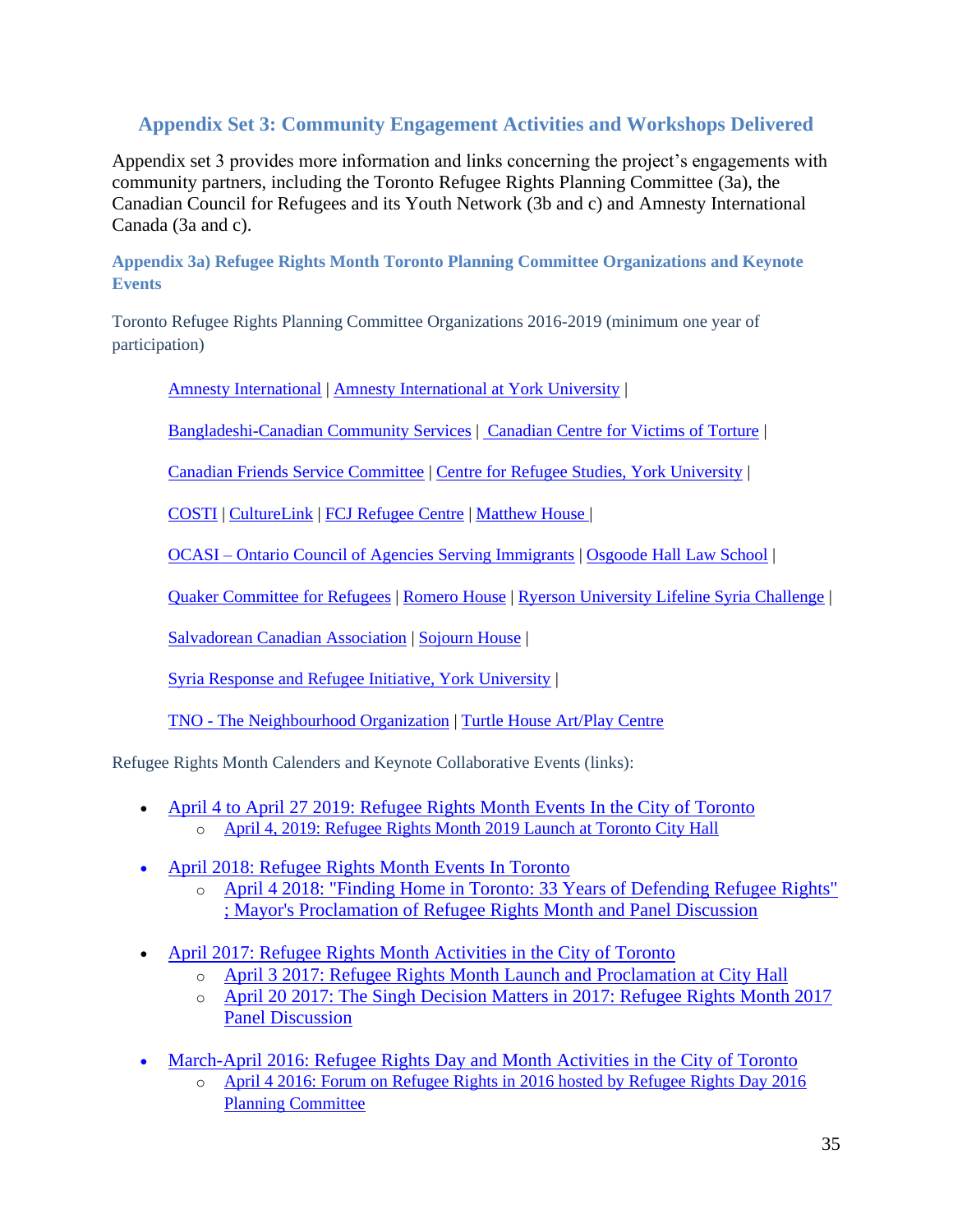<span id="page-36-0"></span>**Appendix 3b) Events Organized with/for the Canadian Council for Refugees and its Youth Network (More detailed descriptions)**

## *Adversity to Action: A Day of Civic Engagement and Leadership Training for Newcomer Youth (January 28, 2017)*

#### *This description of the event was adopted from<https://ccrweb.ca/en/youth/adversity-action> , which was written by Student Project Ambassador Humaima Ashfaque for the CCR.*

On January 28th, Adversity to Action: A Day of Civic Engagement and Leadership Training for Newcomer Youth was held with the support of York University's Centre for Refugee Studies (CRS). York University's Refugees Welcome Here! Campaign and the U of Mosaic Fellows at York hosted a day of collaboration, discussion, education and leadership training for newcomer youth and allies to mobilize for social change.

The core organizing team for the event was composed of SRRI Project Ambassador Humaima Ashfaque, Jala Rizek, Omaima Masood, Mariam El Zeiny, Joseph Benjamin, Cassandra Des Freitas, and fellows of Mosaic Institute York University (Ben Shachar, Reem Alhaj, Nabil Bhatia, Kanchi Uttamchandani, and Arfi Hagiyusuf)

More than 70 participants - Refugees, Immigrants, International students, and Marginalized populations came together at York University to identify the issues, problems and concerns that youths have faced during their time in Canada. This was a collective way for youths who went through similar problems and issues to voice out their concerns. Many different issues came up and were discussed between each group divided within the following themes:

- 1. Refugee Policy and Advocacy
- 2. Education and Language
- 3. Employment
- 4. Health Care and Social Service
- 5. Race, Racism and Culture

In the first half of the day, participants discussed these themes and their concerns related to them. The second half of the day was focused on giving advocacy tools for Youth, so that they can lobby their MP, create campaigns and brainstorm ideas. John Carlaw, Project Lead of York University's Syria Response and Refugee Initiative spoke to participants about how to employ the versatile advocacy resources of the Canadian Council for Refugees' [Refugees Welcome Here campaign,](http://ccrweb.ca/en/refugees-welcome-here) including how to lobby decision makers. He also invited those in attendance to get involved in York University's branch of the campaign. John was the York Staff person providing mentorship and support to the youth involved in the organizing of the event.

The afternoon allowed students to share their concerns, civic action plans and solutions to City of Toronto Councilor and Newcomer Advocate Joe Mihevc as well as Loly Rico, President of the Canadian Council for Refugees & Co-Director of the FCJ Refugee Centre who generously took their time to participate in this event. Both gave highly inspiring talks on civic engagement to the assembled youth.

Each of the youth group divided in the five themes came up with [resources packages](http://ccrweb.ca/sites/ccrweb.ca/files/york_u_adversity_to_action_resource_package_jan_28_2017.docx) which contains information to help understand the problems and advocate for a policy change or improvement. The resource also allows students to connect with communities by being involved in different organizations.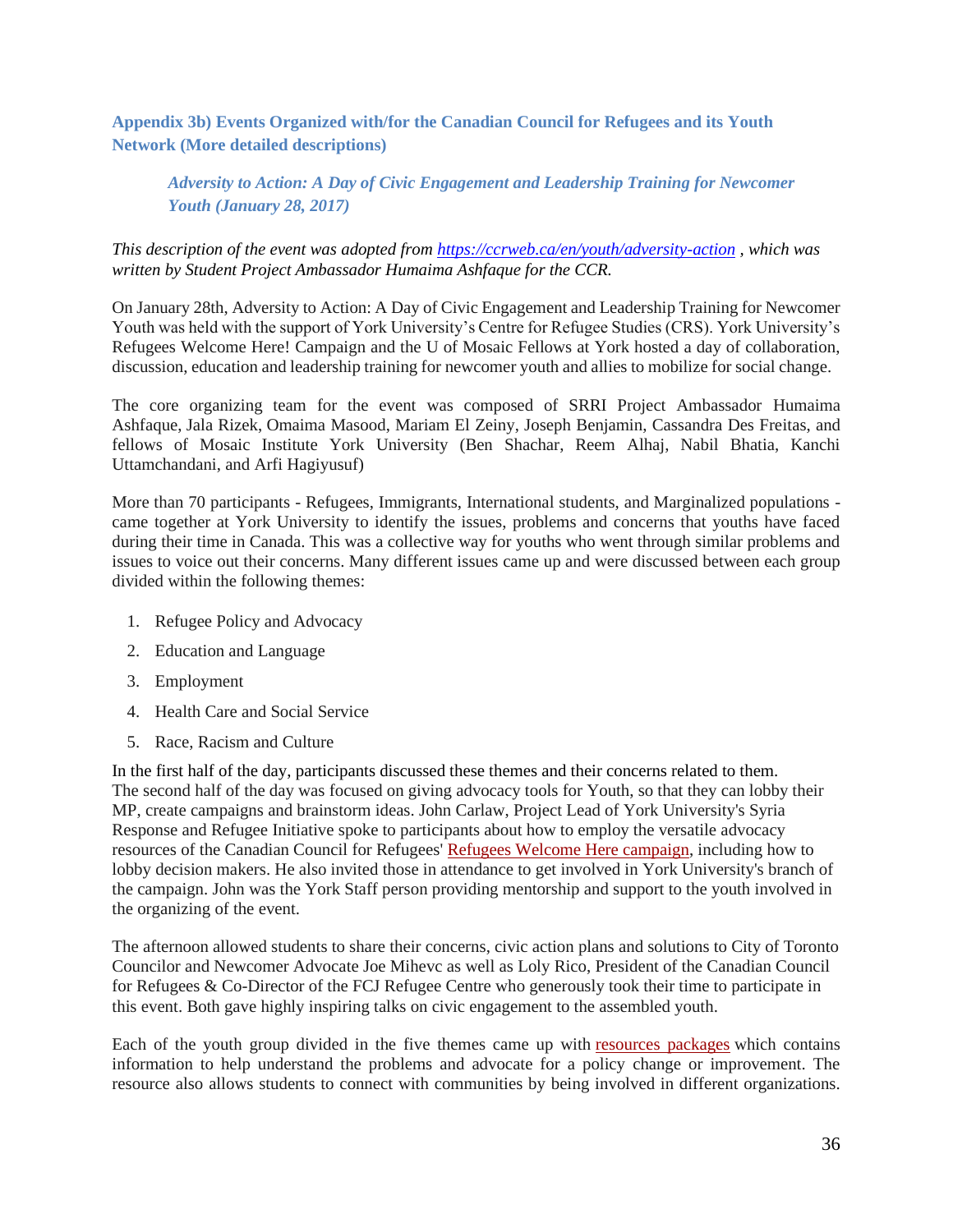Such a tool is a direct call to action, and York youth team has been very clear on the importance of acting now in order for change to happen!

See a photo album of the event at: [https://www.facebook.com/pg/yurefugees/photos/?tab=album&album\\_id=1128292737279079](https://www.facebook.com/pg/yurefugees/photos/?tab=album&album_id=1128292737279079) .

### *Canadian Council for Refugees Youth Action Gathering, June 6, 2018*

The CCR Youth Network hosted its sixth national Youth Action Gathering (YAG) in partnership with the [Centre for Refugee Studies \(CRS\)](http://crs.info.yorku.ca/) at York U, [Amnesty International at](https://amnestyinternationalatyork.wordpress.com/) York and [WUSC](https://wusc.ca/) Keele committee at York on June

The theme of the YAG was *The power of being you: liberating our intersecting identities.*

A [YAG](http://ccrweb.ca/en/youth/meetings) is a space created for and by youth that allows newcomer youth, including young refugees, immigrants to come together from across Canada to discuss common challenges facing newcomer youth and to equip themselves with the necessary tools to address these challenges. The event is a mix of workshops, plenaries, informal discussions and social events.

The YAG was a one day event, albeit one that greeted participants with dinner and welcome activities the evening before.

With the CCR [International Refugee Rights Conference](http://ccrweb.ca/en/international-refugee-rights-conference-2018) following on June 7-9, they decided to bridge both events and have a more international YAG as well. We will be inviting youth networks from around the world to join us during the YAG and meet with our Youth Network during the International Conference.

Workshop themes included:

"Black Is Back," "The Paradox of Canadian Muslim Identity," "Breaking the Chains of Colonization," "Lean to Code & Make an App," "The Umbrella Under the T (advocacy work being done by the LGBTQ2s community)," "Mental Health in Ethno Cultural Communities," "Building a Culture of Consent," "Regional and Local Engagement," "Let`s Dance! Dreaming With Your Feet," "Music Empowers the Human Soul," and "Be Your Best."

Recruited and organized by Project Ambassador Humaima Ashfaque and mentored by SRRI Project Lead John Carlaw, core York student team members Cory Clarkson, Cassandra DeFreitas, Edwar Dommar, Robert Hanlon, Sahar Jafrani, Roshni Khemraj, Shaelen MacPherson, Aisha Saleem and Jaitra Sathy and the SRRI team met regularly to plan the local logistics and fundraise for the event and oversaw a team of 20 more student volunteers to execute this day long event for approximately 100 newcomer and refugee youth from across Canada.

The students who compromised the local organizing committee effectively organized themselves into five sub-committees to organize volunteer recruitment and coordination, social events, participation and registration, media work as well as fundraising and budgets. Students on the committee fundraised more than \$6000 to help with the expenses of hosting the event.

Please see some footage from the 2018 YAG in the promotional video for the 2019 YAG at <https://www.youtube.com/watch?v=NNLTsyxRRZY&feature=youtu.be>. The video includes footage of York students and other youth sharing the meaning of the YAG to them.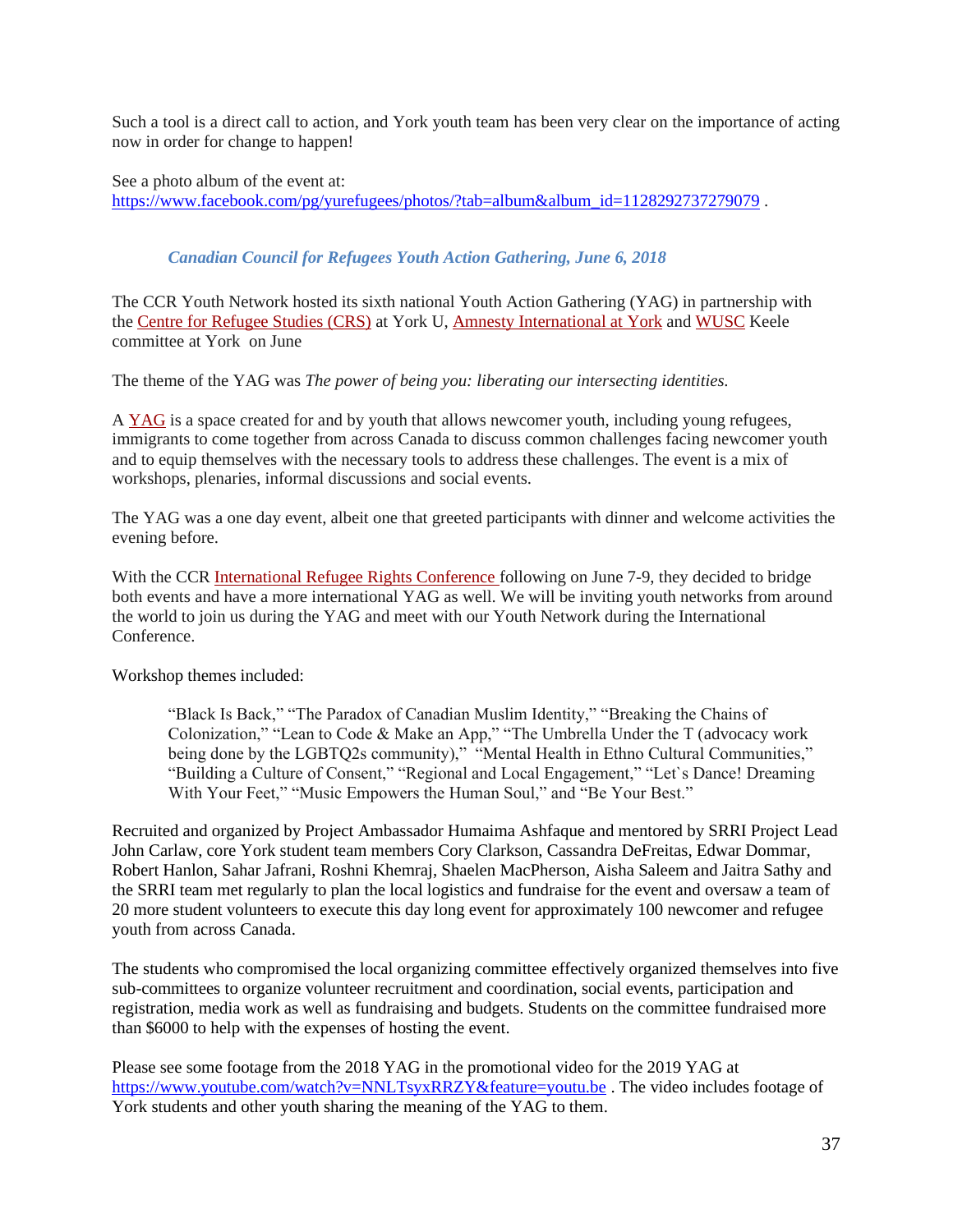#### <span id="page-38-0"></span>**Appendix 3c): Workshops Organized for Non-Governmental Organizations**

For Amnesty International Canada:

2019: "Shifting the Narrative on Refugee Rights and Foregrounding Refugee Voices," at the 2019 Annual General Meeting of Amnesty International Canada, Toronto, June 1

John Carlaw, SRRI Project Lead and Amnesty at York University Members Humaima Ashfaque, Edwar Dommar and Yasmine Hawz and Sara Hummad & Dennis Njoki of the FCJ Refugee Centre Youth Network

#### For the Canadian Council for Refugees:

2016: "Refugees Welcome Here!/Bienvenue aux réfugiés Campaign Workshop," at the "*Welcoming diversity: at the heart of what we do"* Canadian Council for Refugees (CCR) Fall Consultations, Montreal, Quebec, November 25.

Humaima Ashfaque, SRRI Student Project Ambassador & John Carlaw SRRI Project Lead along with Jihane El Atifi (CCR Staff) and Aditya Rao, University of Ottawa Law School.

The workshop was also supported with a Welcoming Refugees: *Shifting public discourse and successful campaigning [Annotated Bibliography](https://refugeeresearch.net/rrn_node/welcoming-refugees/)* prepared by William Payne, Dina Taha, and Billy Ilunga Kalenga of the Refugee Research Network (Centre for Refugee Studies) with advice from John Carlaw.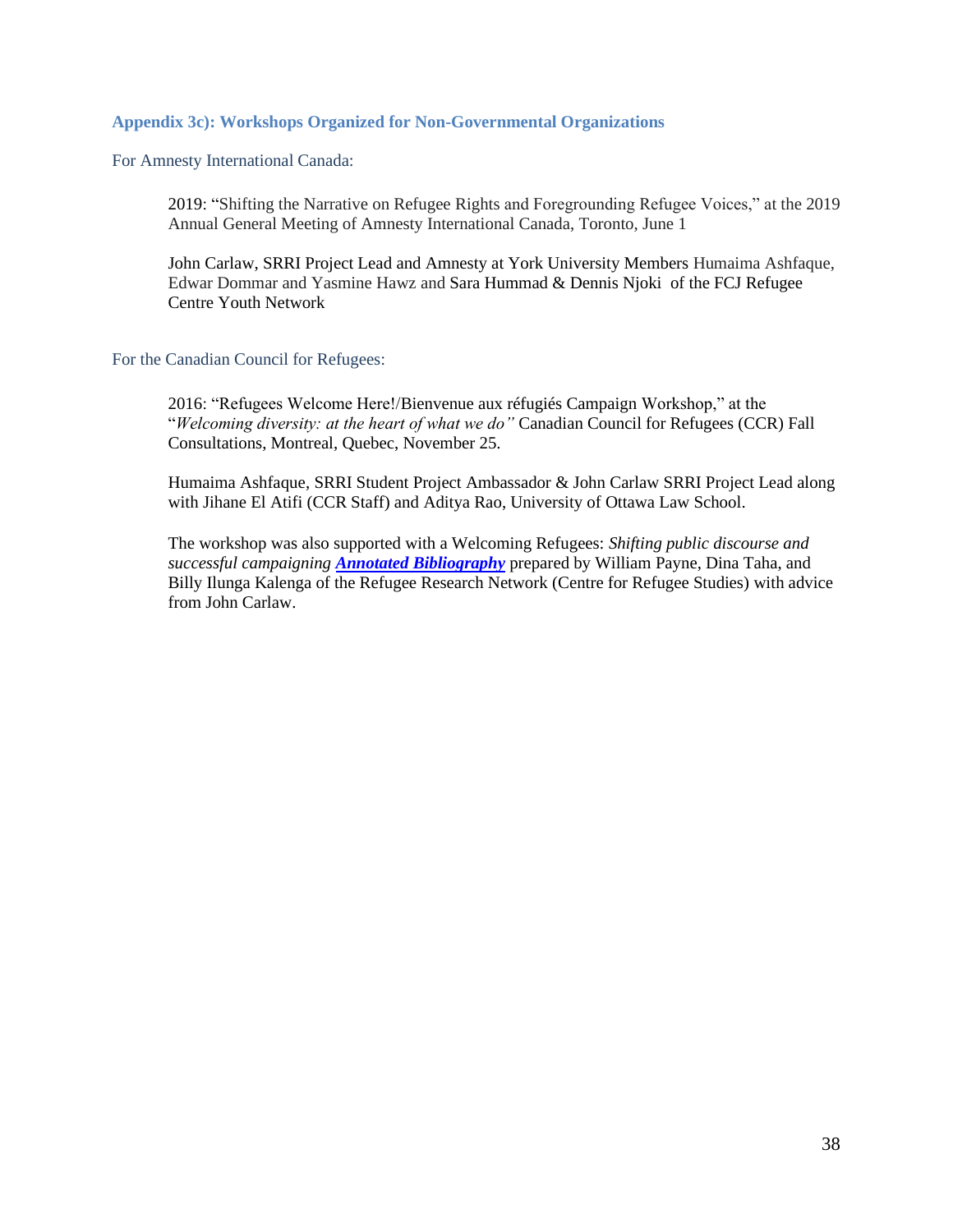## **Appendix 4: Academic Conference Panels and Presentations**

<span id="page-39-0"></span>Appendix set 4 provides information on the project's participation in academic conferences, including presentations by York students and project staff.

a) Canadian Association for Refugee and Forced Migration Studies (CARFMS) 2019

2019 , "Promoting Youth, Newcomer and Refugee Led Integration and Advocacy in Community and University Contexts," at the Canadian Association for Refugee and Forced Migration Studies (CARFMS) Annual Conference, York University, Toronto, May 14-16.

Staff and York Student Presentations:

"Building a Welcoming Campus and Engaging the Community on Refugee and Newcomer Issues at York University," - John Carlaw (Project Lead) and Edwar Dommar (Youth Leader)

"Mobilizing York University to Foster Integration through Increased Awareness and Financial Support for Higher Learning for Refugees," - Amna Masood, York University Keele Campus WUSC Committee Chair

"The Newcomer Youth Civic Engagement Project: Activating Local Youth Network Branches of the Canadian Council for Refugees Youth Network," - Rosa Solorzano, CCR Youth Network Core Group Co-chair & York University Student and Denis Njoki, Toronto Branch Leader

#### Other panelist:

Kerith Paul, Senior Project Coordinator, Ryerson University Lifeline Syria Challenge

#### b) CARFMS 2018

2018, **"Student and Youth Engagement in Refugee and Newcomer Issues on Campuses and in Canadian Communities,"** at the Canadian Association for Refugee and Forced Migration Studies (CARFMS) Annual Conference, Carleton University, Ottawa ON, May 25.

Staff and Student Presentations within:

**"Refugees Welcome Here! Student Engagement in the York University Syria Response and Refugee Initiative," -** John Carlaw, Project Lead & Humaima Ashfaque, Project Ambassador & Student, York University Syria Response and Refugee Initiative

**"Mobilizing Campuses: Winning Volunteer and Financial Support for Refugee Sponsorship at Canadian Universities," -** Robert Hanlon, York University Keele Campus WUSC Committee Chair presented jointly with Carolyn McKee, Program Officer, Campus Engagement and the Student Refugee Program at World University Service of Canada (WUSC - EUMC)

Other Organizations Represented on the Panel:

Canadian Council for Refugees Youth Network, Ryerson University Lifeline Syria Challenge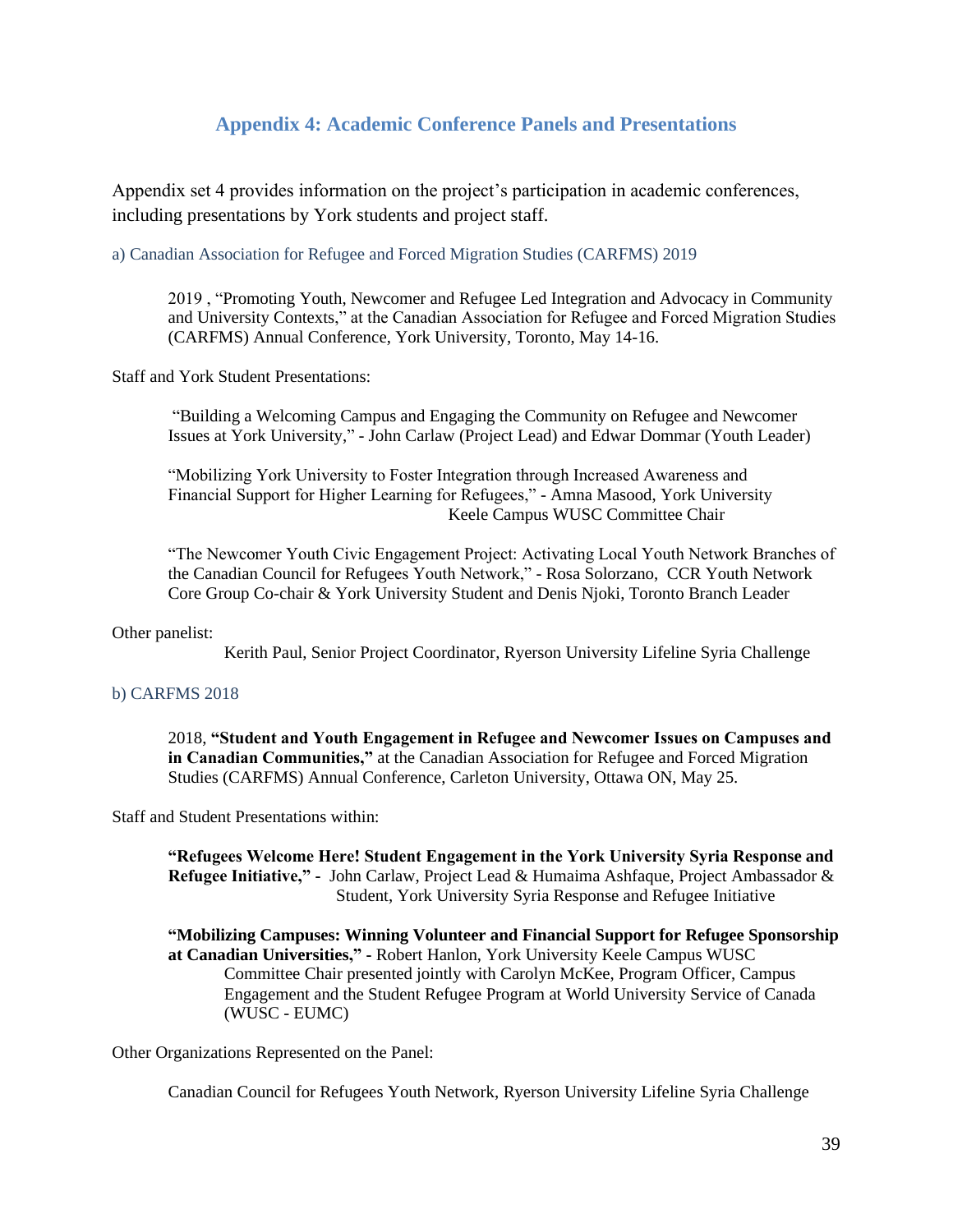c) National Metropolis Conference 2016

2016, **"Social Innovation in the Global Refugee Crisis: The Lifeline Syria Challenge at Toronto's Universities,"** at the 18th National Metropolis Conference: Getting Results-Migration, Opportunities and Good Governance, Toronto, March 5.

Staff and Student Presentations:

"Tentanda Via- The way must be tried: Innovation and Collaboration in the Lifeline Syria Challenge at York University," - John Carlaw, Project Lead

"Legal Education, Teaching and Service: The Refugee Sponsorship Support Program & the Lifeline Syria Challenge," - Pierre-André Thériault Barrister & Solicitor PhD Student, Refugee Sponsorship Support Program Coordinator – Osgoode Hall Law School, York University

Other Panelists:

Wendy Cukier Vice-President, Research & Innovation – Ryerson University; Founder, Ryerson Lifeline Syria Challenge and Samantha Jackson, Ryerson Lifeline Syria Challenge, PhD **Candidate**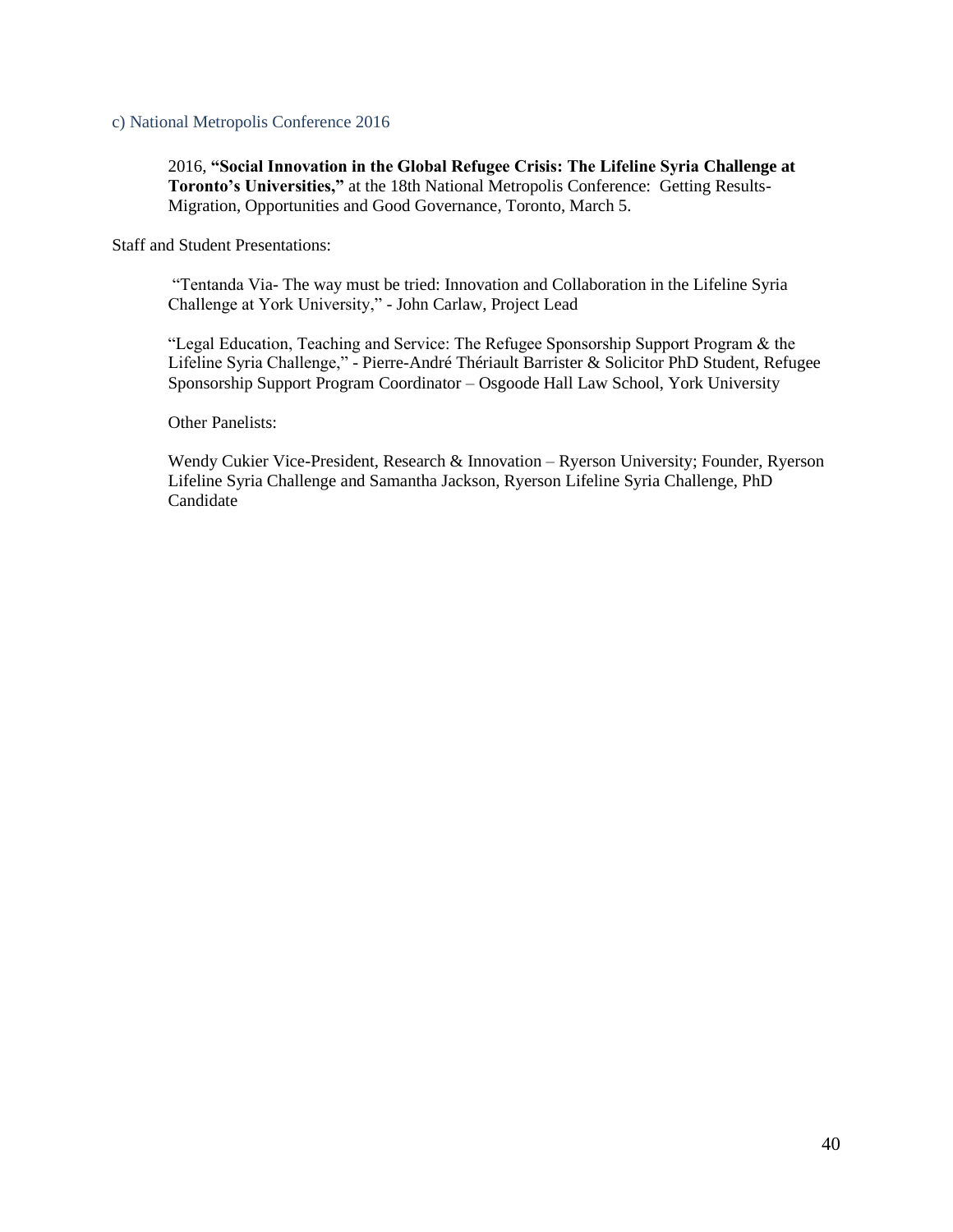# **Appendix Set 5: Project Communications**

<span id="page-41-0"></span>Appendix set 5 provides links to the project's primary communications platforms and communications about the project. Most of these communications produced are from collaborations with Yfile staff, though others include links to other communications formats produced through the project, by other media or project collaborators.

<span id="page-41-1"></span>**Appendix 5a) Website and Social Media Pages**

Website: [www.yorku.ca/refugees](http://www.yorku.ca/refugees)

Facebook Account (777 page likes/804 follows):<https://www.facebook.com/yurefugees/>

Twitter Account (862 followers):<https://twitter.com/yurefugees>

Instagram Account (least used- 366 followers): <http://www.instagram.com/yurefugees>

<span id="page-41-2"></span>**Appendix 5b): Y-File and other News Stories and Media related to the Syria Response and Refugee Initiative**

The following are Y-file stories unless otherwise indicated.

- [April 3 2019: York University to mark Refugee Rights Day, April 4](http://yfile.news.yorku.ca/2019/04/02/wrd/)
- [March 17 2019: National recognition given to York student group supporting refugees](https://yfile.news.yorku.ca/2019/03/17/national-recognition-given-to-york-student-group-supporting-refugees/)
- January 24 2019: Sixth annual student-led Refugee Awareness Week runs Jan. 28-Feb 1 at the [Keele Campus](http://yfile.news.yorku.ca/2019/01/23/sixth-annual-student-led-refugee-awareness-week-runs-jan-28-to-feb-1-at-the-keele-campus/)
- July 18 2018: Two prominent conferences on refugee rights and newcomer youth held at Keele **[Campus](http://yfile.news.yorku.ca/2018/07/18/two-prominent-conferences-on-refugee-rights-and-newcomer-youth-held-at-keele-campus/)**
- [June 20 2018: Pierre-André Thériault receives Robert Tiffin Student Leadership Award](https://www.linkedin.com/pulse/congratulations-pierre-andr%C3%A9-th%C3%A9riault-york-tiffin-award-john-carlaw/) (Linked-In Announcement)
- [May 25, 2018: Canadian Refugee Champion: York University Refugees Welcome Here!](https://www.amnesty.ca/blog/canadian-refugee-champion-york-university-refugees-welcome-here) (Amnesty International Canada Website)
- May 14 2018: WUSC Keele Campus Chair Robert Hanlon Earns Liberal Arts and Professional [Studies Outstanding Student Volunteer Award](https://laps.yorku.ca/2018/05/annual-ceremony-celebrates-student-engagement-and-leadership/) (LAPS website)
- [April 1 2018: York marks Refugee Rights Day with events in April](http://yfile.news.yorku.ca/2018/04/01/york-marks-refugee-rights-day-with-events-in-april/)
- [January 31 2018: York University students organize events for Refugee Awareness Week](http://yfile.news.yorku.ca/2018/01/31/york-university-students-organize-events-for-refugee-awareness-week/)
- January 15 2018: Event Summary- Next Steps and Reflections from Refugee Sponsors and [Resettlement Professionals](http://crs.info.yorku.ca/next-steps-and-reflections-from-refugee-sponsors-and-resettlement-professionals) (Centre for Refugee Studies Website)
- November 22 2017: York U's Human Rights Student Heroes Working Hard to Ensure Refugees [Feel Welcome](http://yfile.news.yorku.ca/2017/11/22/york-us-human-rights-student-heroes-working-hard-to-ensure-refugees-feel-welcome/)
- [November 14 2017 We Stand with Refugees Panel Event Photo Album](https://www.facebook.com/pg/yurefugees/photos/?tab=album&album_id=1372785812829769) (Facebook album)
- October 3 2017: SRRI Project Lead John Carlaw is Amnesty International Toronto's [#RefugeeChampion of the Week](https://twitter.com/AmnestyToronto/status/915192268587401216) (Amnesty International Toronto Twitter)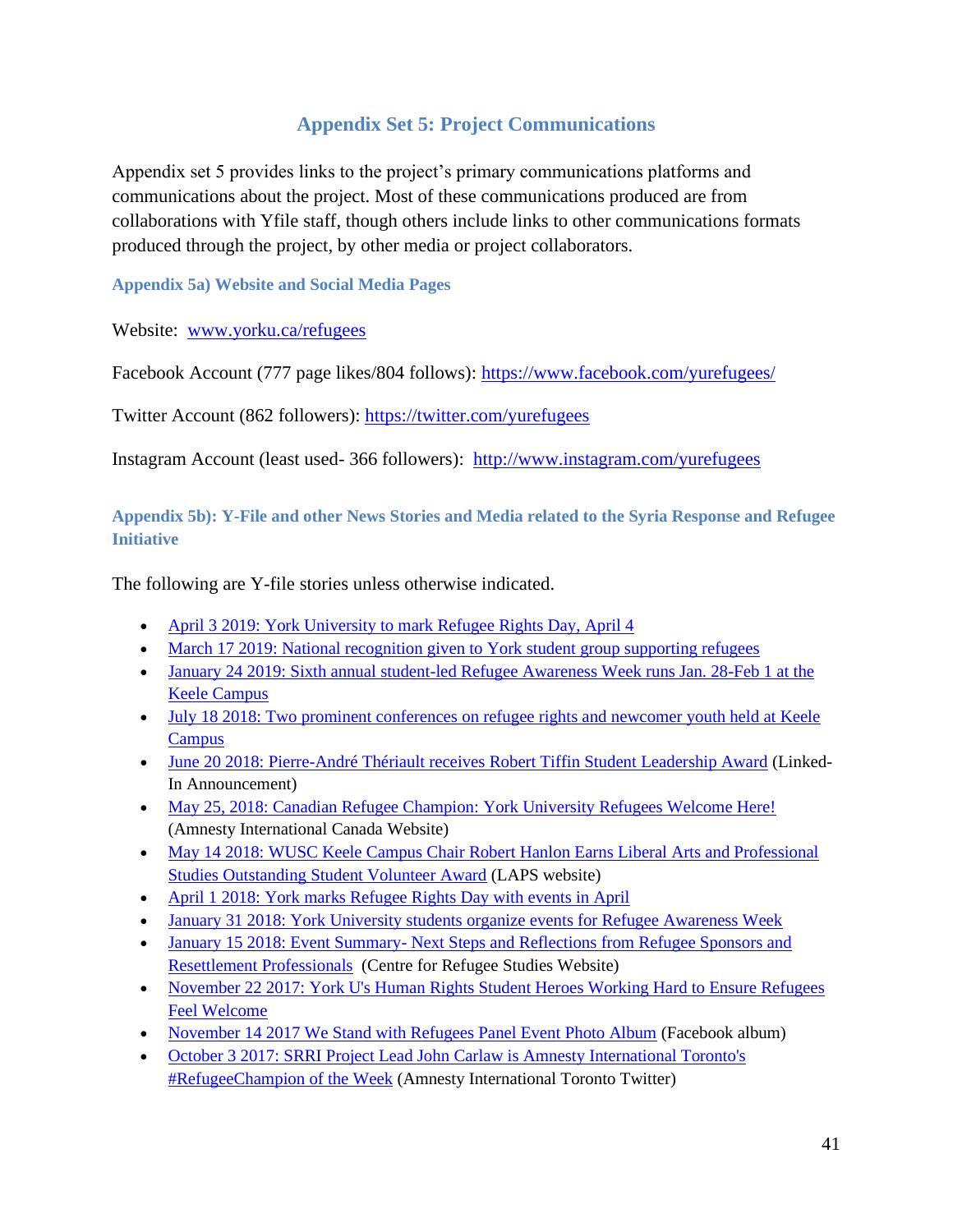- June 20 2017: York U Sponsors welcome Syrian refugees to Canada on World Refugee Day, [June 20](http://yfile.news.yorku.ca/2017/06/19/york-u-sponsors-welcome-syrian-refugees-to-canada-on-world-refugee-day-june-20/)
- March 28 2017: April 4 Refugee Rights Day Panel at York's Keele Campus to Explore Refugee [Policy in Canada](http://yfile.news.yorku.ca/2017/03/28/refugee-rights-day-panel-to-explore-refugee-policy-in-canada/)
- March 17 2017: York U Students "Adversity to Action" Newcomer Youth Project Profiled by [Canadian Council for Refugees \(](http://ccrweb.ca/en/youth/adversity-action)Canadian Council for Refugees Website) and [photo album](https://www.facebook.com/pg/yurefugees/photos/?tab=album&album_id=1128292737279079)
- March 17 2017: Leading by Example- York U Student Humaima Ashfaque says "Refugees" [Welcome Here!"](http://secure.campaigner.com/csb/Public/show/fa7tc--bxlax-5kpsbdk2) (RULSC Newsletter)
- March 5 2017: York Students Lead the Way during "Refugees Welcome Here!" Week at the [Keele Campus](http://yfile.news.yorku.ca/2017/03/05/york-students-lead-the-way-during-refugees-welcome-here-week-at-the-keele-campus/)
- [October 5 2016: York U Welcomes its first sponsored Syrian refugee family](http://yfile.news.yorku.ca/2016/10/05/york-u-welcomes-first-sponsored-syrian-refugee-family/)
- [July 2016: Ryerson University Lifeline Syria Challenge 2016 Year in Review \(RULSC Report\)](https://www.ryerson.ca/content/dam/lifelinesyria/RULSC_AR_REPORT_DIGITAL_July19_AODA_FINAL.pdf)
- [July 4 2016: Psychology grad students collaborate to assist refugees](http://yfile.news.yorku.ca/2016/07/04/psychology-grad-students-collaborate-to-assist-refugees/)
- [April 13 2016: Osgoode Hall Law School Students Providing Legal Support to Refugees](http://yfile.news.yorku.ca/2016/04/13/osgoode-hall-law-school-students-providing-legal-support-to-refugees/)
- April 1 2016: Toronto Refugee Rights Coalition Issues Statement and Invites Canadians to [Commemorate Refugee Rights Month 2016, April 1, 2016](http://www.ocasi.org/commemorate-refugee-rights-month-2016-%E2%80%93-toronto) (Media Release)
- [March 29 2016: York University Community to mark Refugee Rights Day and Month](http://yfile.news.yorku.ca/2016/03/29/york-university-community-to-mark-refugee-rights-day-and-month/)
- [March 21 2016: York U Syria Response and Refugee Initiative Project Lead John Carlaw Invited](http://www.amnesty.ca/blog/canadian-refugee-champion-john-carlaws-story)  [to be Listed as a "Canadian Refugee Champion" by Amnesty International Canada](http://www.amnesty.ca/blog/canadian-refugee-champion-john-carlaws-story) (Amnesty International Canada)
- March 14 2016: Global Refugee Crisis is the Talk of the Town at Refugee Advocacy and [Training Event, March 14, 2016](http://www.excal.on.ca/osgoode-hosts-training-event-during-refugee-advocacy-week/) (Excalibur)
- February 23 2016: York University hosts Refugee Advocacy Week, Feb. 29 to March 5 at the [Keele Campus](http://yfile.news.yorku.ca/2016/02/23/york-university-hosts-refugee-advocacy-week-feb-29-to-march-5-at-the-keele-campus/)
- [February 8 2016: From camps to campuses: Students changing students' lives through WUSC](http://yfile.news.yorku.ca/2016/02/08/from-camps-to-campuses-students-changing-students-lives-with-wusc)
- February 2 2016: University Libraries host four day event to benefit Syrian refugees, February 2 [2015](http://yfile.news.yorku.ca/2016/02/02/university-libraries-hosts-four-day-event-to-benefit-syrian-refugees/)
- [January 20 2016: Humanitarian groups on Campus band together and focus on refugee crisis](http://www.excal.on.ca/humanitarian-groups-on-campus-band-together-and-focus-on-refugee-crisis/) (Excalibur)
- [January 25 2016: Launching York University's Syria Response and Refugee Initiative](http://deansblog.osgoode.yorku.ca/2016/01/launching-york-universitys-syria-response-and-refugee-initiative/)
- January 12 2016: York U launching Syria Response and Refugee Initiative Project with a special [event on Jan. 18](http://yfile.news.yorku.ca/2016/01/12/york-u-launching-syria-response-and-refugee-initiative-project-with-a-special-event-on-jan-18/)
- November 11 2015: [York Steps Up to respond to Global Refugee Crisis](http://deansblog.osgoode.yorku.ca/2015/11/york-steps-up-for-global-refugee-crisis/) (Dean's Blog)
- [October 28 2015: Universities step up to aid Syrian refugees](https://www.universityaffairs.ca/news/news-article/universities-step-up-to-aid-syrian-refugees/) (University Affairs)
- October 27 2015: These Groups Have An Idea To Help Syrian Refugees: Let People Sponsor [Them](http://www.huffingtonpost.com/entry/syrian-refugee-resettlement_562fc4a1e4b0c66bae59c4c3) (Huffington Post)
- October 26 2015: York U Extends Support to Syrian refugees, joining three other Toronto [universities](https://cou.ca/articles/york-u-extends-support-to-syrian-refugees-joining-three-other-toronto-universities/) (Council of Ontario Universities)
- [October 26 2015: Osgoode's Response to the Global Refugee Crisis \(](http://deansblog.osgoode.yorku.ca/2015/10/osgoodes-response-to-the-global-refugee-crisis/)Dean Sossin's Blog)
- [October 25 2015: York University broadens its support of refugees globally](http://yfile.news.yorku.ca/2015/10/25/york-university-broadens-its-support-of-refugees-globally/)
- September 20 2015: York U collaborates with Ryerson, UofT and OCADU to coordinate efforts [to bring Syrian refugee families to Canada](http://yfile.news.yorku.ca/2015/09/20/york-u-collaborates-with-ryerson-uoft-and-ocad-to-coordinate-efforts-to-bring-syrian-refugee-families-to-canada/)